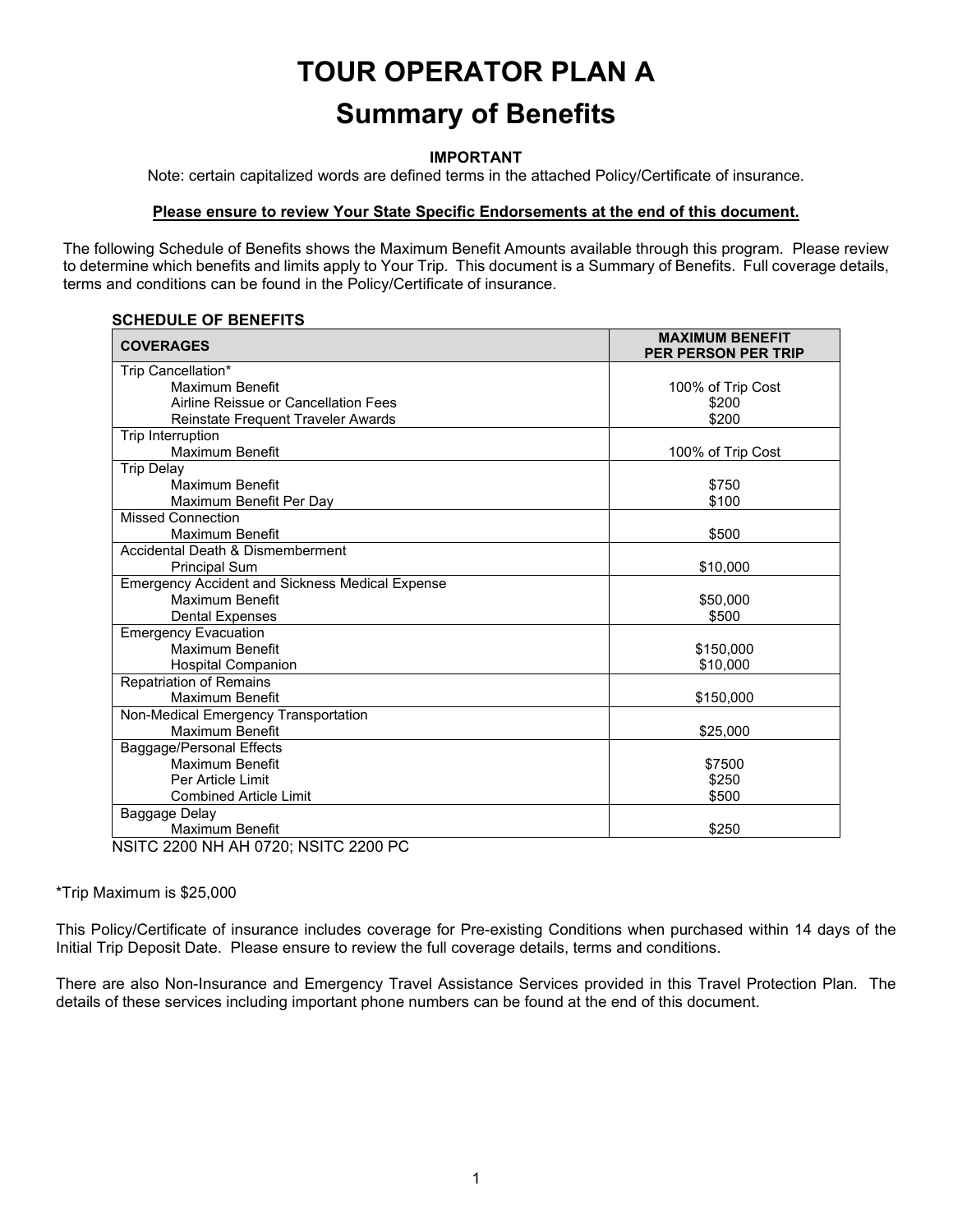

Nationwide Mutual Insurance Company One Nationwide Plaza Columbus, Ohio 43215

This Policy of insurance describes all of the travel insurance benefits, underwritten by Nationwide Mutual Insurance Company (herein referred to as the Company). The insurance benefits vary from program to program. Please refer to the accompanying purchase confirmation and Schedule of Benefits for specific information about the program You purchased. Please contact the administrator immediately if You believe that any of the information provided is incorrect.

This Policy of insurance is issued in consideration of application and payment of any premium due. All statements in the application are representations and not warranties. Only statements contained in a written application format will be used to void insurance, reduce benefits or defend a claim.

All premium is refundable only during the ten (10) day review period from the date of purchase (or from the date of receipt if mailed) provided You have not already departed on Your Trip and You have not incurred any claimable losses during that time. If You depart on Your Trip prior to the expiration of the review period, the review period shall automatically end upon Your departure.

You are not eligible to purchase coverage or receive benefits under this Policy if You are unable to travel, are limited from travel, are medically restricted from travel, or are experiencing and/or are under treatment for any illness or injury that limits or restricts Your ability to travel on the date of purchase.

You are not eligible to purchase coverage or receive benefits under this Policy if You have other insurance coverage for the loss(es) for which this Policy is intended to insurance against. Multiple recovers for the same loss covered by other insurance coverage is not available under this Policy.

NO DIVIDENDS WILL BE PAYABLE UNDER THIS POLICY.

The President and Secretary of Nationwide Mutual Insurance Company witness this Policy.

*Secretary President*

Licensed Resident Agent (where required by law)

## **TRAVEL PROTECTION POLICY**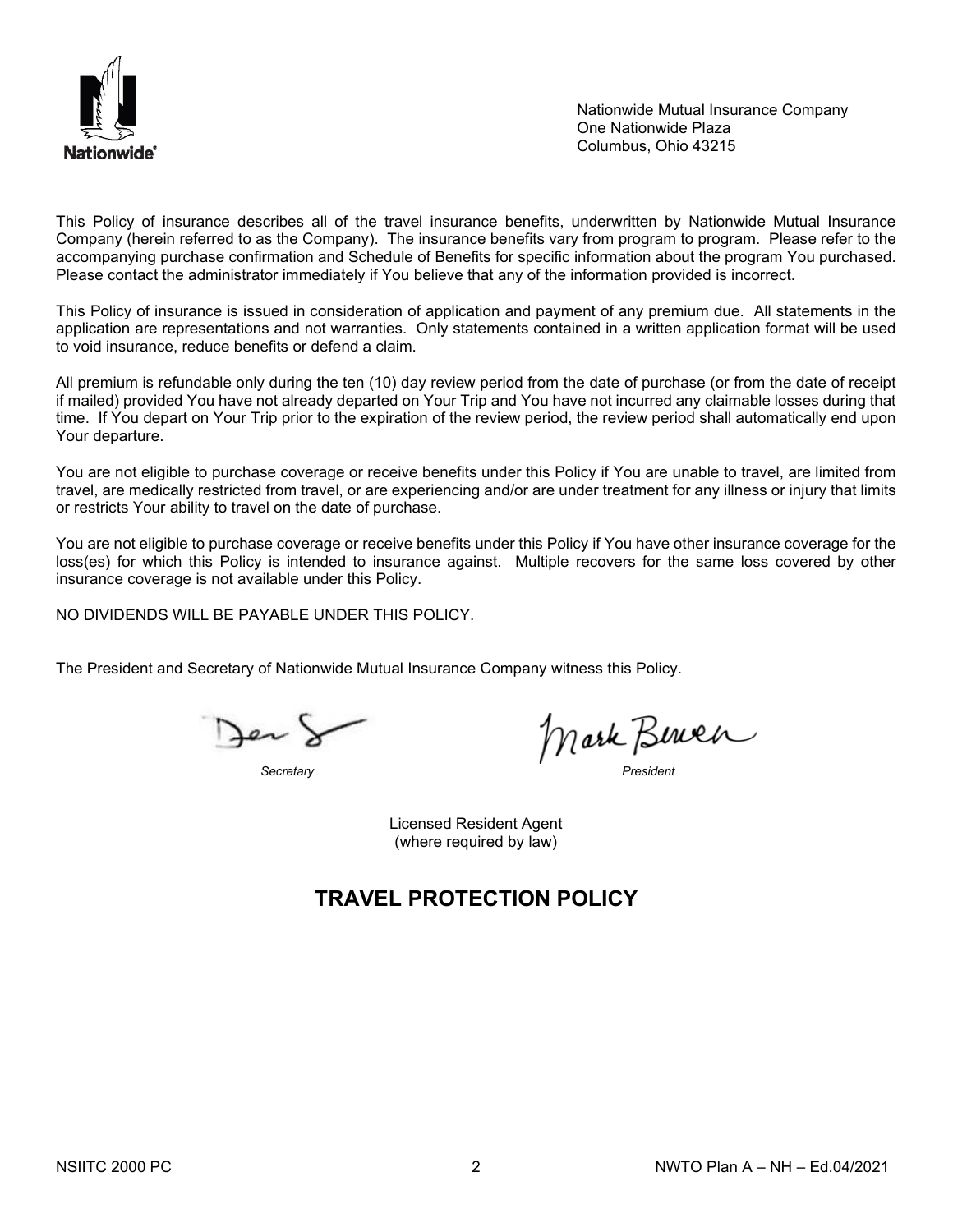## **GENERAL DEFINITIONS**

## **GENERAL PROVISIONS**

## **COVERAGES:**

Trip Cancellation Trip Interruption Trip Delay Missed Connection Emergency Evacuation Repatriation of Remains Non-Medical Emergency Transportation Baggage/Personal Effects Baggage Delay

## **LIMITATIONS AND EXCLUSIONS**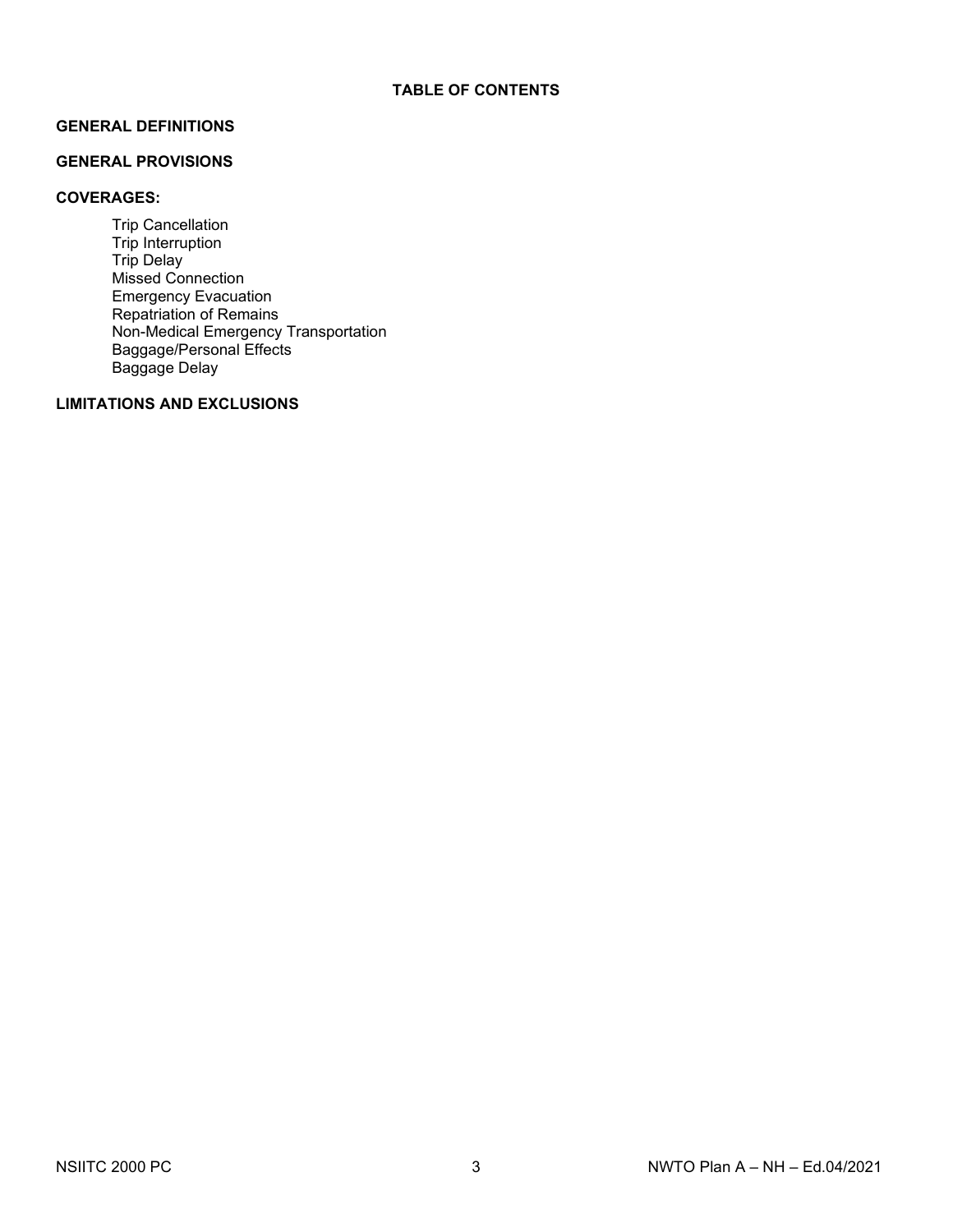## **NATIONWIDE MUTUAL INSURANCE COMPANY TRAVEL PROTECTION INSURANCE POLICY**

### **GENERAL DEFINITIONS**

Throughout this document, when capitalized, certain words and phrases are defined as follows:

**Accident** means a sudden, unexpected, unintended, specific event that occurs at an identifiable time and place but shall also include exposure resulting from a mishap to a conveyance in which You are traveling.

**Accidental Injury** means Bodily Injury caused by an Accident (of external origin) that: 1) occurs while Your coverage is in effect under this Policy; and 2) requires physical examination and medical treatment by a Physician. The Injury must be the direct cause of loss, must be independent of all other causes, and must not be caused by or resulting from Your Sickness. The injury must be verified by a Physician in a format acceptable to the Company.

**Actual Cash Value** means the lesser of the replacement cost and the purchase price less Depreciation.

**Adventure Sports** means non-professional and non-competitive sports activities that are generally performed for recreation and leisure, and which are not a Bodily Contact Sport, Extreme Sport, Interscholastic Sport, Organized Sport or Mountaineering. Adventure Sports include but are not limited to: cycling, fishing, swimming, scuba diving for certified divers up to a maximum depth of sixty (60) feet and for uncertified divers up to a maximum depth of thirty (30) feet, snorkeling, white or black water rafting Grades 1-3, canoeing, kayaking, zip-lining, water skiing, camping, hiking, backpacking, sailing, boating, downhill Skiing, cross country Skiing, snowboarding, snowmobiling, sledding or tobogganing, snow tubing, ice skating, resort-sponsored activities, and approved activities of the Travel Supplier.

**Bankruptcy** means the total cessation of operations due to financial insolvency, with or without a filing.

**Bodily Contact Sports** means any competitive team sport in which players or participants may have direct physical contact with an opponent. Bodily Contact Sports include but are not limited to: football, soccer, baseball, wrestling, ice hockey, rugby and lacrosse. Bodily Contact Sports do not include Adventure Sports, Extreme Sports, Interscholastic Sports, Organized Sports or Mountaineering.

**Bodily Injury** means identifiable physical injury that is caused by an Accident and is independent of disease or bodily infirmity.

**Business Partner** means an individual who: (a) is involved in a legal partnership with You; and (b) is actively involved in the day-to-day management of the business.

**Checked Baggage** means Personal Effects brought by You for planned use on Your Trip for which a claim check has been issued to You by a Common Carrier.

**Common Carrier** means any land, sea, and/or air conveyance operating under a valid license for the transportation of passengers for hire. Taxis, limousines, and ride share services are not Common Carriers as defined herein.

**Company** means Nationwide Mutual Insurance Company.

**Complications of Pregnancy** means conditions requiring hospital confinement whose diagnoses are distinct from the pregnancy, but are adversely affected by the pregnancy, including, but not limited to: acute nephritis, nephrosis, cardiac decompression, missed abortion, pre-eclampsia, intrauterine fetal growth retardation, and similar medical and surgical conditions of comparable severity. Complications of Pregnancy also includes termination of ectopic pregnancy, and spontaneous termination of pregnancy, occurring during a period of gestation in which a viable birth is not possible. Complications of Pregnancy do not include elective abortion, elective cesarean section, false labor, occasional spotting, morning sickness, physician prescribed rest during the period of pregnancy, hyperemesis gravidarum, and similar conditions associated with the management of a difficult pregnancy not constituting a distinct complication of pregnancy.

**Cruise** means any pre-paid sea arrangements made by You.

**Deductible** means the amount of expenses for covered services and supplies that must be incurred by You before specified benefits become payable.

NSIITC 2000 PC 4 NWTO Plan A – NH – Ed.04/2021 **Default** means a material failure or inability to provide contracted services due to financial insolvency.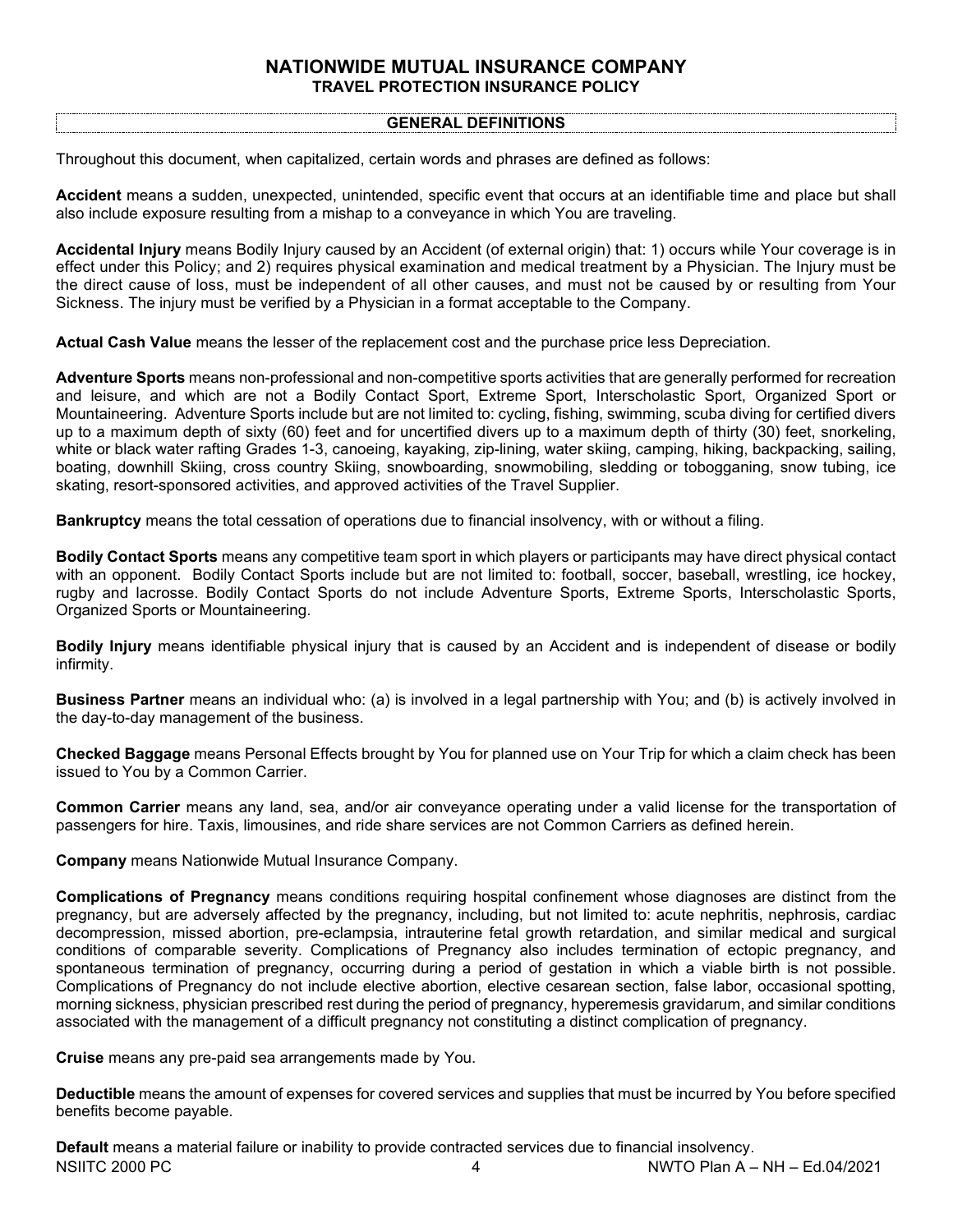**Depreciation** means a reduction in value of ten percent (10%) per year from date of purchase for items accompanied by original receipts. For items not accompanied with a receipt, a reduction in value of twenty five percent (25%) the first year and ten percent (10%) per year thereafter. Depreciation will be calculated up to a maximum of eighty 80% from the estimated date of purchase as provided by You. There will be no reduction in value for an item less than one (1) year old and accompanied by an original receipt.

**Domestic Partner** means a person who is at least eighteen (18) years of age with whom You reside and can show evidence of cohabitation and shared financial assets and obligations for at least the previous six (6) months and has an affidavit of domestic partnership, if recognized by the jurisdiction within which You reside.

**Economy Fare** means the lowest published rate for a one-way economy ticket.

**Effective Date** means 12:01 A.M. local time, at Your location, on the day after the required premium for such coverage is received by the Company or its authorized representative.

**Eligible Person** means a resident of the United States who is listed on Your purchase confirmation, is scheduled to take a Trip, applies for coverage under the Policy, and pays the required premium.

**Extreme Sports** means any high-risk non-team sport or recreation activity that is dangerous and if performed optimally, even by the highly skilled, risks loss of life or limb. Extreme Sports often involve speed, height, a high level of physical exertion and/or highly specialized gear. Extreme Sports include but are not limited to: skydiving, BASE jumping, hang gliding, Parachuting, bungee jumping, caving, rappelling, spelunking, white or black water rafting above Grade 3, Skiing or snowboarding outside marked trails or in an area accessed by helicopter, Mountaineering, Rock Climbing, any high‐altitude activity, personal combat or fighting sports, rodeo, racing or practicing to race any motorized vehicle, bicycle or watercraft, free diving, and scuba diving at a depth greater than sixty (60) feet or without a dive master. Extreme Sports do not include Adventure Sports, Bodily Contact Sports, Interscholastic Sports or Organized Sports.

**Family Member** means Your or Your Traveling Companion's legal or common law spouse, parent, legal guardian, stepparent, grandparent, parents-in-law, grandchild, natural or adopted child, step-child, children-in-law, brother, sister, stepbrother, step-sister, brother-in-law, sister-in-law, aunt, uncle, niece or nephew, Business Partner, or Domestic Partner who reside in the United States, Canada or Mexico.

#### **Hazard** means:

- a) Any delay of a Common Carrier (including Inclement Weather);
- b) Any delay by a traffic Accident en route to a departure, in which You or Your Traveling Companion is not directly involved;
- c) Any delay due to lost or stolen passports, travel documents or money, Quarantine, hijacking, unannounced Strike, Natural Disaster, civil commotion or riot;
- d) A closed roadway causing cessation of travel to the destination of the Trip (substantiated by the department of transportation, state police, etc.).

**Home** means Your true, fixed and permanent place of residence and principal establishment, to which You have the intention of returning to at the end of Your Trip.

## **Hospital** means a facility that:

- (a) holds a valid license if it is required by the law;
- (b) operates primarily for the care and treatment of sick or injured persons as in-patients;
- (c) has a staff of one or more Physicians available at all times;
- (d) provides twenty-four (24) hour nursing service and has at least one registered professional nurse on duty or call;

(e) has organized diagnostic and surgical facilities, either on the premises or in facilities available to the hospital on a pre-arranged basis; and

(f) is not, except incidentally, a clinic, nursing home, rest home, drug or physical rehabilitation facility or convalescent home for the aged, or similar institution.

**Inclement Weather** means any severe weather condition that delays the scheduled arrival or departure of a Common **Carrier** 

**Initial Deposit Date** means the date Your first Payment(s) or Deposit(s) for Your Trip is received by Your Travel Supplier.

**Insured** means the Eligible Person who elected to purchase coverage and whose premium was paid under the Policy.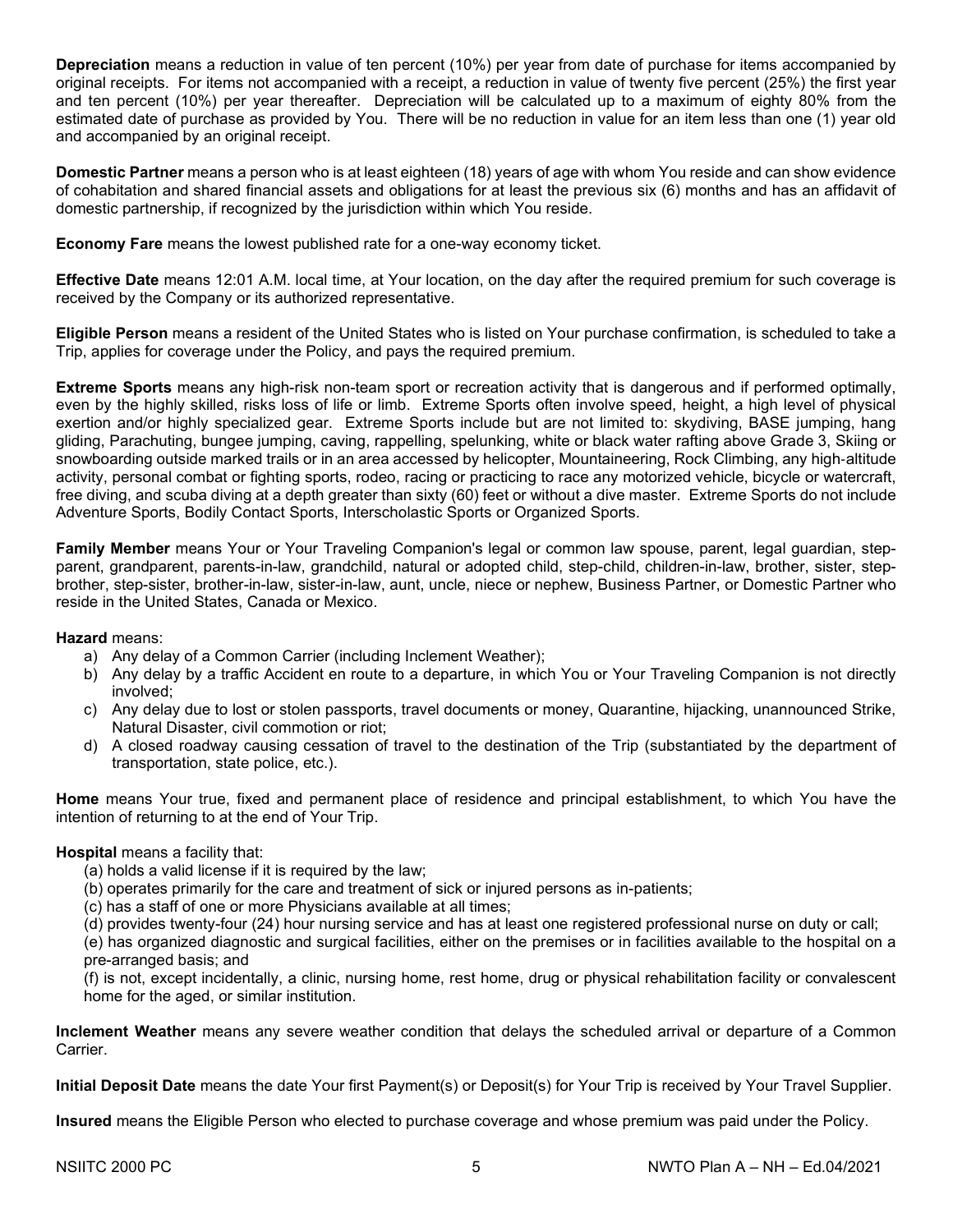**Interscholastic Sports** means any athletic contest or competition between accredited educational institutions if the participants are sponsored by the educational institution and are under the direct and immediate supervision of an employee of the educational institution. Interscholastic Sports includes the practice or training for the competition and the travel to or from such practice or competition in a vehicle designated by the educational institution, both while under the direct and immediate supervision of an employee of the educational institution. Interscholastic Sports do not include Adventure Sports, Bodily Contact Sports, Extreme Sports, Intramural Sports, Recreational Sports, club sports or Mountaineering.

**Intramural Sports** means competitive recreational sports organized within a school where matches or games are conducted between students of the same school (as opposed to teams who compete with other schools). Activities for Intramural Sports participants are not considered Interscholastic Sports.

**Loss** means Bodily Injury, Sickness or damage sustained by You, while coverage is in effect, in consequence of happening of one or more of the occurrences against which the Company has undertaken to indemnify You.

**Maximum Benefit** means the largest total amount that the Company will pay under any one benefit for You, as shown on the Schedule of Benefits and subject to any applicable sub-limits for certain types of activities.

**Mountaineering** means the sport, hobby or profession of walking, hiking, climbing and Rock Climbing up mountains that requires the use of ropes, harnesses, crampons or ice axes, and involves ascending beyond an altitude of four thousand five hundred (4,500) meters.

**Natural Disaster** means earthquake, flood, fire, hurricane, blizzard, avalanche, tornado, tsunami, volcanic eruption, or landslide that is due to natural causes and includes an event that is directly due to naturally occurring wildfire, earthquake, windborne dust or sand, volcanic eruption, tsunami, snow, rain or wind, that results in widespread and severe damage such that either the government of the country where the Natural Disaster occurs issues an official disaster declaration or the U.S. Government issues advice to leave the country where the Natural Disaster occurs. Natural Disaster does not include the direct or indirect effect of rain, wind or water associated with named storms meeting the definition of hurricane or typhoon, except in instances where:

- 1. the path of the named storm deviates by a distance of greater than two hundred (200) miles within a seventy-two (72) hour period from the path forecast by a national recognized meteorological service; or
- 2. less than seventy-two (72) hours advanced notice of a potential landfall for a named storm exists.

In no event, shall a Natural Disaster be deemed to apply to a marine vessel, ship or watercraft of any kind.

**Necessary Treatment** means medical services and/or supplies recommended by the treating Physician that must be performed during the Trip due to the serious and acute nature of the Sickness or Accidental Injury.

## **Organized Sports** means **Intramural Sports** or **Recreational Sports**.

**Other Insurance** means any and every type of insurance covering the same or similar risk/loss as covered under this Policy. Coverage under this Policy shall be secondary to coverage under all Other Insurance except where prohibited by law.

**Parachuting** means an activity involving the breaking of a free fall from an airplane using a parachute.

**Payments or Deposits** means the cash, check, or credit card amounts actually paid for Your Trip. Payments made in the form of a certificate, voucher not purchased by cash, grant or discount are not Payments or Deposits as defined herein.

**Personal Computer** means a small, general purpose electronic device for storing and processing data that is created to be utilized by one individual at a time and can perform multiple functions. The size and capabilities of the computer allow it to be operated for personal purposes. Personal Computers shall include desktop computers and laptop computers. Personal Computers shall also include:

- tablets
- Personal Digital Assistant (PDA)
- handheld devices and smartphones
- e-readers

**Personal Effects** means Your privately-owned articles including clothing and toiletry items brought by You for planned use on Your Trip.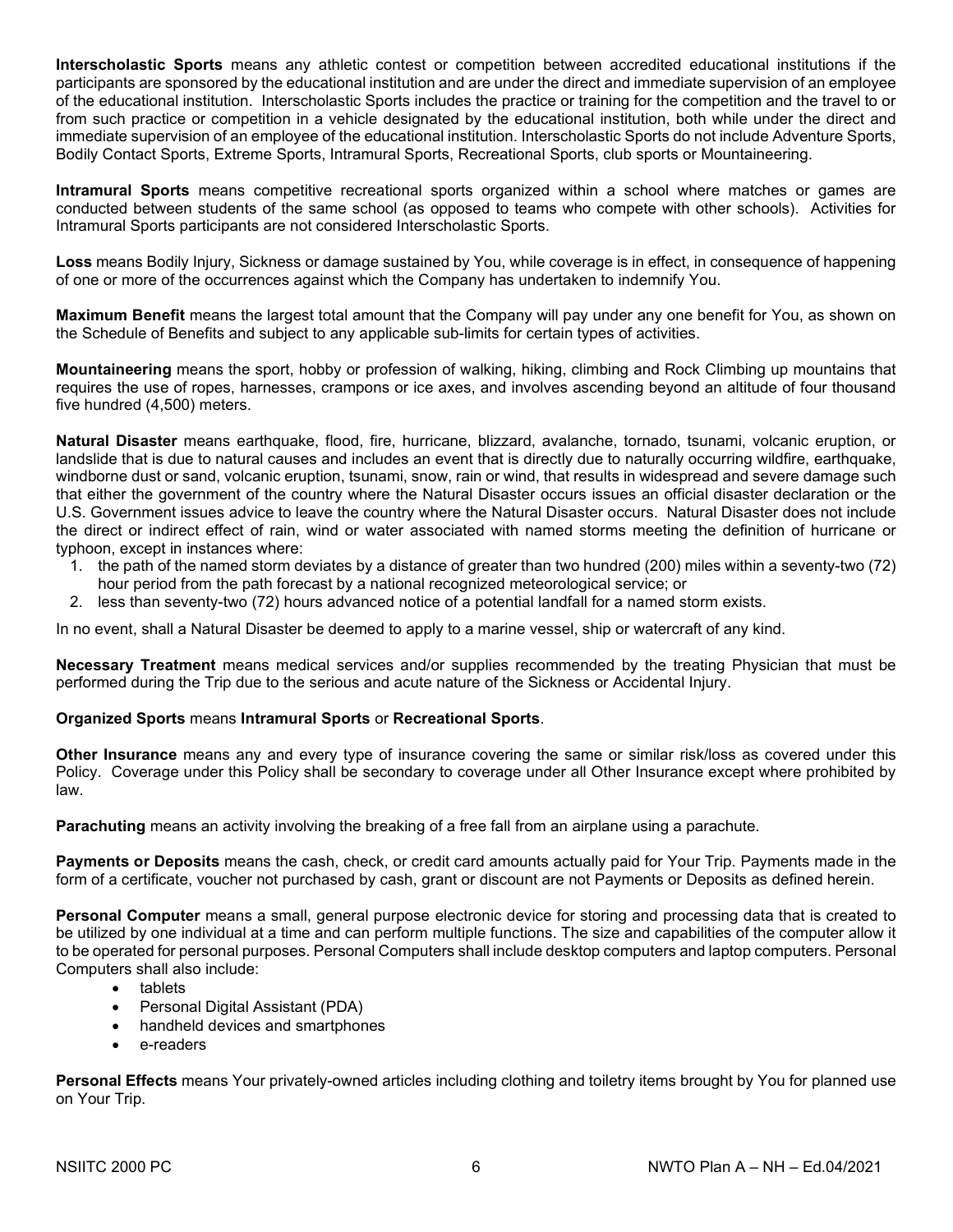**Physician** means a licensed practitioner of medical, surgical or dental services, or a Christian Science Practitioner, acting within the scope of his/her license. The treating Physician may not be You, Your Traveling Companion or a Family Member.

**Policy** means this document, and any endorsements, riders or amendments that will attach during the period of coverage.

**Political Situation** means a written recommendation by officials of Your Home Country that You leave Your Host Country for non-medical reasons, or, if You are expelled or declared persona non-grata, on the written authority of Your Host Country.

**Pre-Existing Condition** means an illness, disease, or other condition during the sixty (60) day period immediately prior to the Effective Date of Your Policy for which You, Your Traveling Companion, or a Family Member booked to travel with You: 1) exhibited symptoms that would have caused a typical person to seek care or treatment; or 2) received or received a recommendation for a test, examination, or medical treatment; or 3) took or received a prescription for drugs or medicine. Item (3) of this definition does not apply to a condition that is treated or controlled solely through the taking of prescription drugs or medicine and remains treated or controlled without any adjustment or change in the required prescription throughout the sixty (60) day period before the Effective Date of Your Policy.

**Property Management Company** means the property management company, developer, association, leasing company, rental company, exchange company, travel club or hotel or condominium operator, who has the financial responsibility for the maintenance, repairs, reservations, and/or operation of the unit used for Your Trip.

**Quarantine** means Your strict isolation imposed by a Government authority or Physician to prevent the spread of disease. An embargo preventing You from entering a country is not a Quarantine.

**Reasonable Expenses** means any meal, lodging, local transportation and essential phone call expense that were necessarily incurred as the result of a covered event, and that were not provided free of charge or otherwise reimbursed by a Common Carrier, Travel Supplier or other party.

**Recreational Sports** mean those activities where the primary purpose of the activity is participation, with the related goals of improved physical fitness, fun, and social involvement. Recreational sports are usually perceived as being less stressful, both physically and mentally, on the participants. There are lower expectations regarding both performance and commitment to the sport in the recreational sphere as compared to competitive sports. Recreational Sports do not include Adventure Sports, Bodily Contact Sports, Extreme Sports, Interscholastic Sports, Intramural Sports or Mountaineering.

**Rock Climbing** means the activity of climbing up, down or across artificial rock walls or natural rock formations under the supervision of a guide and utilizing approved safety equipment.

**Scheduled Departure Date** means the date on which You are originally scheduled to leave on Your Trip.

**Scheduled Return Date** means the date on which You are originally scheduled to return to the point of origin or to a different final destination.

**Security Situation** means a civil and/or military uprising, insurrection, war, revolution, or other violent disturbance in a Host Country, which, in the opinion of either the recognized government of Your Home Country, the Host Country, or the Travel Assistance Company immediate evacuation is advised. Emergency Security Situation does not include Natural Disasters.

**Sickness** means an illness or disease of the body that: 1) requires a physical examination and medical treatment by a Physician and 2) commences, worsens or presents new symptoms while Your coverage is in effect.

**Ski** or **Skiing** means winter recreation of snow skiing, snowboarding, or telemarking on Trail systems as accessed by a pre-paid use ticket for lifts and/or use or admission, but does not include cross country skiing, back country skiing, heliskiing, extreme skiing, snowcat skiing, ski-jumping, off-piste skiing, tubing, luging, half-pipes, terrain parks, or other snow play activities either on or off Trails.

**Sound Natural Teeth** means teeth that are whole or properly restored and are without impairment, periodontal or other conditions and are not in need of the treatment provided for any reason other than an Accidental Injury. For purposes of this Policy, teeth previously restored with a crown, inlay, onlay, or porcelain restoration or treated by endodontics, except amalgam or composite resin fillings, are not considered Sound Natural Teeth.

**Strike** means any unannounced labor disagreement that interferes with the normal departure and arrival of a Common Carrier.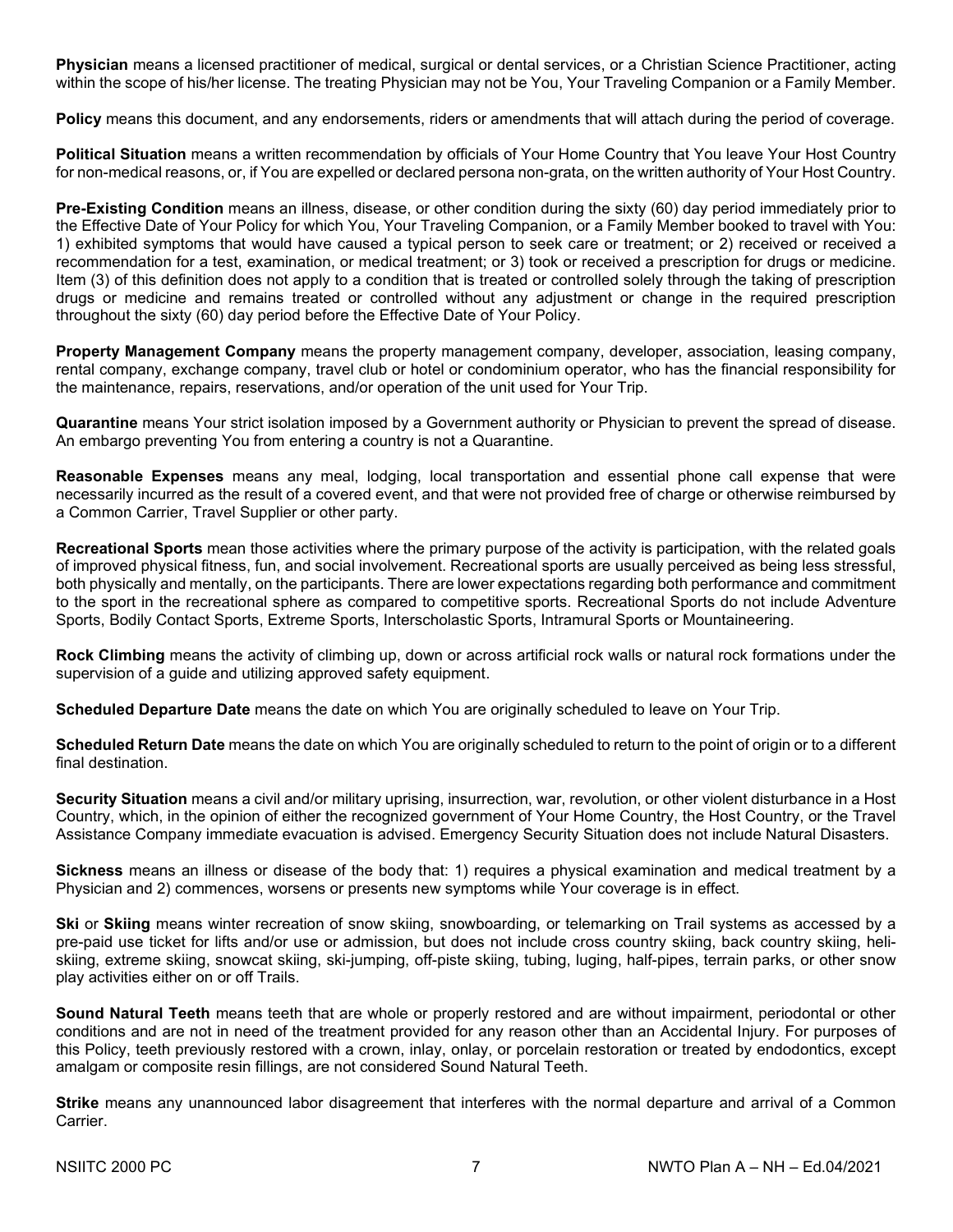**Terrorist Incident** means an act of violence, other than civil commotion, insurrection or riot (that is not an act of war, declared or undeclared), that results in loss of life or major damage to property, by any person acting on behalf of, or in connection with, any organization that is generally recognized as having the intent to overthrow or influence the control of any government. The act must be deemed an act of terrorism by U.S. Department of State or the law enforcement organization in charge at the location of the Terrorist Incident.

**Time Sensitive Period** means within fourteen (14) days of the Initial Deposit Date and within fourteen (14) days of payment for any subsequent Travel Arrangements added to Your Trip.

**Trails** means named skier paths as designated for downhill travel as shown on a resort trail map using the international difficulty rating Trails does not include connecting paths or cross-overs between downhill trails, trails that are outside the established marked and patrolled boundaries of a Ski resort, or areas designated as unsafe or closed by ski resort management for avalanche control work.

**Travel Arrangements** means: (a) transportation; (b) accommodations; and (c) other specified services arranged by the Travel Supplier for the Trip. Air arrangements covered by this definition also include any direct round trip air flights booked by others, to and from the scheduled Trip departure and return cities, provided the dates of travel for the air flights are within seven (7) total days of the scheduled Trip dates.

**Travel Assistance Company** means the service provider listed on Your purchase confirmation.

**Travel Supplier** means a Cruise line, airline, hotel, etc., who has made the land, air and/or sea arrangements.

**Traveling Companion** means a person who has coordinated Travel Arrangements or vacation plans with You and intends to travel with You during the Trip. Note, a group or tour leader is not considered Your Traveling Companion unless You are sharing room accommodations with the group or tour leader.

**Trip** means scheduled travel with a defined itinerary away from Your Home for which coverage is purchased under this Policy and premium is paid.

**Unforeseen** means not anticipated or expected and occurring after the Effective Date of Your Policy.

**Uninhabitable** means that, as determined by a qualified examiner selected by the Company in its sole discretion: (1) the building structure itself is unstable and there is a risk of collapse in whole or in part; (2) there is exterior or structural damage to the building allowing elemental intrusion, such as rain, wind, hail or flood; (3) immediate safety hazards affecting the building have yet to be cleared, such as debris on roofs or downed electrical lines; or (4) the building is without electricity or water and/or is not suitable for human occupancy.

You or Your refers to the Insured.

#### **GENERAL PROVISIONS**

The following provisions apply to all coverages:

**LEGAL ACTIONS -** No legal action for a claim can be brought against the Company until sixty (60) days after the Company receives Proof of Loss. No legal action for a claim can be brought against the Company more than three (3) years after the time required for giving Proof of Loss.

**CONTROLLING LAW -** Any part of this Policy that conflicts with the state law where the Policy is issued is changed to meet the minimum requirements of that law.

**GOVERNING JURISDICTION** – The insurance regulatory agency and courts of the jurisdiction in which You reside shall have jurisdiction over the individual coverage as if such coverage or plan were issued directly to You.

**MISREPRESENTATION AND FRAUD –** This Policy was issued in reliance on the information You provided at the time of application. The Company may deny all coverage under this Policy, or, at the Company's election, assert any other remedy available under applicable law, if You or and Traveling Companion seeking coverage under this Policy knowingly concealed, misrepresented or omitted any material fact or engaged in fraudulent conduct at the time of application, at any time during the policy period, or in connection with the filing or settlement of any claim.

NSIITC 2000 PC 8 NWTO Plan A – NH – Ed.04/2021 **DUTY OF COOPERATION** - You agree to fully cooperate with the Company in the event the Company determines that an investigation is warranted regarding any claim for coverage under this Policy. You agree to comply with all requests by the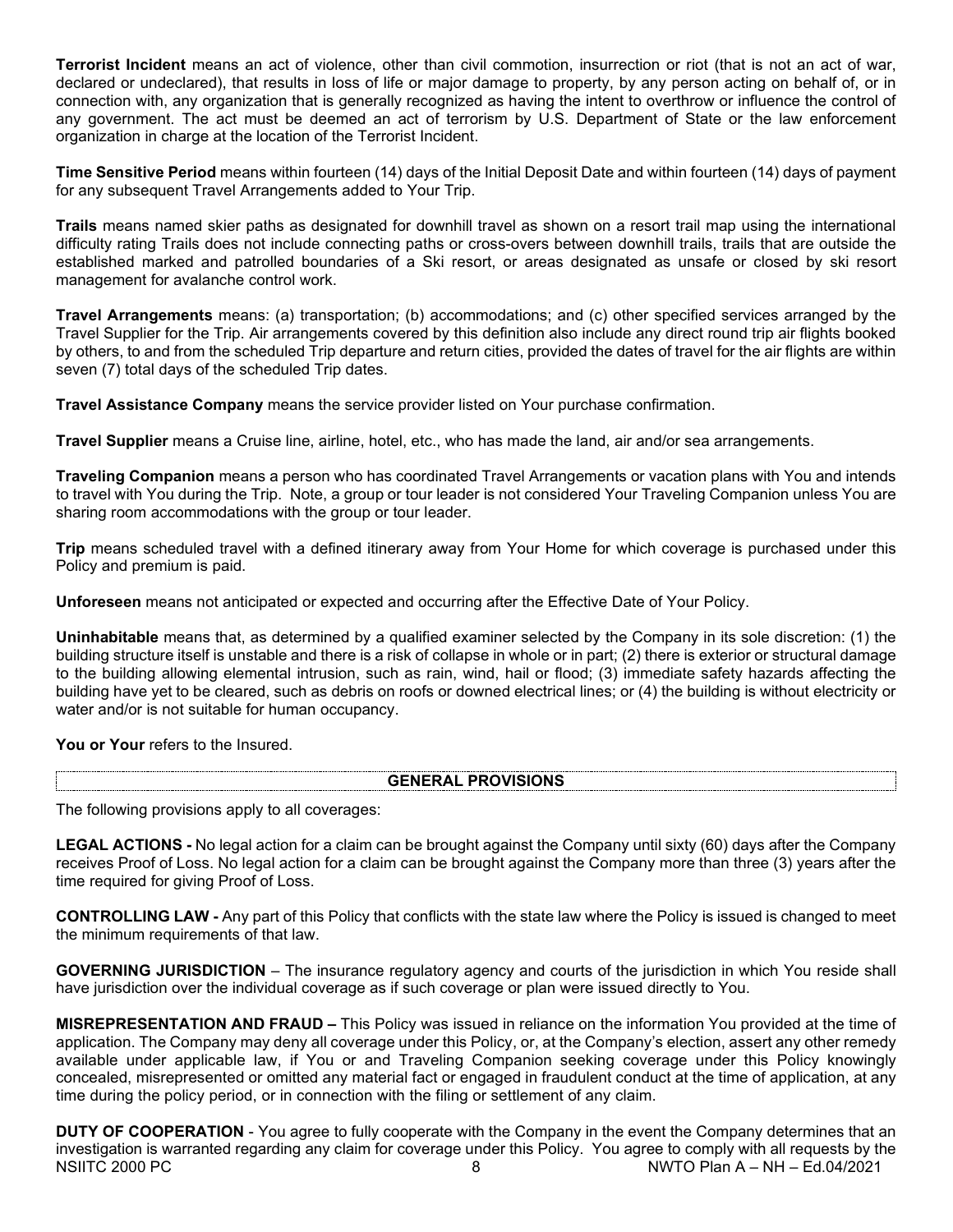Company to provide information and/or documentation related to any claim under this Policy. You agree to cooperate with the Company in the investigation and assessment of any loss and/or circumstances giving rise to a loss under this Policy.

**SUBROGATION -** To the extent the Company pays for a Loss suffered by You, the Company will take over the rights and remedies You had relating to the Loss. This is known as subrogation. You must help the Company to preserve its rights against those responsible for the Loss. This may involve signing any papers and taking any other steps the Company may require. If the Company takes over Your rights, You must sign an appropriate subrogation form supplied by the Company.

**ASSIGNMENT -** This Policy and all coverages provided are not assignable, whether by operation of law or otherwise, but benefits may be assigned.

## **WHEN YOUR COVERAGE BEGINS** - Provided:

- a) coverage has been elected; and
- b) the required premium has been paid.

All coverage except Trip Cancellation will begin on the Scheduled Departure Date, or the actual departure date if change is required by a Common Carrier, when You depart for the first Travel Arrangement (or alternate travel arrangement if You must use an alternate travel arrangement to reach Your Trip destination) for Your Trip. Coverage will not begin before the Effective Date shown on Your purchase confirmation. No coverage can be purchased after a person departs on a Trip.

Trip Cancellation coverage will begin on Your Effective Date. No coverage can be purchased after a person departs on a trip.

## **WHEN YOUR COVERAGE ENDS:**

Trip Cancellation coverage will end on the earlier of: (a) the scheduled departure time on the Scheduled Departure Date of Your Trip; (b) the date and time You depart on Your Trip; or (c) the date and time You cancel Your Trip.

All Other Coverages will end the earliest of the following:

- (a) the Scheduled Return Date as stated on the travel tickets;
- (b) the date and time You return to Your origination point if prior to the Scheduled Return Date;

(c) the date and time You deviate from, leave or change the original Trip itinerary (unless due to Unforeseen and unavoidable circumstances covered by the Policy);

(d) if You extend the return date, coverage will terminate at 11:59 P.M., local time, at Your location on the Scheduled Return Date, unless otherwise authorized by the Company in advance of the Scheduled Return Date;

(e) when Your Trip exceeds ninety (90) days;

(f) the Return Date as stated on Your purchase confirmation.

**EXTENDED COVERAGE -** Coverage will be extended under the following conditions, should they occur during the journey to the return destination or to a different destination:

(a) When You commence air travel from Your origination point: (i) within two (2) days before the commencement of the Travel Arrangements, coverage shall apply from the time of departure from the origination point; or (ii) greater than two (2) days before the commencement of the Travel Arrangements, the extension of coverage shall be provided only during Your air travel.

(b) If You return to Your origination point: (i) within two (2) days after the completion of the Travel Arrangements, coverage shall apply until the time of return to the origination point; or (ii) greater than two (2) days after the completion of the Travel Arrangements, the extension of coverage shall be provided only during Your air travel.

(c) If: (a) Your entire Trip is covered by the Policy; and (b) Your return is delayed by an event specified under Trip Cancellation, Trip Interruption or Trip Delay. This extension of coverage will end on the earlier of: (a) the date You reach Your return destination; or (b) seven (7) days after the date the Trip was scheduled to be completed.

In no event will coverage be extended for unscheduled extensions to Your Trip for which premium has not been paid in advance.

**EXCESS INSURANCE LIMITATION** - The insurance provided by this Policy shall be in excess of all Other Insurance and shall be secondary to coverage under all Other Insurance. If at the time of the occurrence of any Loss there is Other Insurance in place, the Company shall be liable only for the excess of the amount of Loss not paid or payable by Other Insurance.

#### **The following provisions apply to all benefits except Baggage/Personal Effects and Baggage Delay:**

**PAYMENT OF CLAIMS -** The Company, or its designated representative, will pay a claim after receipt of acceptable Proof of Loss.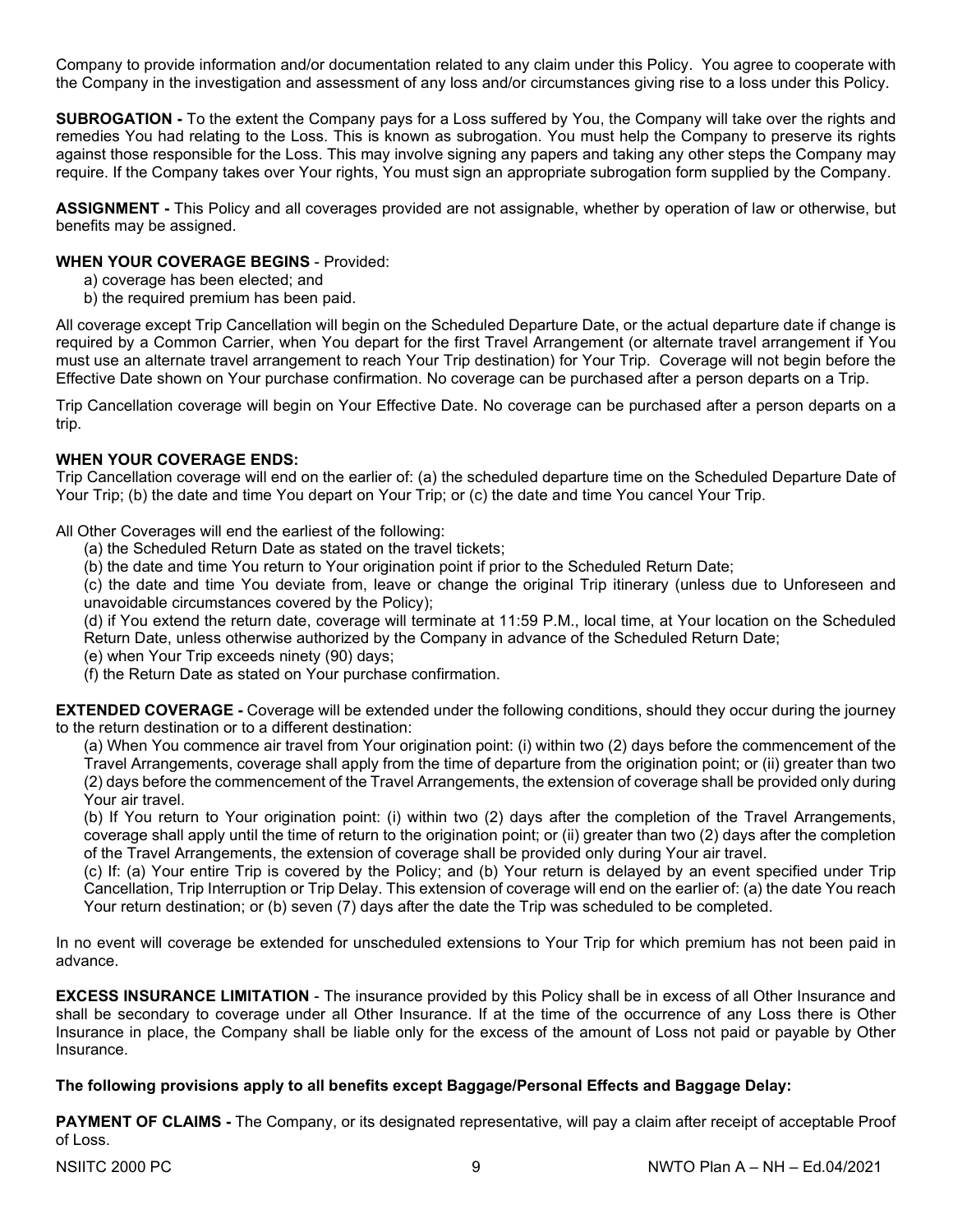Any payment made in good faith will discharge the Company's liability to the extent of the claim.

The applicable benefit amount will be reduced by the amount of benefits, if any, previously paid by Other Insurance policies. In no event will the Company reimburse You for an amount greater than the amount paid by You.

All benefits payable under this Policy shall be reduced by the amount of any credit, voucher or refund provided by any Common Carrier, Travel Supplier or any other third party.

**NOTICE OF CLAIM -** Written notice of claim must be given by the claimant (either You or someone acting for You) to the Company or its designated representative within seven (7) days after a covered Loss first begins. Notice should include Your name and the Plan number. Notice should be sent to the Company's administrative office, at the address shown on the cover page of the Policy, or to the Company's designated representative.

**PROOF OF LOSS -** You must send the Company, or its designated representative, Proof of Loss within ninety (90) days after a covered Loss occurs. Failure to furnish such proof within the time required shall not invalidate nor reduce any claim if it was not possible to give proof within such time, provided such proof is furnished and in no event, except in the absence of legal capacity, later than one year from the time proof is otherwise required. Where possible and/or required by this Policy, independent validation of Proof of Loss must be proved to the Company within the foregoing time periods.

**PHYSICAL EXAMINATION AND AUTOPSY -** The Company, or its designated representative, at its own expense, have the right to have You examined as often as necessary while a claim is pending. The Company, or its designated representative, also has the right to have an autopsy made unless prohibited by law.

**EXAMINATION UNDER OATH** – The Company, or its designated representative, at its own expense, have the right to have You questioned under oath as often as necessary while a claim is pending.

**TIME OF PAYMENT OF CLAIMS -** Benefits payable under this Policy for any Loss other than Loss for which this Policy provides any periodic payment will be paid upon receipt of due written Proof of Loss in accordance with state requirements. Subject to due written Proof of Loss, all accrued indemnities for Loss for which this Policy provides periodic payment will be paid monthly and any balance remaining unpaid upon the termination of liability, will be paid immediately upon receipt of due written proof.

## **The following provisions apply to Baggage/Personal Effects and Baggage Delay coverages:**

**NOTICE OF LOSS -** If Your property covered under this Policy is lost, stolen or damaged, You must:

- (a) notify the Company, or its authorized representative as soon as possible;
- (b) take immediate steps to protect, save and/or recover the covered property:
- (c) give immediate notice to the carrier, Travel Supplier, property manager or bailee who is or may be liable for the Loss or damage and provide a copy of such notification to the Company;
- (d) notify the police or other authority in the case of robbery or theft within twenty-four (24) hours and provide a copy of such report to the Company; and
- (e) complete all steps required by local police or authorities to pursue investigation of the claim in the case of robbery or theft.

**SETTLEMENT OF LOSS -** Claims for damage and/or destruction shall be paid after acceptable proof of the damage and/or destruction is presented to the Company and the Company has determined the claim is covered. Property will be considered lost if it has not been recovered within thirty (30) days of the event. You must present acceptable Proof of Loss and the value involved to the Company.

**DISAGREEMENT OVER SIZE OF LOSS:** If there is a disagreement about the amount of the Loss, either You or the Company can make a written demand for an appraisal. After the demand, You and the Company will each select their own competent appraiser. After examining the facts, each of the two appraisers will give an opinion on the amount of the Loss. If they do not agree, they will select an arbitrator. Any figure agreed to by two (2) of the three (3) (the appraisers and the arbitrator) will be binding. The appraiser selected by You will be paid by You. The Company will pay the appraiser they choose. You will share equally with the Company the cost for the arbitrator and the appraisal process.

## **COVERAGES**

No Coverage is intended to duplicate or overlap any other Coverage or benefit provided under this Policy. Should there be an inadvertent duplication of benefit or coverage, the Company will only provide payable benefits under the Coverage with the highest Maximum Benefit or largest scope of coverage subject to any applicable sub-limits.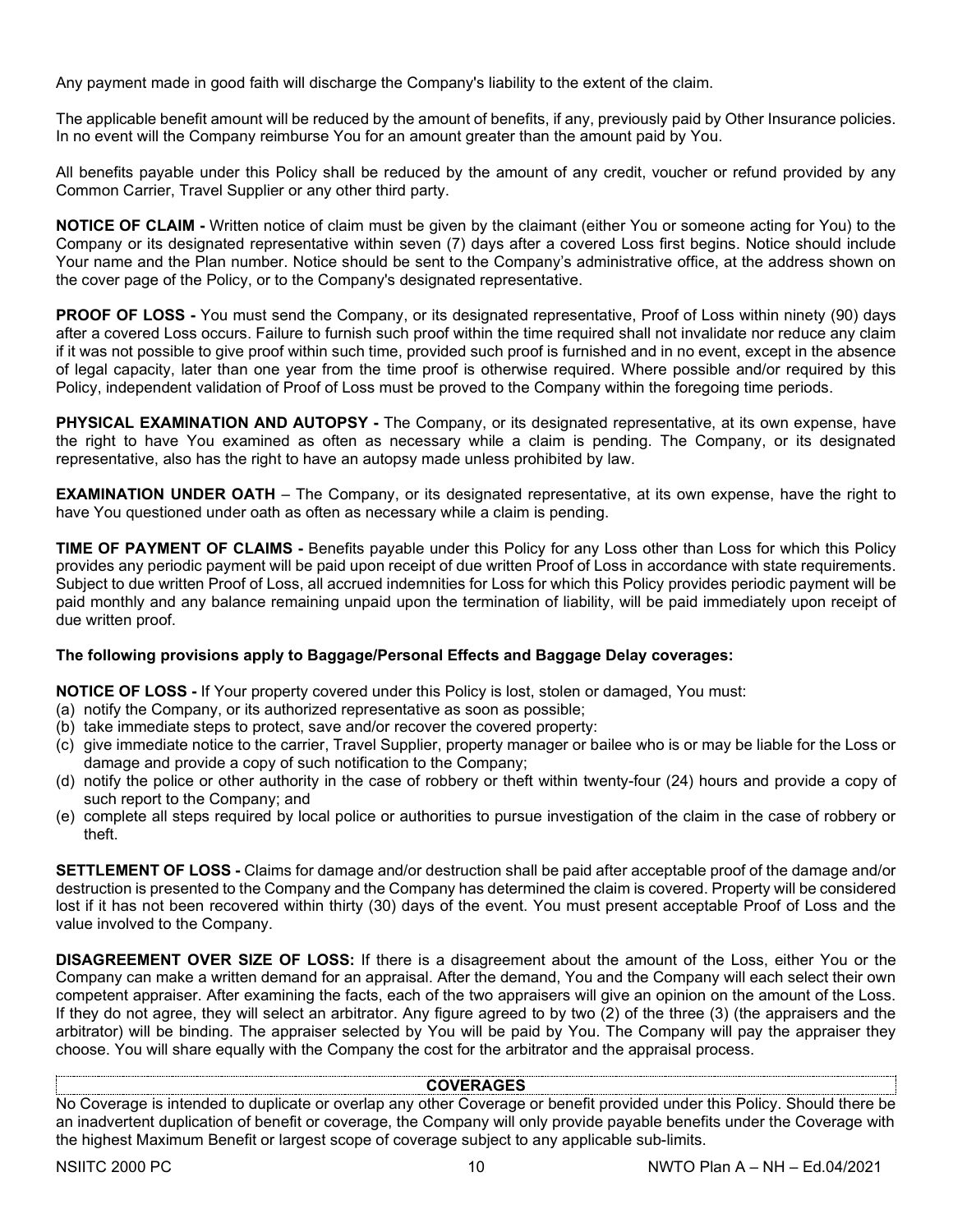## **TRIP CANCELLATION**

The Company will reimburse You, up to the Maximum Benefit shown on the Schedule of Benefits subject to any applicable sub-limits, if You cancel Your Trip for any of the following reasons that are Unforeseen and takes place after Your Effective Date:

- 1. Your Sickness, Accidental Injury or death, that results in medically imposed restrictions as certified by a Physician at the time of Loss preventing Your participation in the Trip. A Physician must advise to cancel the Trip on or before the Scheduled Departure Date.
- 2. Sickness, Accidental Injury or death of a Family Member or Traveling Companion booked to travel with You, that results in medically imposed restrictions as certified by a Physician that causes Your Trip to be cancelled.
- 3. Sickness, Accidental Injury or death of a non-traveling Family Member.
- 4. The death or Hospitalization of Your Host at Destination within thirty (30) days of the date of Your Trip.
- 5. You will be attending a Family Member's childbirth provided the pregnancy begins after Your Effective Date and can be verified by medical records.
- 6. After five (5) years of continuous employment at the same company, You are terminated or laid-off, from full time employment by that company through no fault of Your own;
- 7. You, Your Traveling Companion or Family Member, who are military personnel, are called to emergency duty to provide aid or relief in the event of a Natural Disaster (this does not include war).
- 8. Weather at the departure site that causes complete cessation of services for at least forty-eight (48) consecutive hours of the Common Carrier with whom You are scheduled to travel and prevents You from reaching Your destination. This benefit will not apply if the Natural Disaster has been forecasted or a storm has been named prior to purchase of this Policy.
- 9. You or Your Traveling Companion are delayed or have arrangements cancelled by a Common Carrier due to delays resulting from Inclement Weather, mechanical breakdown, or an organized labor Strike that affect public transportation, provided:
	- a. the scheduled carrier connecting times must be no less than ninety (90) minutes; and
	- b. the scheduled time between arrival at the scheduled Trip departure city and the scheduled Trip departure is four (4) hours or longer.
- 10. A Terrorist Incident that occurs in Your departure city or in a city listed on Your Trip itinerary and within thirty (30) days prior to Your Scheduled Departure Date. Benefits are not provided if the Travel Supplier offers a substitute itinerary. This does not include flight connections or other transportation arrangements to reach Your destination. Your Scheduled Departure Date must be no more than fifteen (15) months beyond Your Effective Date. A Terrorist Incident that occurs onboard an in-flight aircraft is not covered.
- 11. The airport terminal from which You are scheduled to fly, within twelve (12) hours of arrival at the terminal or while You are physically at the terminal, is closed due to a documented security breach.
- 12. You or Your Traveling Companion are a victim of a felonious assault.
- 13. You or Your Traveling Companion being hijacked, Quarantined, required to serve on a jury, or subpoenaed within ten (10) days of departure; having Your Home made Uninhabitable by Natural Disaster; or burglary of Your Home within ten (10) days of departure.
- 14. You or Your Traveling Companion being directly involved in a traffic accident (substantiated by a police report provided by You to the Company) while en route to departure.
- 15. Bankruptcy or Default of a Travel Supplier causing a complete cessation of travel services provided the Bankruptcy or Default occurs more than ten (10) days following Your Effective Date. Benefits will be paid due to Bankruptcy or Default of an airline only if no alternate transportation is available. If alternate transportation is available, benefits will be limited to the change fee charged to allow You to transfer to another airline in order to get to Your intended destination. This benefit only applies if Your Scheduled Departure Date is no more than fifteen (15) months beyond Your Effective Date and Your payment for this Policy is received within the Time Sensitive Period.
- 16. Strike that causes complete cessation of services of the Common Carrier with whom You or Your Traveling Companion are scheduled to travel for at least forty-eight (48) consecutive hours.

The Company will reimburse You up to the Maximum Benefit shown on the Schedule of Benefits, subject to any applicable sub-limits, for the following:

NSIITC 2000 PC 11 NWTO Plan A – NH – Ed.04/2021 (a) pre-paid non-refundable cancellation charges imposed by the Travel Suppliers;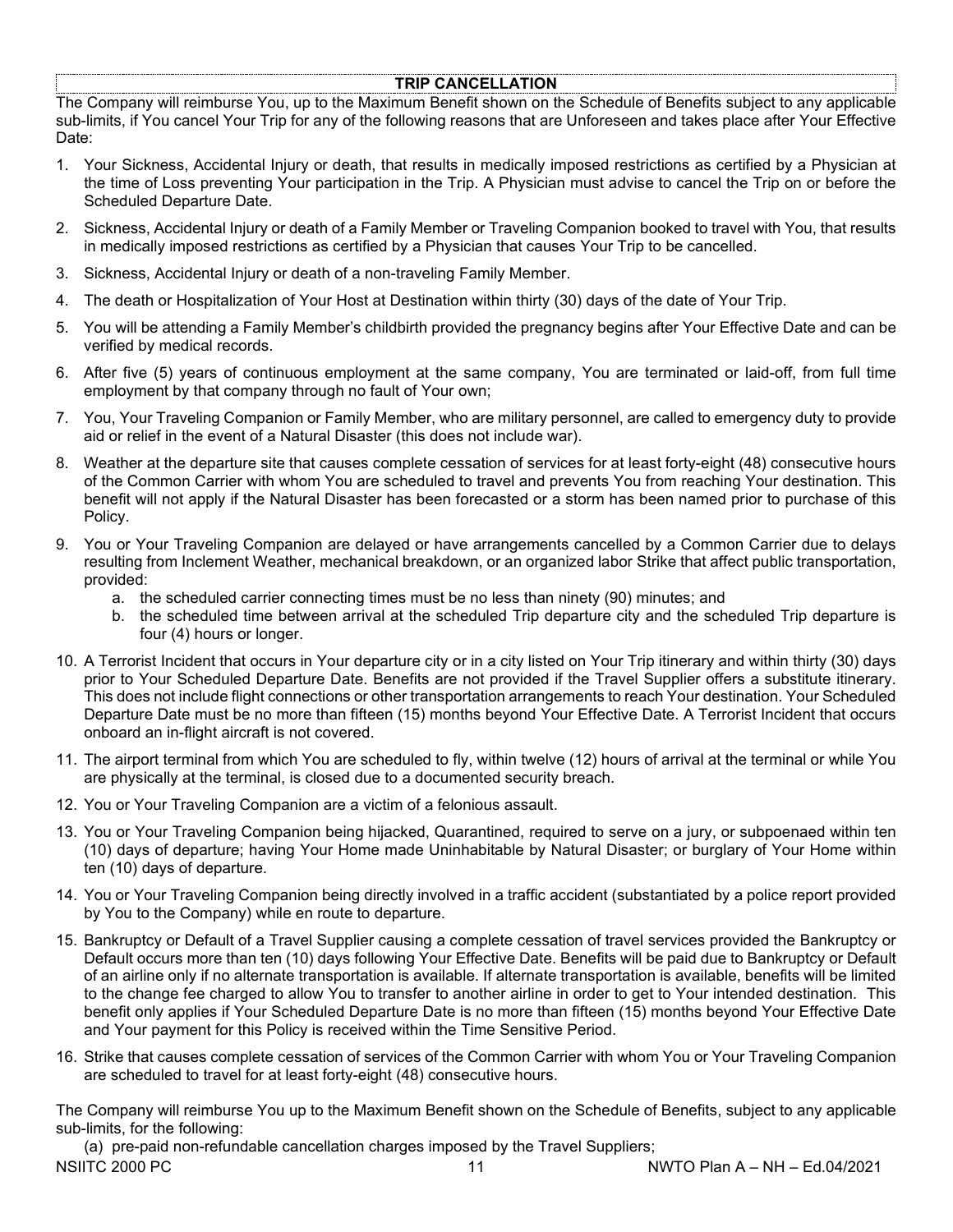- (b) airfare cancellation charges for flights in connection with Your Trip commencing within one day of the Travel Arrangements;
- (c) If Your Travel Supplier cancels Your Trip, You are covered up to the Maximum Benefit shown on the Schedule of Benefits for the reissue fee charged by the airline for the tickets, or for the cost charged by the airline to retain Your frequent flyer miles if not used to purchase the airline ticket in conjunction with this Trip. You must have covered the entire cost of the Trip including the airfare.

In no event shall the amount reimbursed exceed the amount You pre-paid for the Trip.

SPECIAL CONDITIONS: You must advise the Company or its authorized representative within seventy-two (72) hours in the event of a claim. If the claim is not reported within seventy-two (72) hours, it should be reported as soon as possible. All other delays of reporting beyond seventy-two (72) hours will result in reduced benefit payments.

## **SINGLE OCCUPANCY COVERAGE**

The Company will reimburse You for the additional cost incurred during the Trip as a result of a change in the per person occupancy rate for pre-paid Travel Arrangements if a person booked to share accommodations with You has his/her Trip delayed, canceled, or interrupted for a covered reason and You do not cancel. This benefit is subject to the same Maximum Benefit indicated above.

#### **TRIP INTERRUPTION**

The Company will reimburse You, up to the Maximum Benefit shown on the Schedule of Benefits, subject to any applicable sub-limits, if You interrupt Your Trip after Your departure or if You join Your Trip after Your Scheduled Departure Date due to any of the following Unforeseen reasons that occur while this coverage is in effect for You:

- 1. Your Sickness, Accidental Injury or death, that results in medically imposed restrictions as certified by a Physician at the time of Loss preventing Your continued participation in the Trip. A Physician must advise to cancel the Trip on or before the Scheduled Return Date.
- 2. Sickness, Accidental Injury or death of a Family Member or Traveling Companion booked to travel with You that a.) occurs while You are on Your Trip; b.) requires Necessary Treatment at the time of interruption; and c.) as certified by a Physician, results in medically imposed restrictions as to prevent that person's continued participation on the Trip.
- 3. Sickness, Accidental Injury or death of a non-traveling Family Member.
- 4. The death or Hospitalization of Your Host at Destination during Your trip.
- 5. You will be attending a Family Member's childbirth and the pregnancy begins after Your Effective Date and can be verified by medical records.
- 6. After five (5) years of continuous employment at the same company, You are terminated or laid-off during Your Trip, from full time employment by that company through no fault of Your own.
- 7. You, Your Traveling Companion or Family Member, who are military personnel, and are called to emergency duty to provide aid or relief in the event of a Natural Disaster (this does not include war).
- 8. Weather at the departure site that causes complete cessation of services for at least forty-eight (48) consecutive hours of the Common Carrier on which You are scheduled to travel and prevents You from reaching Your destination. This benefit will not apply if the Natural Disaster has been forecasted or a storm has been named prior to purchase of this coverage.
- 9. You or Your Traveling Companion are delayed or has arrangements cancelled by a Common Carrier due to delays resulting from Inclement Weather, mechanical breakdown, or an organized labor Strike that affects public transportation, provided:
	- a. the scheduled carrier connecting times must be no less than ninety (90) minutes; and
	- b. the scheduled time between arrival at the scheduled Trip departure city and the scheduled Trip departure is four (4) hours or longer.
- 10. A Terrorist Incident that occurs in Your departure city or in a city listed on Your Trip itinerary during Your Trip. Benefits are not provided if the Travel Supplier offers a substitute itinerary. This does not include flight connections or other transportation arrangements to reach Your destination. Your Scheduled Departure Date must be no more than fifteen (15) months beyond Your Effective Date. A Terrorist Incident that occurs onboard an in-flight aircraft is not covered.
- 11. The airport terminal from which You are scheduled to fly, within twelve (12) hours of arrival at the terminal or while You are physically at the terminal, is closed due to a documented security breach.
- 12. You or Your Traveling Companion are a victim of a felonious assault.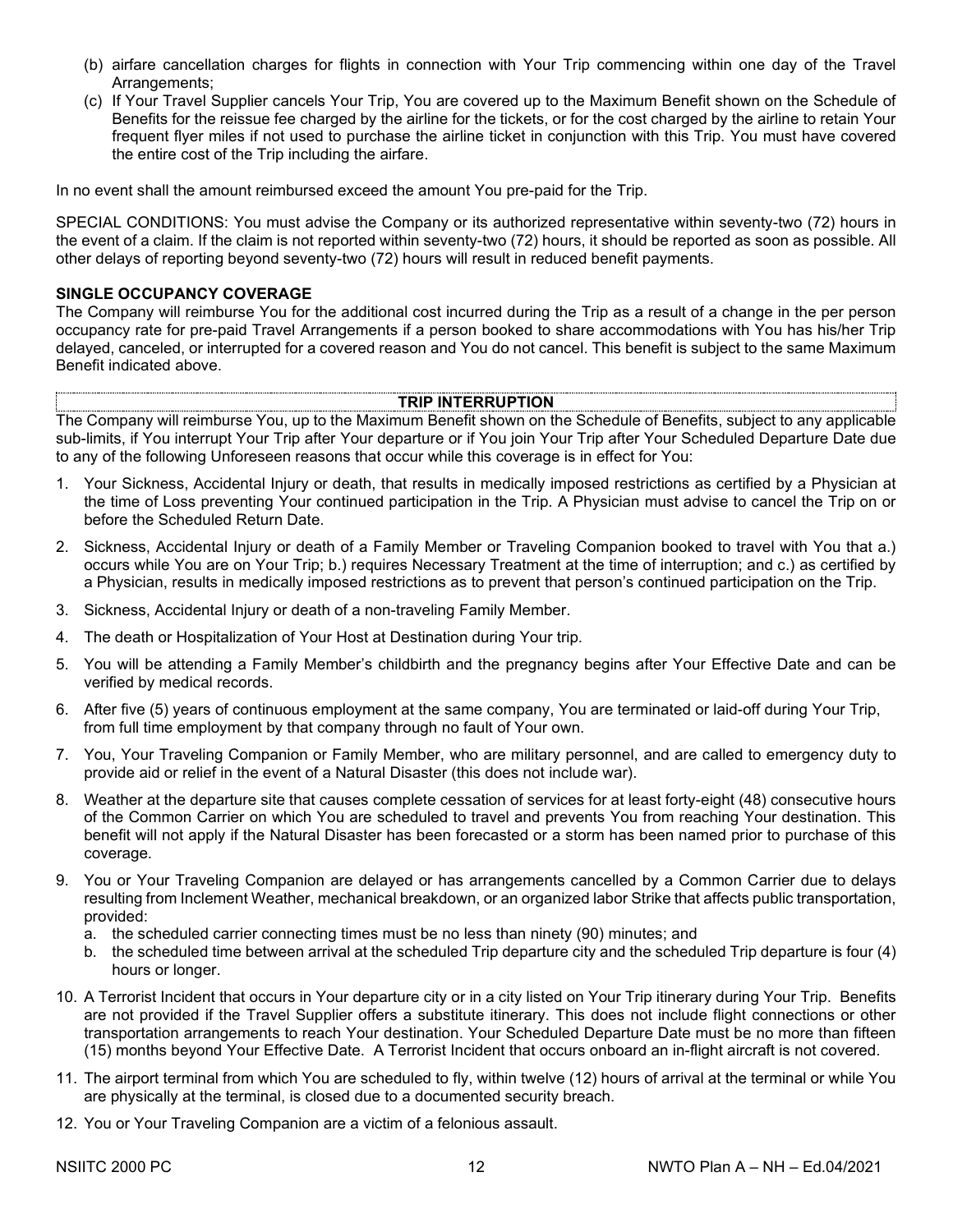- 13. You or Your Traveling Companion being hijacked, Quarantined, required to serve on a jury or subpoenaed during the Trip; having Your Home made Uninhabitable by Natural Disaster; or burglary of Your principal place of residence during the Trip.
- 14. You or Your Traveling Companion being directly involved in a traffic Accident while en route to departure (substantiated by a police report provided by You to the Company).
- 15. Bankruptcy or Default of a Travel Supplier causing a complete cessation of travel services provided the Bankruptcy or Default occurs during Your Trip. Benefits will be paid due to Bankruptcy or Default of an airline only if no alternate transportation is available. If alternate transportation is available, benefits will be limited to the change fee charged to allow You to transfer to another airline in order to get to Your intended destination. This benefit only applies if Your Scheduled Departure Date is no more than fifteen (15) months beyond Your Effective Date and Your payment for this Policy is received within the Time Sensitive Period.
- 16. Strike that causes complete cessation of services of the Common Carrier with whom You or Your Traveling Companion are scheduled to travel for at least forty-eight (48) consecutive hours.

The Company will reimburse You up to the Maximum Benefit shown on the Schedule of Benefits, subject to any applicable sub-limits, for the following:

- (a) pre-paid unused, non-refundable land or sea expenses to the Travel Suppliers;
- (b) the airfare paid less the value of applied credit from an unused travel ticket, to return home, join or rejoin the original Travel Arrangements limited to the cost of one-way economy airfare or similar quality as originally issued ticket by scheduled carrier, from the point of destination to the point of origin shown on the original travel tickets. In no event will the Company reimburse You for the cash value of Your airline ticket(s) purchased with frequent flier miles.

In no event shall the amount reimbursed exceed the amount You pre-paid for the Trip.

SPECIAL CONDITIONS: You must advise the Company or its authorized representative as soon as possible in the event of a claim. The Company will not pay benefits for any additional charges incurred that would not have been charged had You notified the Company, its authorized representative and Your Travel Supplier as soon as reasonable possible.

## **TRIP DELAY**

The Company will reimburse You for Covered Trip Delay Expenses, up to the Maximum Benefit shown on the Schedule of Benefits, if You are delayed, while coverage is in effect, en route to or from the Trip for twelve (12) or more hours due to a defined Hazard.

Covered Trip Delay Expenses:

- (a) Any pre-paid, unused, non-refundable land and water accommodations;
- (b) Any Reasonable Expenses incurred;
- (c) An Economy Fare from the point where You ended Your Trip to a destination where You can catch up to the Trip;
- (d) A one-way Economy Fare to return You to Your originally scheduled return destination.

## **MISSED CONNECTION**

The Company will reimburse You, up to the Maximum Benefit shown on the Schedule of Benefits, if You miss Your Cruise or tour departure, scheduled during Your Trip, that results from the cancellation or a delay for between three (3) and twelve (12) hours of all regularly scheduled airline flights due to the following event:

(a) Documented weather condition preventing You from getting to the point of departure for Your Trip.

Benefits are provided for:

- (a) additional transportation expenses needed for You to join Your departed Cruise or tour;
- (b) Reasonable Expenses up to the Maximum Benefit per day shown on the Schedule of Benefits;
- (c) pre-paid nonrefundable Payments or Deposits for the unused portion of Your Cruise.

Coverage is secondary to any compensation provided by a Common Carrier. Coverage will not be provided to individuals who are able to meet their scheduled departures but cancel their Cruise or tour due to Inclement Weather.

## **EMERGENCY EVACUATION**

The Company will pay benefits for Covered Evacuation Expenses incurred, up to the Maximum Benefit shown on the Schedule of Benefits, subject to any applicable sub-limits, if an Accidental Injury or Sickness commencing during the course of the Trip results in Your necessary Emergency Evacuation. An Emergency Evacuation must be ordered by a Physician who certifies that the severity of Your Accidental Injury or Sickness warrants Your Emergency Evacuation and verified and arranged by the Travel Assistance Company.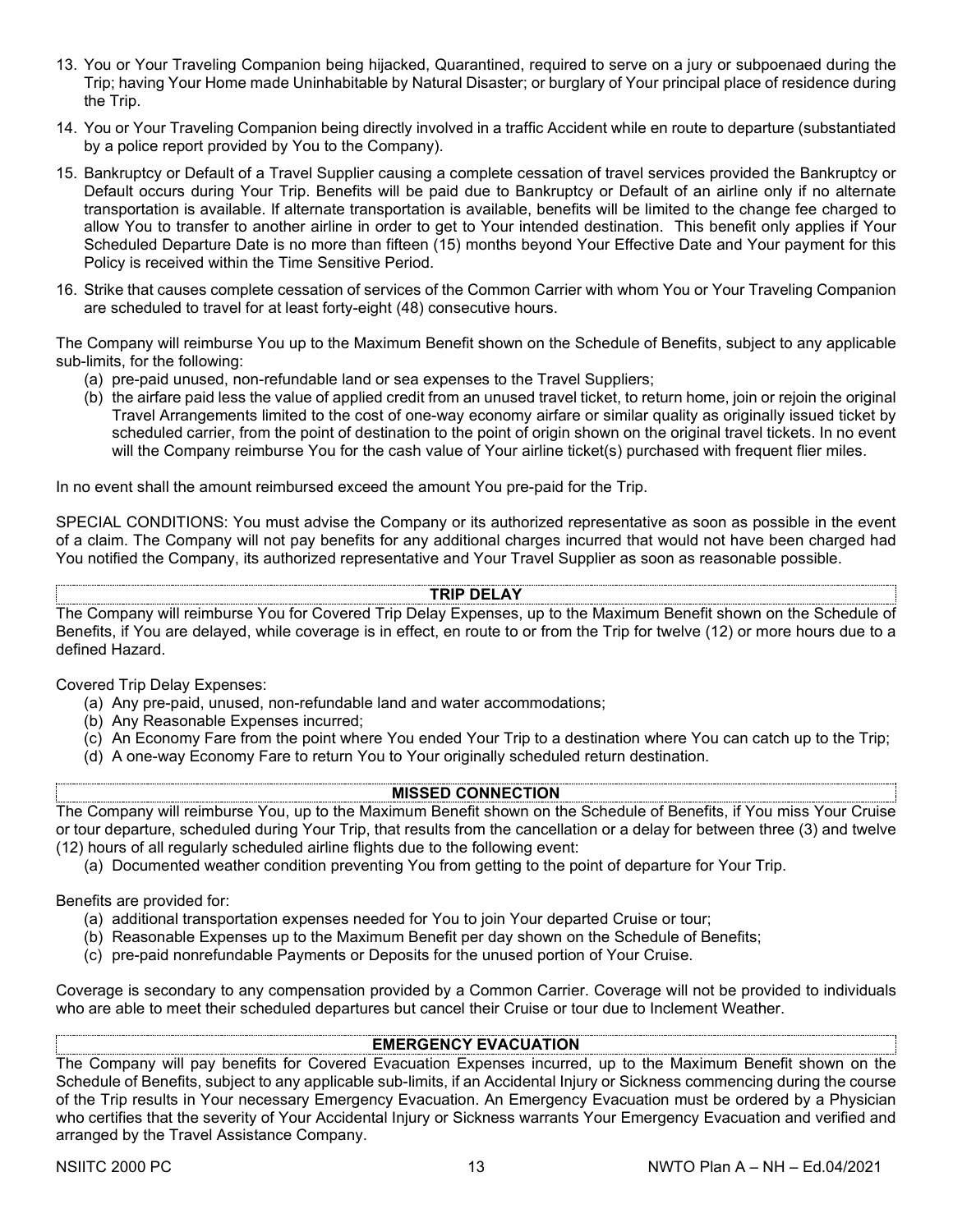Emergency Evacuation means:

- (a) Your medical condition warrants immediate Transportation from the Hospital where You are first taken when injured or sick to the nearest Hospital where appropriate medical treatment can be obtained;
- (b) after being treated at a local Hospital, Your medical condition warrants Transportation to Your Home where You reside, to obtain further medical treatment or to recover; or
- (c) both (a) and (b), above.

Covered Evacuation Expenses are reasonable and customary expenses for necessary Transportation, related medical services and medical supplies incurred in connection with Your Emergency Evacuation. All Transportation arrangements made for evacuating You must be by the most direct and economical route possible. Expenses for Transportation must be:

- (a) recommended by the attending Physician;
- (b) required by the standard regulations of the conveyance transporting You; and
- (c) authorized in advance by the Company or its authorized Travel Assistance Company and arranged by the Company's authorized Travel Assistance Company.

Notwithstanding the forgoing, in the event the Emergency Evacuation services are not arranged by the Company's authorized Travel Assistance Company, the Company, in its sole discretion, may elect to evaluate the need for the Emergency Evacuation and provide limited reimbursement for the portion of the expenses related to such Emergency Evacuation as would have been authorized by Company's authorized Travel Assistance Company.

Transportation of Minor Children: If You are expected to be in the Hospital following a covered Emergency Evacuation, or pass away during the Trip, the Company will return Your unattended minor child(ren) (under the age of eighteen (18)) who is/are accompanying You on the scheduled Trip, to the domicile of a person nominated by You or Your next of kin with an attendant if necessary.

Hospital Companion:

Transportation to Join You: If You are traveling alone and are in a Hospital alone for more than seven (7) consecutive days or if the attending Physician certifies that due to Your Accidental Injury or Sickness, You will be required to stay in the Hospital for more than seven (7) consecutive days, upon request the Company will bring a person, chosen by You, for a single visit to and from Your bedside provided that repatriation is not imminent.

Transportation services are provided if authorized in advance and arranged by the Company or the Company's Travel Assistance Company and are limited to necessary Economy Fares less the value of applied credit from unused travel tickets, if applicable.

Transportation means any Common Carrier, or other land, water or air conveyance, required for an Emergency Evacuation and includes air ambulances, land ambulances and private motor vehicles.

The Company will not cover any expenses provided by another party at no cost to You, or already included within the cost of the Trip.

#### **REPATRIATION OF REMAINS**

The Company will pay up to the Maximum Benefit shown on the Schedule of Benefits for the Covered Repatriation Expenses incurred to return Your body to the United States of America if You die during the Trip. This benefit is provided only if authorized in advance and arranged by the Company or the Company's Travel Assistance Company.

Covered Repatriation Expenses include, but are not limited to, expenses for embalming, cremation, minimal casket container and transportation.

## **NON-MEDICAL EMERGENCY TRANSPORTATION**

The Company will reimburse You, up to the Maximum Benefit shown on the Schedule of Benefits, for the Covered Transportation Expenses incurred if You must leave Your Trip for a Covered Reason listed below.

### **Covered Reasons:**

- (a) a Natural Disaster;
- (b) A Security Situation;
- (c) A Political Situation.

Covered Transportation Expenses under this benefit are reasonable and customary expenses for necessary transportation to transport You to the nearest place of safety as determined in advance by the Company or the Company's Travel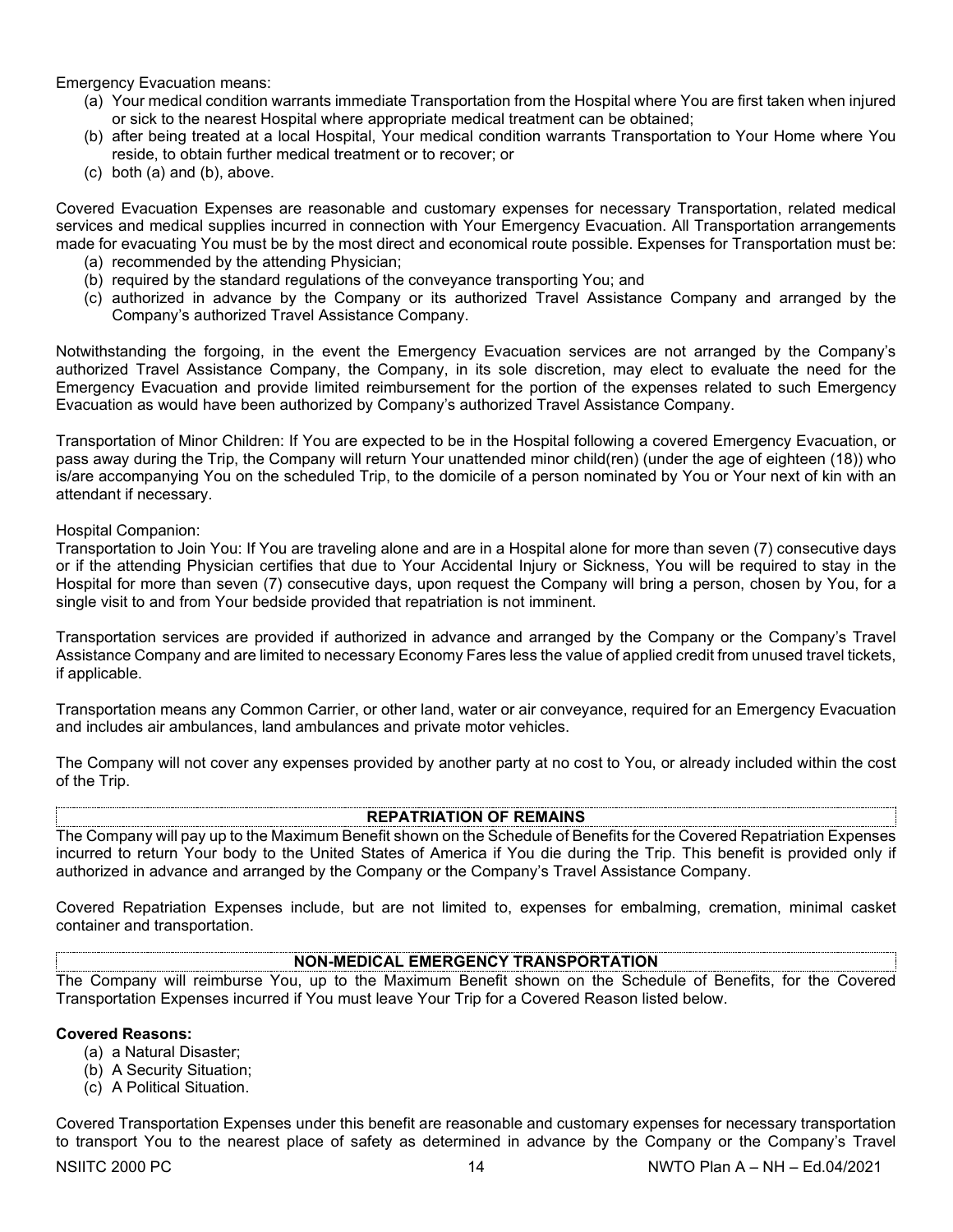Assistance Company in its sole discretion or to Your Home, if a Natural Disaster or Security Situation or Political Situation occurs while on Your Trip. Expenses for transportation must be: a) by the most direct and economical route possible; and b) such transportation is reasonably possible under the circumstances.

The Company will pay benefits for Your transportation only if the actual evacuation process has been initiated within seven (7) days from the initial Natural Disaster, Security Situation or Political Situation evacuation notice advised or posted, whichever is earlier, by the recognized government of either the United States or the Host Country.

## **BAGGAGE/PERSONAL EFFECTS**

This coverage is subject to any coverage provided by a Common Carrier and all Other Insurance and shall apply only when such other benefits are exhausted. In order for a claim to be processed under this Coverage, a loss or theft report must be filed with local law enforcement authorities, the Common Carrier, Travel Supplier, tour leader or with a representative of the venue or location where the loss or theft took place.

## PERSONAL EFFECTS AND PROPERTY

The Company will reimburse You up to the Maximum Benefit shown on the Schedule of Benefits, subject to any applicable sub-limits, if You sustain Loss, theft or damage to baggage and Personal Effects during the Trip, provided You have taken all measures possible to protect, save and/or recover the property at all times. The baggage and Personal Effects must be owned by and accompany You during the Trip.

The Company will pay the lesser of the following:

- (a) Actual Cash Value at time of Loss, theft or damage to baggage and Personal Effects; or
- (b) the cost of repair or replacement in like kind and quality.

There will be a per article limit as shown on the Schedule of Benefits.

There will be a combined Maximum Benefit as shown on the Schedule of Benefits for the following:

jewelry; watches; articles consisting in whole or in part of silver, gold or platinum; furs; articles trimmed with or made mostly of fur; cameras and their accessories and related equipment.

## EXTENSION OF COVERAGE

If You have checked property with a Common Carrier and delivery is delayed, coverage for Baggage/Personal Effects will be extended until the Common Carrier delivers Your property or declares such property lost, whichever occurs first.

## **BAGGAGE DELAY (En Route to Destination Only)**

The Company will reimburse You for the expense to replace Your necessary Personal Effects in Your Checked Baggage up to the Maximum Benefit shown on the Schedule of Benefits, if Your Checked Baggage is delayed or misdirected by a Common Carrier for more than twelve (12) hours, while on a Trip.

You must be a ticketed passenger on a Common Carrier.

All claims must be verified by the Common Carrier who must certify the delay or misdirection. Receipts for the purchases must accompany any claim.

## **LIMITATIONS AND EXCLUSIONS**

#### **The following exclusions apply to: Trip Cancellation, Trip Interruption, Trip Delay and Missed Connection:**

Loss caused by or resulting from:

1. Pre-Existing Conditions, as defined in the Definitions section;

- The Pre-Existing Condition exclusion will be waived provided:
	- (a) Your premium is received within the Time Sensitive Period; and
	- (b) You insure all pre-paid Trip costs that are subject to cancellation penalties or restrictions, and also insure the cost of any subsequent arrangements (or any other arrangements not made through Your travel agent) added prior to Your Trip; and
	- (c) You are medically able to travel on Your Effective Date.
- 2. suicide, attempted suicide or any intentionally self-inflicted injury while sane or insane, unless the loss results in the death of a non-traveling Family Member;
- 3. intentionally self-inflicted injuries;
- 4. war, invasion, acts of foreign enemies, hostilities between nations (whether declared or not), civil war. This exclusion does not apply if You are an innocent bystander to these events;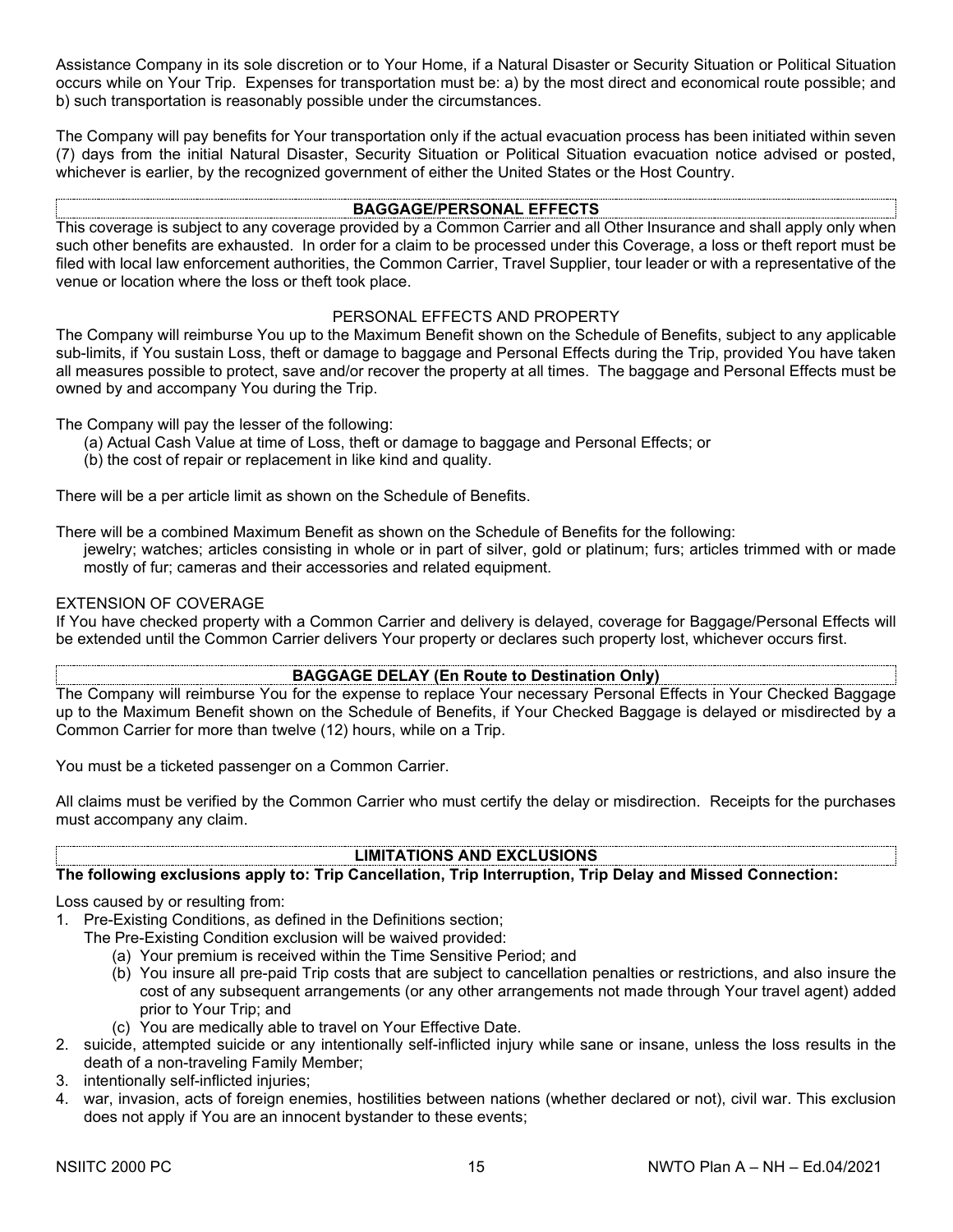- 5. participation in any military maneuver or training exercise, or any Loss starting while You are in the service of the armed forces of any country. Orders to active military service for training purposes of two months or less will not constitute service in the armed forces. Upon notice to the Company of entering the armed forces, the Company will return to You pro-rata any premium paid, less any benefits paid, for any period during which You are in such service;
- 6. piloting or learning to pilot or acting as a member of the crew of any aircraft;
- 7. mental or emotional disorders, unless Hospitalized;
- 8. participation as an athlete in professional sports;
- 9. being under the influence of drugs or intoxicants, unless prescribed and used in accordance with the instructions provided by a Physician, unless results in the death of a non-traveling Family Member;
- 10. intentional commission of or the attempt to commit any dishonest or fraudulent act, or criminal activity (as defined in the jurisdiction where the loss occurred);
- 11. Participation in Bodily Contact Sports, Extreme Sports, Interscholastic Sports or Intramural Sports;
- 12. dental treatment except as a result of an injury to Sound Natural Teeth except as explicitly offered under Emergency Accident and Sickness Medical Expense;
- 13. any non-emergency treatment or surgery, routine physical examinations, hearing aids, eye glasses or contact lenses;
- 14. pregnancy and childbirth (except for Complications of Pregnancy) except if Hospitalized;
- 15. curtailment or delayed return for other than covered reasons;
- 16. traveling for the purpose of securing medical treatment;
- 17. services not shown as covered;
- 18. directly or indirectly, the actual, alleged or threatened discharge, dispersal, seepage, migration, escape, release or exposure to any hazardous biological, chemical, nuclear radioactive material, gas, matter or contamination;
- 19. confinement or treatment in a government Hospital; however, the United States government may recover or collect benefits under certain conditions;
- 20. services and/or supplies that do not meet the definition of Necessary Treatment;
- 21. care or treatment for which compensation is payable under Worker's Compensation Law, any Occupational Disease law; the 4800 Time Benefit plan or similar legislation;
- 22. care or treatment that is payable under any Other Insurance policy;
- 23. Accidental Injury or Sickness when traveling against the advice of a Physician;
- 24. cosmetic surgery or reconstructive surgery;
- 25. canyoning or canyoneering (traveling in canyons using a variety of techniques that may include walking, scrambling, climbing, jumping, abseiling and/or swimming);
- 26. a Loss that results from an illness, disease, or other condition, event or circumstance that occurs at a time when Your coverage is not in effect.

#### **The following exclusions apply to Emergency Evacuation and Repatriation of Remains:**

Loss caused by or resulting from:

- 1. war, invasion, acts of foreign enemies, hostilities between nations (whether declared or not), civil war. This exclusion does not apply if You are an innocent bystander to these events;
- 2. participation in any military maneuver or training exercise, or any Loss starting while You are in the service of the armed forces of any country. Orders to active military service for training purposes of two months or less will not constitute service in the armed forces. Upon notice to the Company of entering the armed forces, the Company will return to You pro-rata any premium paid, less any benefits paid, for any period during which You are in such service;
- 3. piloting or learning to pilot or acting as a member of the crew of any aircraft;
- 4. participation as an athlete in professional sports, amateur sports, Interscholastic Sports or Intramural Sports;
- 5. participating in Bodily Contact Sports or Extreme Sports;
- 6. traveling for the purpose of securing medical treatment;
- 7. directly or indirectly, the actual, alleged or threatened discharge, dispersal, seepage, migration, escape, release or exposure to any hazardous biological, chemical, nuclear radioactive material, gas, matter or contamination;
- 8. services and/or supplies that do not meet the definition of Necessary Treatment;
- 9. cosmetic surgery except for: reconstructive surgery incidental to or following surgery for trauma, or infection or other covered disease of the part of the body reconstructed, or to treat a congenital malformation of a child;
- 10. canyoning or canyoneering (traveling in canyons using a variety of techniques that may include walking, scrambling, climbing, jumping, abseiling and/or swimming).

## **The following exclusions apply to Baggage/Personal Effects and Baggage Delay:**

- The Company will not provide benefits for any Loss or damage to:
- 1. animals;
- 2. automobiles and automobile equipment;
- 3. boats or other vehicles or conveyances;
- 4. trailers;
- 5. motors;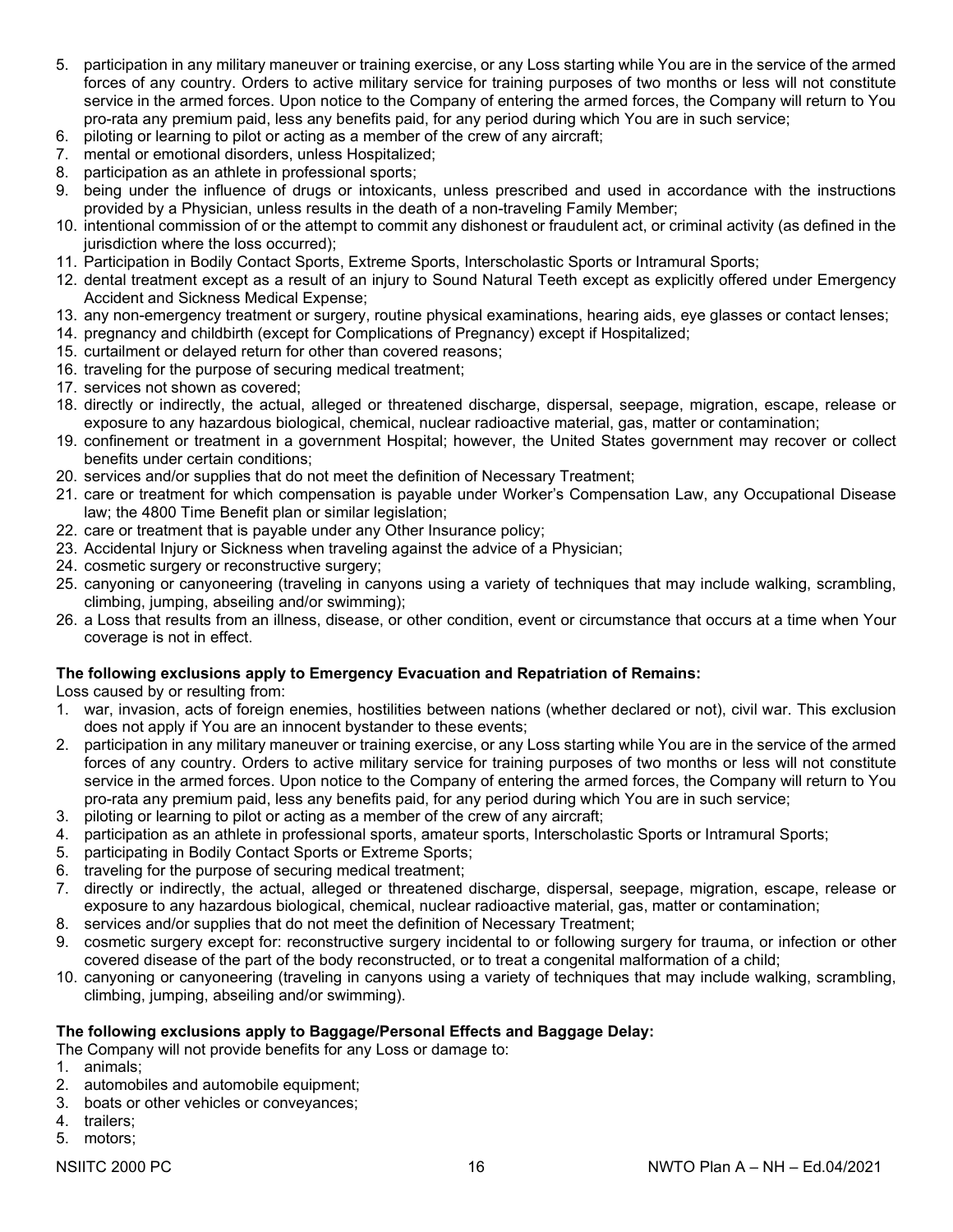- 6. motorcycles;
- 7. aircraft and drones;
- 8. bicycles (except when checked as baggage with a Common Carrier);
- 9. household effects and furnishing;
- 10. antiques and collectors' items;
- 11. eye glasses, sunglasses or contact lenses;
- 12. artificial teeth and dental bridges;
- 13. hearing aids;
- 14. artificial limbs and other prosthetic devices;
- 15. prescribed medications;
- 16. keys, cash, stamps, securities and documents;
- 17. Tickets;
- 18. credit cards;
- 19. professional or occupational equipment or property, whether or not electronic business equipment;
- 20. Personal Computers; cell phones; Personal Computer hardware or software;
- 21. sporting equipment if loss or damage results from the use thereof;
- 22. musical instruments;
- 23. retainers and orthodontic devices.

Any Loss caused by or resulting from the following is excluded:

- 1. breakage of brittle or fragile articles;
- 2. wear and tear or gradual deterioration;
- 3. insects or vermin;
- 4. inherent vice or damage while the article is actually being worked upon or processed;
- 5. confiscation or expropriation by order of any government;
- 6. war or any act of war whether declared or not;
- 7. theft or pilferage while left unattended in any vehicle;
- 8. mysterious disappearance;
- 9. property illegally acquired, kept, stored or transported;
- 10. insurrection or rebellion;
- 11. imprudent action or omission;
- 12. property shipped as freight or shipped prior to the Scheduled Departure Date.

## **The following exclusions apply to Non-Medical Emergency Transportation:**

The Company does not cover:

- 1. Loss or expense recoverable under any Other Insurance or through an employer;
- 2. Loss or expense arising from or attributable to:
	- (a) fraudulent or criminal acts committed or attempted by You;
	- (b) alleged violation of the laws of the country You are visiting, unless the Company determines such allegations to be fraudulent, or
	- (c) failure to maintain required documents or visas;
- 3. Loss or expense arising from or attributable to:
	- a. debt, insolvency, business or commercial failure;
	- b. the repossession of any property; or
	- c. Your non-compliance with a contract, license or permit;
- 4. Loss or expense arising from or due to liability assumed by You under any contract.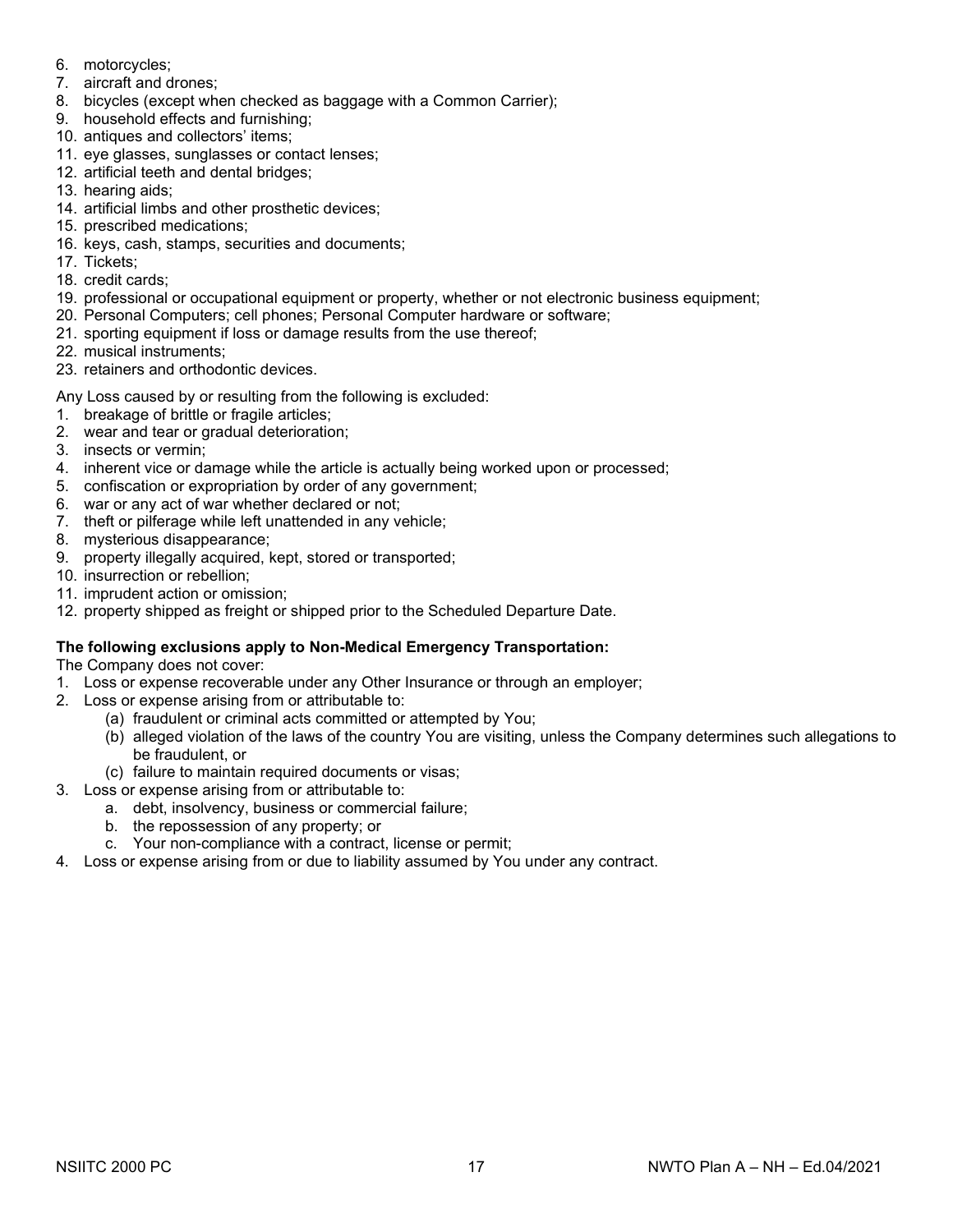

## **NATIONWIDE MUTUAL INSURANCE COMPANY**

## **NEW HAMPSHIRE AMENDATORY ENDORSEMENT**

This endorsement is made a part of the Policy to which it is attached. This endorsement is subject to all of the provisions and limitations of the Policy. If there is a conflict between the Policy and the endorsement, the terms of the endorsement will govern.

The Cover Page of the Policy is revised to add the following:

**TOLL FREE NUMBER. Questions regarding the Policy may be directed to the Company, toll-free, at 1-800-882-2822.** 

**Notice to Buyer: This insurance provides travel coverage only and is a limited benefit plan for unexpected emergency medical and dental care. Where the purpose of Your travel is to receive medical, dental or cosmetic care, coverage for that specific treatment is not provided.** 

Under the section entitled **GENERAL DEFINITIONS**, the definition of **Emergency** is added:

**Emergency** means health care or dental services that are provided to You after the sudden onset of a medical condition that manifests itself by symptoms of sufficient severity that the absence of immediate medical attention could be expected to result in any of the following:

- (a) Serious jeopardy to the Your health;
- (b) Serious impairment to bodily functions; or
- (c) Serious dysfunction of any bodily organ or part.

Under the section entitled **GENERAL PROVISIONS,** the **MISREPRESENTATION AND FRAUD** provision is deleted in its entirety and replaced with the following:

**MISREPRESENTATION AND FRAUD –** Coverage may be cancelled and benefits denied to any Insured and/or Traveling Companion that, whether before or after a Loss, participated in or had knowledge of concealment or misrepresentation of any material fact or circumstance concerning this Policy or the subject thereof, or Your interest therein, or if You commit fraud or false swearing in connection with any of the foregoing.

Under the section entitled **GENERAL PROVISIONS,** the **EXCESS INSURANCE LIMITATION** provision is deleted in its entirety and replaced with the following:

**INSURANCE WITH OTHER INSURERS -** If other valid coverage exists, not with the Company, providing benefits for the same loss on a provision of service basis or an expense incurred basis, payment shall not be prorated or reduced. If such a case, the Insured shall be entitled to payment from both insurers.

Under the section entitled **GENERAL PROVISIONS,** the **PAYMENT OF CLAIMS** provision is deleted in its entirety and replaced with the following:

**PAYMENT OF CLAIMS** - The Company, or its designated representative, will pay a claim within five (5) working days: (1) from the date of agreement with You; or (2) after receipt from You of documentation, requested by the Company, needed to process the claim..

All or a portion of all benefits provided by this Policy may, at the option of the Company, will be paid directly to the provider of the service(s). All benefits not paid to the provider will be paid to You.

Any payment made in good faith will discharge the Company's liability to the extent of the claim.

The applicable benefit amount will be reduced by the amount of benefits, if any, previously paid by Other Insurance policies. In no event will the Company reimburse You for an amount greater than the amount paid by You.

All benefits payable under this Policy shall be reduced by the amount of any credit, voucher or refund provided by any Common Carrier, Travel Supplier or any other third party.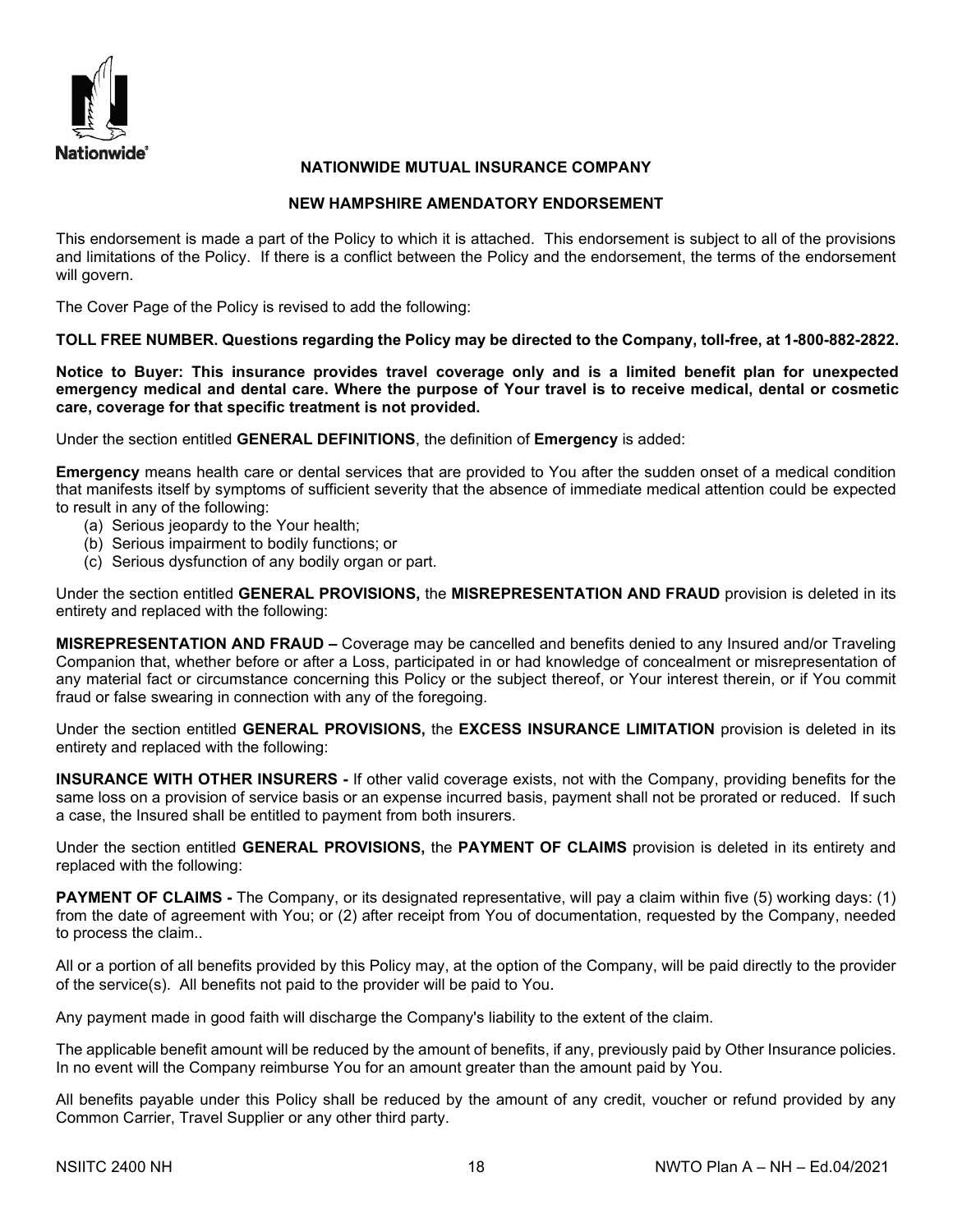Under the section entitled **GENERAL PROVISIONS,** the **NOTICE OF LOSS** provision is deleted in its entirety and replaced with the following:

**NOTICE OF LOSS -** If Your property covered under this Policy is lost, stolen or damaged, You must:

(a) notify the Company, or its authorized representative as soon as possible;

(b) take immediate steps to protect, save and/or recover the covered property:

(c) give immediate notice to the carrier, Travel Supplier, property manager or bailee who is or may be liable for the Loss or damage and provide a copy of such notification to the Company;

(d) notify the police or other authority in the case of robbery or theft within twenty-four (24) hours and provide a copy of such report to the Company; and

(e) complete all steps required by local police or authorities to pursue investigation of the claim in the case of robbery or theft.

The Company will: (1) begin an investigation not later than five (5) working days after receipt of Notice of Claim; (2) acknowledge the receipt of such notice to You within ten (10) working days; and (3) make a complete decision regarding coverage, acceptance, denial or payment of a claim and communicate this to You within thirty (30) days.

Under the section entitled **GENERAL PROVISIONS,** the **SETTLEMENT OF LOSS** provision is deleted in its entirety and replaced with the following:

**SETTLEMENT OF LOSS -** Claims for damage and/or destruction shall be paid within five (5) working days: (1) from the date of agreement with You; or (2) after receipt from You of documentation, requested by the Company, needed to process the claim. Property will be considered lost if it has not been recovered within thirty (30) days of the event. You must present acceptable Proof of Loss and the value involved to the Company.

Under the section entitled **GENERAL PROVISIONS,** the **DISAGREEMENT OVER SIZE OF LOSS** provision is deleted in its entirety and replaced with the following:

**DISAGREEMENT OVER SIZE OF LOSS -** If there is a disagreement about the amount of the Loss, either You or the Company can make a written request for an appraisal. After the request, You and the Company will each select their own competent appraiser. After examining the facts, each of the two appraisers will give an opinion on the amount of the Loss. If they do not agree, they will select an arbitrator. Any figure agreed to by two (2) of the three (3) (the appraisers and the arbitrator) will be voluntary and non-binding. The appraiser selected by You will be paid by You. The Company will pay the appraiser they choose. You will share equally with the Company the cost for the arbitrator and the appraisal process. Any arbitration must take place in New Hampshire unless another location is mutually agreed upon by all parties.

You must fully cooperate in the event the Company determines that an investigation of any claim is warranted.

There are no other changes to the Policy.

Signed for the Company at Columbus, Ohio.

 $S**ecret**arv$ 

Mark Berner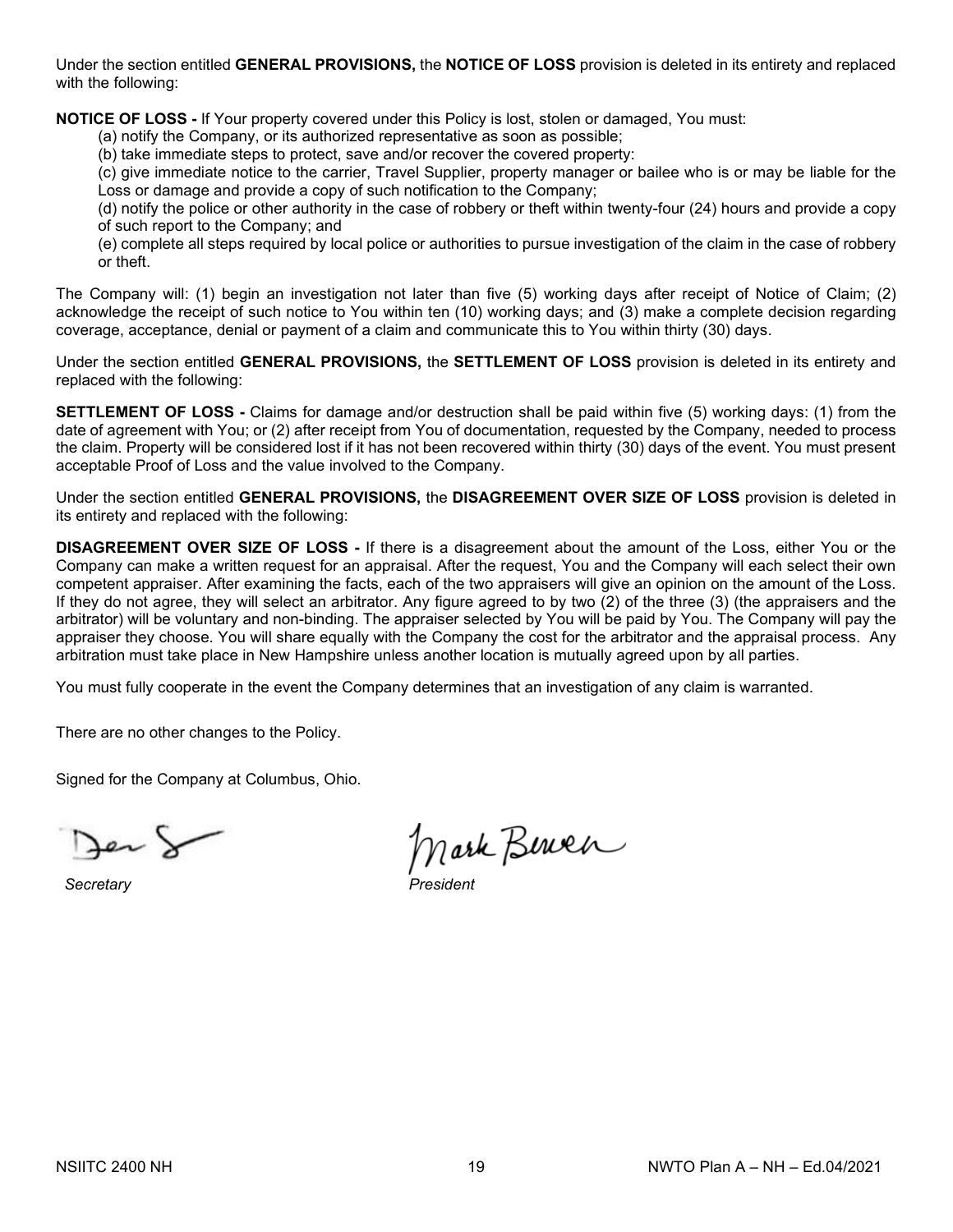

Nationwide Mutual Insurance Company One Nationwide Plaza Columbus, Ohio 43215

This Policy of insurance describes all of the travel insurance benefits, underwritten by Nationwide Mutual Insurance Company (herein referred to as the Company). The insurance benefits vary from program to program. Please refer to the accompanying purchase confirmation and Schedule of Benefits for specific information about the program You purchased. Please contact the administrator immediately if You believe that any of the information provided is incorrect.

This Policy of insurance is issued in consideration of application and payment of any premium due. All statements in the application are representations and not warranties. Only statements contained in a written application format will be used to void insurance, reduce benefits or defend a claim.

All premium is refundable only during the ten (10) day review period from the date of purchase (or from the date of receipt if mailed) provided You have not already departed on Your Trip and You have not incurred any claimable losses during that time. If You depart on Your Trip prior to the expiration of the review period, the review period shall automatically end upon Your departure.

NO DIVIDENDS WILL BE PAYABLE UNDER THIS POLICY.

The President and Secretary of Nationwide Mutual Insurance Company witness this Policy.

Jer &

*Secretary President*

Licensed Resident Agent (where required by law)

**TOLL FREE NUMBER. Questions regarding the Policy may be directed to the Company, toll-free, at 1-800-882-2822.**

**Notice to Buyer: This insurance provides travel coverage only and is a limited benefit plan for unexpected emergency medical and dental care. Where the purpose of Your travel is to receive medical, dental or cosmetic care, coverage for that specific treatment is not provided.** 

## **TRAVEL PROTECTION POLICY**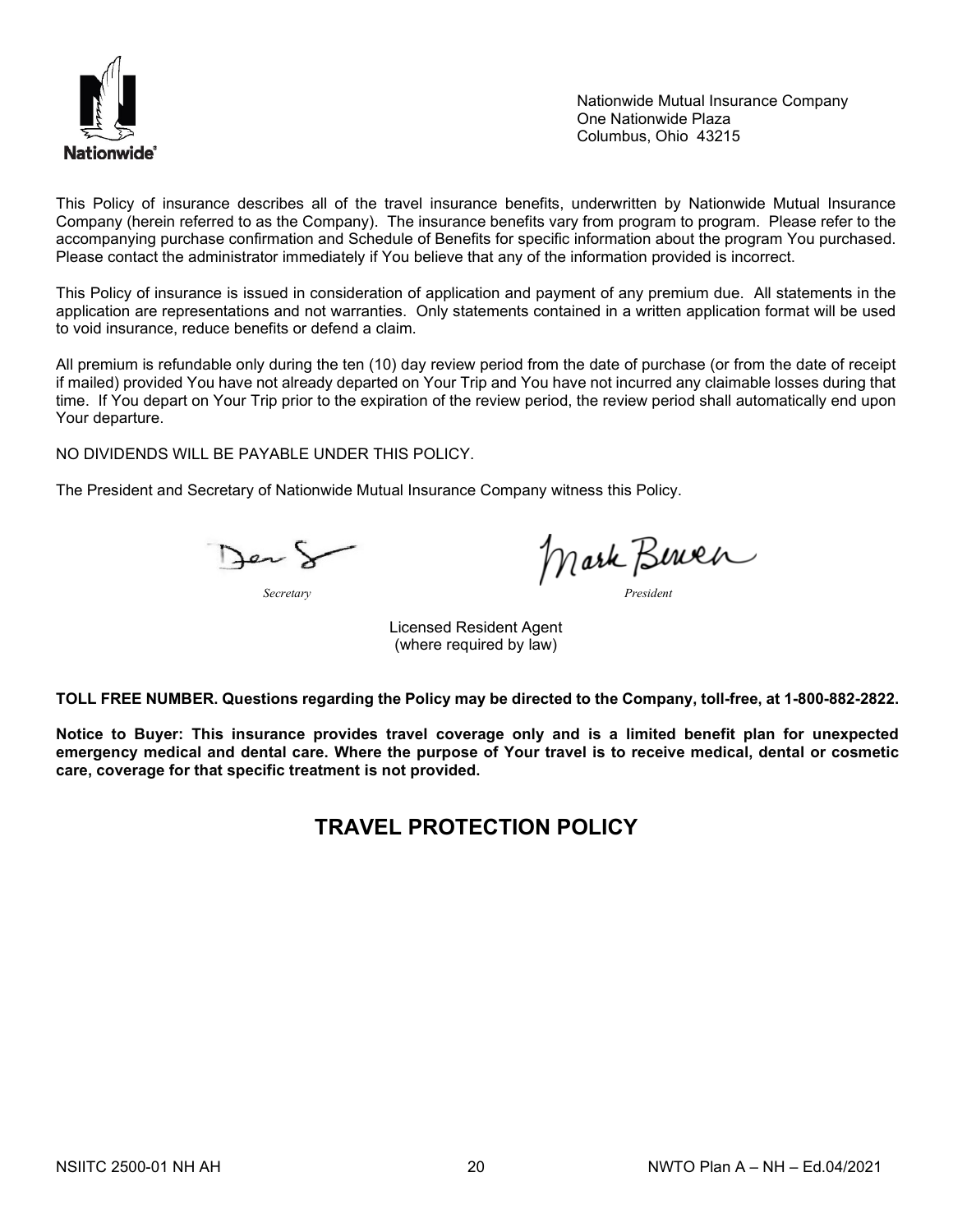## **TABLE OF CONTENTS**

## **GENERAL DEFINITIONS**

## **GENERAL PROVISIONS**

## **SCOPE OF COVERAGE**

## **COVERAGES:**

Accidental Death & Dismemberment Emergency Accident and Sickness Medical Expense

## **LIMITATIONS AND EXCLUSIONS**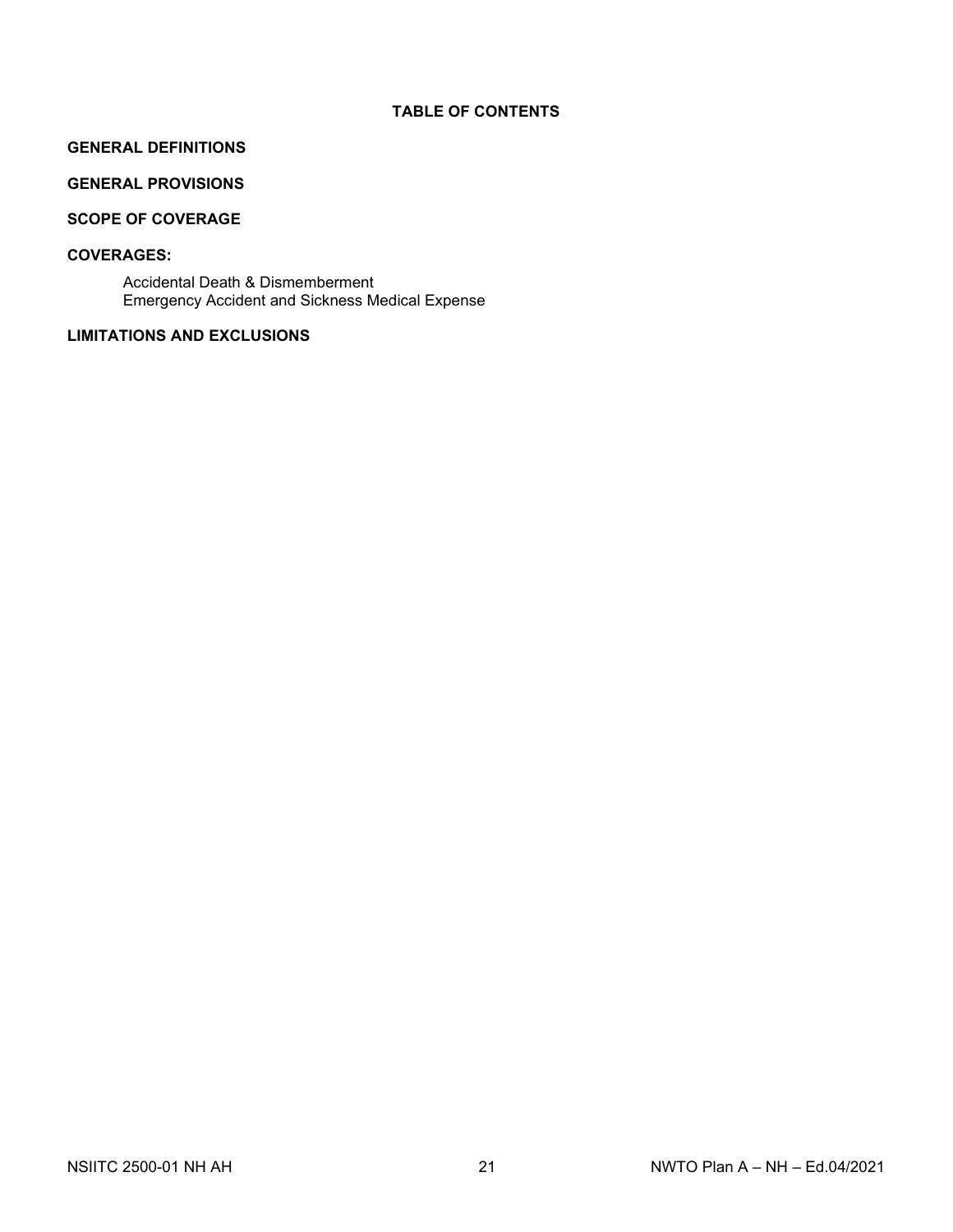## **NATIONWIDE MUTUAL INSURANCE COMPANY TRAVEL PROTECTION INSURANCE POLICY**

#### **GENERAL DEFINITIONS**

Throughout this document, when capitalized, certain words and phrases are defined as follows:

**Accident** means an unexpected and unintended specific event that occurs at an identifiable time and place but shall also include exposure resulting from a mishap to a conveyance in which You are traveling.

**Accidental Injury** means Bodily Injury caused by an Accident (of external origin) that: 1) occurs while Your coverage is in effect under this Policy; and 2) requires physical examination and medical treatment by a Physician. The Injury must be the direct cause of loss, must be independent of all other causes, and must not be caused by or resulting from Your Sickness. The injury must be verified by a Physician in a format acceptable to the Company.

**Bankruptcy** means the total cessation of operations due to financial insolvency, with or without a filing.

**Bodily Contact Sports** means any competitive team sport in which players or participants may have direct physical contact with an opponent. Bodily Contact Sports include but are not limited to: football, soccer, baseball, wrestling, ice hockey, rugby and lacrosse.

**Bodily Injury** means identifiable physical injury that is caused by an Accident and is independent of disease or bodily infirmity.

**Business Partner** means an individual who: (a) is involved in a legal partnership with You; and (b) is actively involved in the day-to-day management of the business.

**Checked Baggage** means Personal Effects brought by You for planned use on Your Trip for which a claim check has been issued to You by a Common Carrier.

**Common Carrier** means any land, sea, and/or air conveyance operating under a valid license for the transportation of passengers for hire. Taxis, limousines, and ride share services are not Common Carriers as defined herein.

**Company** means Nationwide Mutual Insurance Company.

**Complications of Pregnancy** means conditions whose diagnoses are distinct from the pregnancy, but are adversely affected by the pregnancy, including, but not limited to: acute nephritis, nephrosis, cardiac decompression, missed abortion, pre-eclampsia, intrauterine fetal growth retardation, and similar medical and surgical conditions of comparable severity. Complications of Pregnancy also includes termination of ectopic pregnancy, and spontaneous termination of pregnancy, occurring during a period of gestation in which a viable birth is not possible. Complications of Pregnancy do not include elective abortion, elective cesarean section, false labor, occasional spotting, morning sickness, physician prescribed rest during the period of pregnancy, hyperemesis gravidarum, and similar conditions associated with the management of a difficult pregnancy not constituting a distinct complication of pregnancy.

**Cruise** means any pre-paid sea arrangements made by the Travel Supplier.

**Default** means a material failure or inability to provide contracted services due to financial insolvency.

**Domestic Partner** means a person who is at least eighteen (18) years of age with whom You reside and can show evidence of cohabitation and shared financial assets and obligations for at least the previous six (6) months and has an affidavit of domestic partnership, if recognized by the jurisdiction within which You reside.

**Economy Fare** means the lowest published rate for a one-way economy ticket.

**Effective Date** means 12:01 A.M. local time, at Your location, on the day after the required premium for such coverage is received by the Company or its authorized representative.

**Eligible Person** means a resident of the United States who is listed on Your purchase confirmation, is scheduled to take a Trip, applies for coverage under the Policy, and pays the required premium.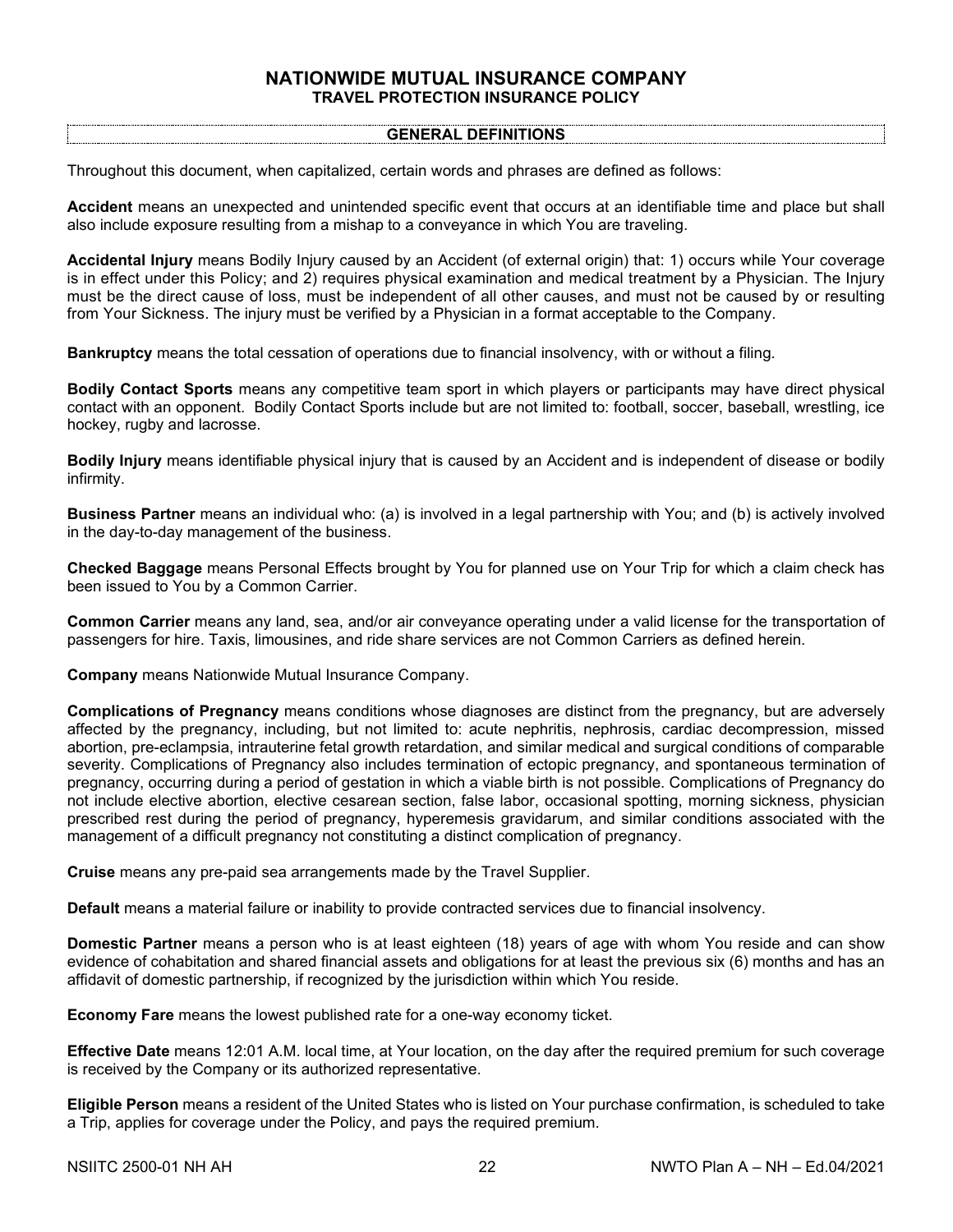**Extreme Sports** means any high-risk non-team sport or recreation activity that is dangerous and if performed optimally, even by the highly skilled, risks loss of life or limb. Extreme Sports often involve speed, height, a high level of physical exertion and/or highly specialized gear. Extreme Sports include but are not limited to: skydiving, BASE jumping, hang gliding, Parachuting, bungee jumping, caving, rappelling, spelunking, white or black water rafting above Grade 3, Skiing or snowboarding outside marked trails or in an area accessed by helicopter, Rock Climbing, any high‐altitude activity, personal combat or fighting sports, rodeo, racing or practicing to race any motorized vehicle, bicycle or watercraft, free diving, and scuba diving at a depth greater than one hundred (100) feet. Extreme Sports do not include Adventure Sports, Bodily Contact Sports, Interscholastic Sports, Organized Sports or Mountaineering.

**Family Member** means Your or Your Traveling Companion's legal or common law spouse, civil union partner, parent, legal guardian, step-parent, grandparent, parents-in-law, grandchild, natural or adopted child, step-child, children-in-law, brother, sister, step-brother, step-sister, brother-in-law, sister-in-law, aunt, uncle, niece or nephew, cousin, or Business Partner or Domestic Partner.

**Final Payment** means the last payment made to Your Travel Supplier or one of the organization(s) or provider(s) with whom You booked Your Trip that satisfies the total cost of the Trip (meaning You now have a zero (\$0.00) balance due for all Trip arrangements).

**Hazard** means:

- a) Any delay of a Common Carrier (including Inclement Weather);
- b) Any delay by a traffic Accident en route to a departure, in which You or Your Traveling Companion is not directly involved;
- c) Any delay due to lost or stolen passports, travel documents or money, Quarantine, hijacking, unannounced Strike, Natural Disaster, civil commotion or riot;
- d) A closed roadway causing cessation of travel to the destination of the Trip (substantiated by the department of transportation, state police, etc.).

**Home** means Your primary place of residence.

**Home Country** means the United States of America.

#### **Hospital** means a facility that:

- (a) holds a valid license if it is required by the law;
- (b) operates primarily for the care and treatment of sick or injured persons as in-patients;
- (c) has a staff of one or more Physicians available at all times;
- (d) provides twenty-four (24) hour nursing service and has at least one registered professional nurse on duty or call;

(e) has organized diagnostic and surgical facilities, either on the premises or in facilities available to the hospital on a pre-arranged basis; and

(f) is not, except incidentally, a clinic, nursing home, rest home, drug or physical rehabilitation facility or convalescent home for the aged, or similar institution.

**Inclement Weather** means any severe weather condition that delays the scheduled arrival or departure of a Common Carrier.

**Initial Deposit Date** means the date Your first Payment(s) or Deposit(s) for Your Trip is received by Your Travel Supplier or one of the organizations or providers with whom You are booking Your Trip.

**Insured** means the Eligible Person who elected to purchase coverage and whose premium was paid under the Policy.

**Loss** means Bodily Injury, Sickness or damage sustained by You, while coverage is in effect, in consequence of happening of one or more of the occurrences against which the Company has undertaken to indemnify You.

**Maximum Benefit** means the largest total amount that the Company will pay under any one benefit for You, as shown on the Schedule of Benefits.

**Mountaineering** means the sport, hobby or profession of walking, hiking, climbing and Rock Climbing up mountains that requires the use of ropes, harnesses, crampons or ice axes, and involves ascending beyond an altitude of four thousand five hundred (4,500) meters. Mountaineering is not an Adventure Sport, Bodily Contact Sport, Extreme Sport, Organized Sport or Interscholastic Sport.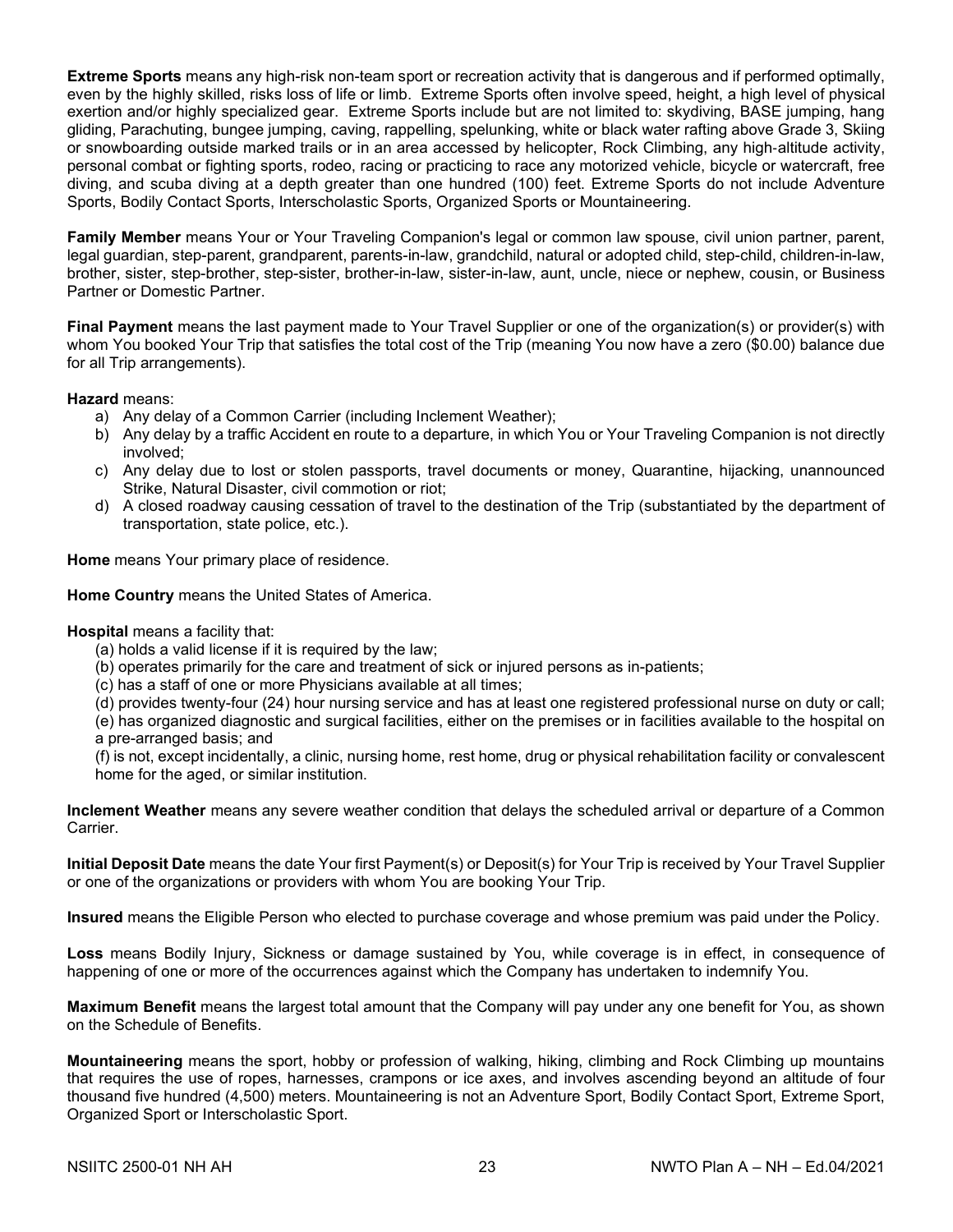**Natural Disaster** means earthquake, flood, fire, hurricane, blizzard, avalanche, tornado, tsunami, volcanic eruption, or landslide that is due to natural causes and includes an event that is directly due to naturally occurring wildfire, earthquake, windborne dust or sand, volcanic eruption, tsunami, snow, rain or wind, that results in widespread and severe damage such that either the government of the country where the Natural Disaster occurs issues an official disaster declaration or the U.S. Government issues advice to leave the country where the Natural Disaster occurs.

**Necessary Treatment** means medical services and/or supplies recommended by the treating Physician that must be performed during the Trip due to the serious and acute nature of the Sickness or Accidental Injury. The Company will not pay Covered Medical Expenses incurred after Your return Home from the Trip or after the Scheduled Return Date except as provided under the Extension of Benefits coverage.

**Parachuting** means an activity involving the breaking of a free fall from an airplane using a parachute.

**Payments or Deposits** means the cash, check, or credit card amounts actually paid for Your Trip. Payments made in the form of a certificate, voucher not purchased by cash, grant or discount are not Payments or Deposits as defined herein.

**Personal Computer** means a small, general purpose electronic device for storing and processing data that is created to be utilized by one individual at a time and can perform multiple functions. The size and capabilities of the computer allow it to be operated for personal purposes. Personal Computers shall include desktop computers and laptop computers. Personal Computers shall also include:

- **tablets**
- Personal Digital Assistant (PDA)
- handheld devices and smartphones
- e-readers

**Personal Effects** means Your privately-owned articles including clothing and toiletry items brought by You for planned use on Your Trip.

**Physician** means a licensed practitioner of medical, surgical or dental services, or a Christian Science Practitioner, acting within the scope of his/her license. The treating Physician may not be You, Your Traveling Companion or a Family Member.

**Policy** means this document, and any endorsements, riders or amendments that will attach during the period of coverage.

**Political Situation** means a written recommendation by officials of Your Home Country that You leave Your Host Country for non-medical reasons, or, if You are expelled or declared persona non-grata, on the written authority of Your Host Country.

**Quarantine** means Your strict isolation imposed by a Government authority or Physician to prevent the spread of disease. An embargo preventing You from entering a country is not a Quarantine.

**Reasonable Expenses** means any meal, lodging, local transportation and essential phone call expense that were necessarily incurred as the result of a covered event.

**Rock Climbing** means the activity of climbing up, down or across artificial rock walls or natural rock formations under the supervision of a guide and utilizing approved safety equipment.

**Scheduled Departure Date** means the date on which You are originally scheduled to leave on Your Trip.

**Scheduled Return Date** means the date on which You are originally scheduled to return to the point of origin or to a different final destination.

**Security Situation** means a civil and/or military uprising, insurrection, war, revolution, or other violent disturbance in a Host Country, which, in the opinion of either the recognized government of Your Home Country, the Host Country, or the Travel Assistance Company immediate evacuation is advised. Emergency Security Situation does not include Natural Disasters.

**Sickness** means any affliction of the body which deprives it temporarily of the power to fulfill its usual functions.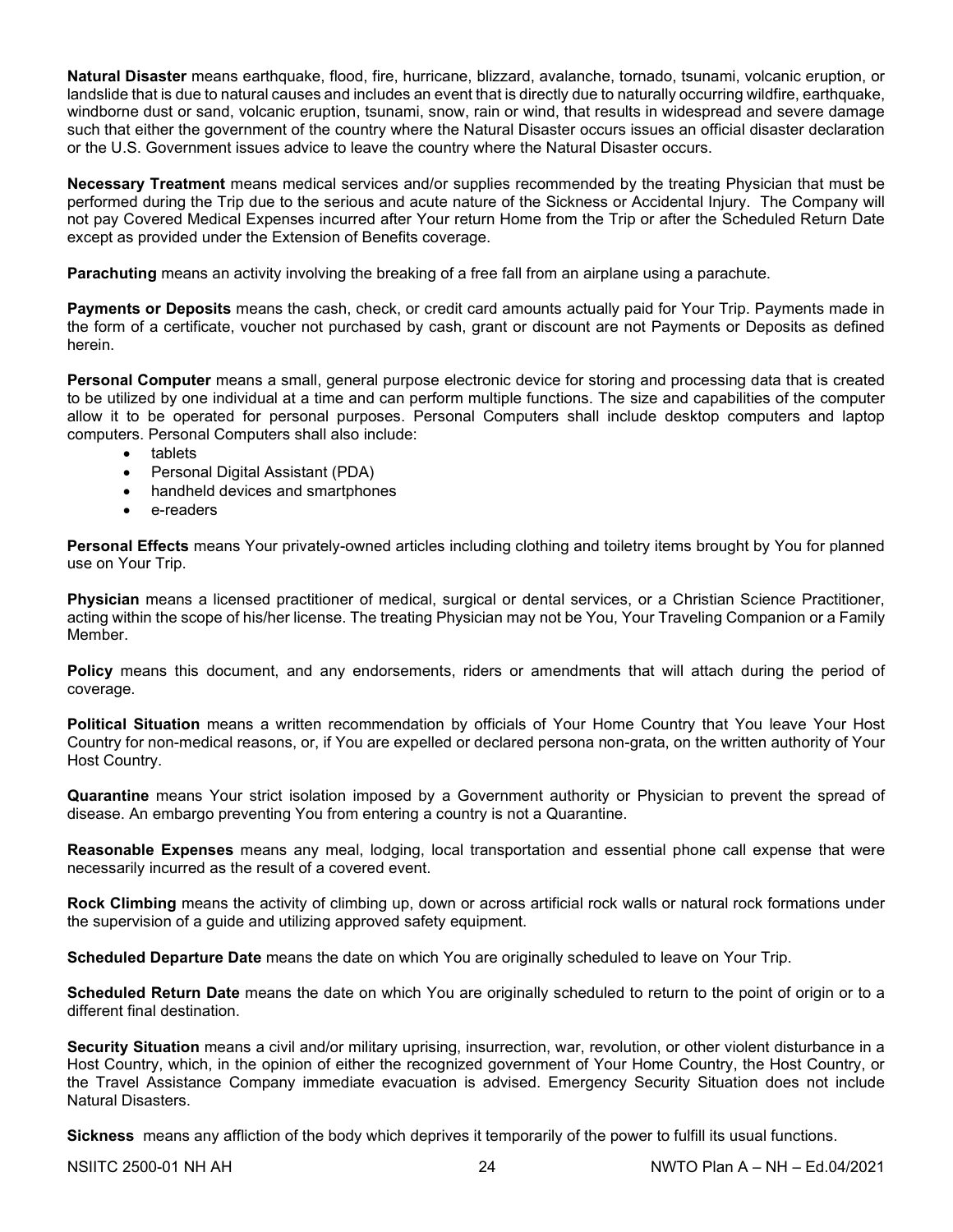**Ski** or **Skiing** means winter recreation of snow skiing, snowboarding, or telemarking on Trail systems as accessed by a pre-paid use ticket for lifts and/or use or admission cross country skiing, back country skiing, heli-skiing, extreme skiing, snowcat skiing, ski-jumping, off-piste skiing, tubing, luging, half-pipes, terrain parks, or other snow play activities either on or off Trails.

**Sound Natural Teeth** means teeth that are whole or properly restored and are without impairment, periodontal or other conditions and are not in need of the treatment provided for any reason other than an Accidental Injury. For purposes of this Policy, teeth previously restored with a crown, inlay, onlay, or porcelain restoration or treated by endodontics, except amalgam or composite resin fillings, are not considered Sound Natural Teeth.

**Strike** means any unannounced labor disagreement that interferes with the normal departure and arrival of a Common Carrier.

**Terrorist Incident** means an act of violence, other than civil commotion, insurrection or riot (that is not an act of war, declared or undeclared), that results in loss of life or major damage to property, by any person acting on behalf of, or in connection with, any organization that is generally recognized as having the intent to overthrow or influence the control of any government The act must be deemed an act of terrorism by U.S. Department of State or the law enforcement organization in charge at the location of the Terrorist Incident.

**Trails** means named skier paths as designated for downhill travel as shown on a resort trail map using the international difficulty rating. Trails does not include unnamed and unmarked connecting paths or cross-overs between downhill trails, trails that are outside the established marked and patrolled boundaries of a Ski resort, or areas designated as unsafe or closed by ski resort management for avalanche control work.

**Travel Arrangements** means: (a) transportation; (b) accommodations; and (c) other specified services arranged by the Travel Supplier for the Trip.

**Travel Assistance Company** means the service provider listed on Your purchase confirmation.

**Travel Supplier** means a Cruise line, airline, hotel, travel agency, etc., who has made the land, air and/or sea arrangements.

**Traveling Companion** means a person who has coordinated Travel Arrangements or vacation plans with You and intends to travel with You during the Trip. Note: a group or tour leader is not considered Your Traveling Companion unless You are sharing room accommodations with the group or tour leader.

**Trip** means scheduled travel with a defined itinerary away from Your Home up to one hundred eighty (180) days in length for which coverage is purchased under this Policy and premium is paid.

**Unforeseen** means not anticipated or expected and occurring after the Effective Date of Your Policy.

You or Your refers to the Insured.

#### **GENERAL PROVISIONS**

The following provisions apply to all coverages:

**LEGAL ACTIONS -** No legal action for a claim can be brought against the Company until sixty (60) days after the Company receives Proof of Loss. No legal action for a claim can be brought against the Company more than three (3) years after the time required for giving Proof of Loss.

**CONTROLLING LAW -** Any part of this Policy that conflicts with the state law where the Policy is issued is changed to meet the minimum requirements of that law.

**GOVERNING JURISDICTION** – The insurance regulatory agency and courts of the jurisdiction in which You reside shall have jurisdiction over the individual or group insurance coverage as if such coverage or plan were issued directly to You.

**MISREPRESENTATION AND FRAUD –** This Policy was issued in reliance on the information You provided at the time of application. The Company may deny all coverage under this Policy, or, at the Company's election, assert any other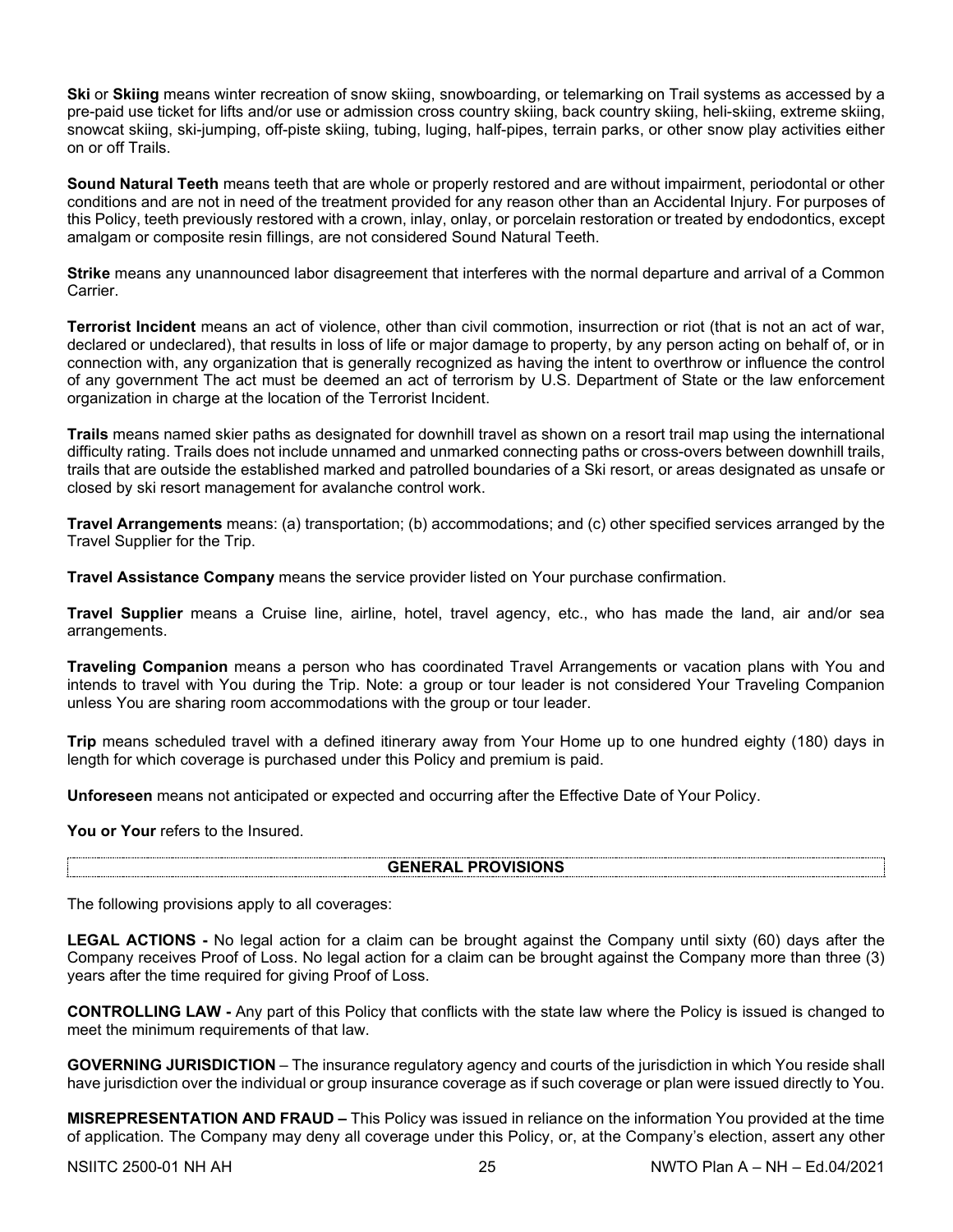remedy available under applicable law, if You and/or Your Traveling Companion seeking coverage under this Policy knowingly concealed, misrepresented or omitted any material fact or engaged in fraudulent conduct at the time of application, at any time during the policy period, or in connection with the filing or settlement of any claim.

**DUTY OF COOPERATION** - You agree to fully cooperate with the Company in the event the Company determines that an investigation is warranted regarding any claim for coverage under this Policy. You agree to comply with all requests by the Company to provide information and/or documentation related to any claim under this Policy. You agree to cooperate with the Company in the investigation and assessment of any loss and/or circumstances giving rise to a loss under this Policy.

**SUBROGATION -** To the extent the Company pays for a Loss suffered by You, the Company will take over the rights and remedies You had relating to the Loss. This is known as subrogation. You must help the Company to preserve its rights against those responsible for the Loss. This may involve signing any papers and taking any other steps the Company may require. If the Company takes over Your rights, You must sign an appropriate subrogation form supplied by the Company.

**ASSIGNMENT -** This Policy and all coverages provided are not assignable, whether by operation of law or otherwise, but benefits may be assigned.

## **WHEN YOUR COVERAGE BEGINS** - Provided:

- a) coverage has been elected; and
- b) the required premium has been paid, and
- c) You have insured pre-paid Trip costs.

All coverage will begin on the Scheduled Departure Date, or the actual departure date if change is required by a Common Carrier, when You depart for the first Travel Arrangement (or alternate travel arrangement if You must use an alternate travel arrangement to reach Your Trip destination) for Your Trip.

If coverage is purchased on the Scheduled Departure Date, all coverage will take effect at 12:01 A.M. local time, at Your location, on the day after the Scheduled Departure Date.

#### **WHEN YOUR COVERAGE ENDS**

Coverage(s) will end the earliest of the following:

- (a) 11:59 P.M. local time on the date the Policy is terminated;
- (b) the date and time You return to Your origination point if prior to the Scheduled Return Date;

(c) the date and time You deviate from, leave or change the original Trip itinerary (unless due to Unforeseen and unavoidable circumstances covered by the Policy);

- (d) when You are less than one hundred (100) miles from Your Home;
- (e) when Your Trip exceeds one hundred eighty (180) days.

**EXTENDED COVERAGE -** Coverage will be extended under the following conditions, should they occur during the journey to the return destination or to a different destination:

(a) If You are a passenger on a scheduled Common Carrier that is unavoidably delayed in reaching the final destination, coverage will be extended for the period of time needed to arrive at the final destination.

(b) If You are unavoidably delayed in traveling on the Scheduled Return Date due to a reason covered under this Policy, coverage will be extended for the period of time needed to arrive at the point of origin or to a different final destination.

(c) If: (a) Your entire Trip is covered by the Policy; and (b) Your return is delayed by an event specified under Trip Cancellation, Trip Interruption or Trip Delay. This extension of coverage will end on the date You reach Your return destination.

**INSURANCE WITH OTHER INSURERS -** If other valid coverage exists, not with the Company, providing benefits for the same loss on a provision of service basis or an expense incurred basis, payment shall not be prorated or reduced. If such a case, the Insured shall be entitled to payment from both insurers.

**PAYMENT OF CLAIMS -** The Company, or its designated representative, will pay a claim after receipt of acceptable Proof of Loss.

Benefits for Loss of life are payable to Your beneficiary. If a beneficiary is not designated by You at the time of purchase, benefits for Loss of life will be paid to the first of the following surviving preference beneficiaries: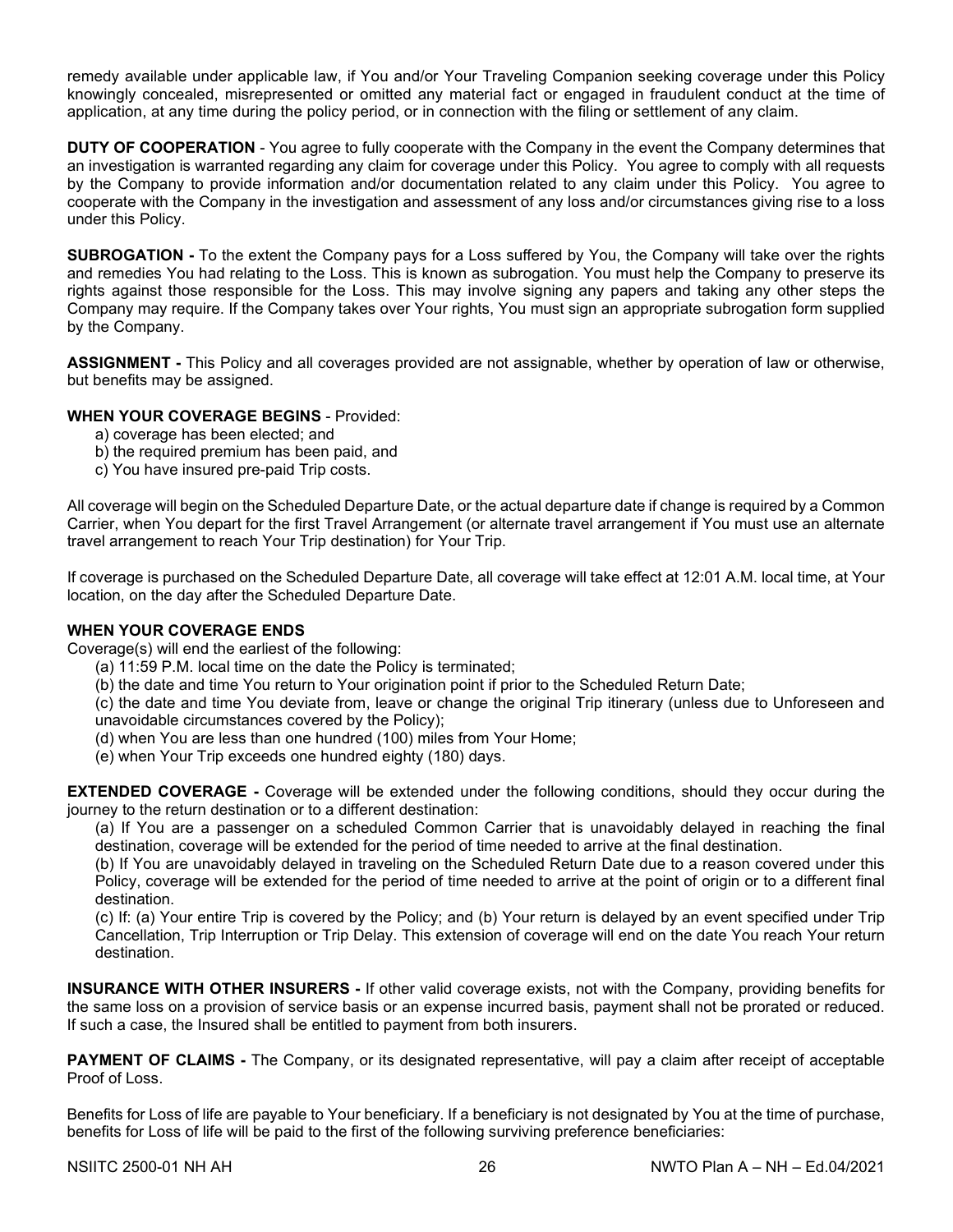- (a) Your spouse;
- (b) Your child or children jointly;
- (c) Your parents jointly if both are living or the surviving parent if only one survives;
- (d) Your brothers and sisters jointly; or
- (e) Your estate.

All other claims will be paid to You. In the event You are a minor, incompetent or otherwise unable to give a valid release for the claim, the Company may make arrangement to pay claims to Your legal guardian or other qualified representative.

Any payment made in good faith will discharge the Company's liability to the extent of the claim. In no event will the Company reimburse You for an amount greater than the amount paid by You.

**NOTICE OF CLAIM -** Written notice of claim must be given by the claimant (either You or someone acting for You) to the Company or its designated representative within twenty (20) days after a covered Loss first begins. Notice should include Your name, the Travel Supplier's name and the Plan number. Notice should be sent to the Company's administrative office, or to the Company's designated representative. The Company will: (1) begin an investigation not later than five (5) working days after receipt of Notice of Claim; (2) acknowledge the receipt of such notice to You within ten (10) working days; and (3) make a complete decision regarding coverage, acceptance, denial or payment of a claim and communicate this to You

within thirty (30) days.

**CLAIM FORMS -** The Company, upon receipt of a notice of claim, will furnish to the claimant such forms as are usually furnished by it for filing Proofs of Loss. If such forms are not furnished within fifteen (15) days after the giving of such notice the claimant shall be deemed to have complied with the requirements of this Policy as to Proof of Loss upon submitting, within the time fixed in the Policy for filing Proofs of Loss, written proof covering the occurrence, the character and the extent of the loss for which claim is made.

**PROOF OF LOSS -** You must send the Company, or its designated representative, Proof of Loss within ninety (90) days after a covered Loss occurs. Failure to furnish such proof within the time required shall not invalidate nor reduce any claim if it was not possible to give proof within such time, provided such proof is furnished and in no event, except in the absence of legal capacity, later than one year from the time proof is otherwise required. Where possible and/or required by this Policy, independent validation of Proof of Loss must be proved to the Company within the foregoing time periods.

**PHYSICAL EXAMINATION AND AUTOPSY -** The Company, or its designated representative, at its own expense, have the right to have You examined as often as necessary while a claim is pending. The Company, or its designated representative, also has the right to have an autopsy made unless prohibited by law.

**EXAMINATION UNDER OATH** – The Company, or its designated representative, at its own expense, have the right to have You questioned under oath as often as necessary while a claim is pending.

**TIME OF PAYMENT OF CLAIMS -** Benefits payable under this Policy will be paid immediately upon receipt of due written Proof of Loss in accordance with state requirements.

**INCONTESTABILITY -** After two (2) years from the date of issue of this Policy no misstatements, except fraudulent misstatements, made by the applicant in the application for such Policy will be used to void the Policy or to deny a claim for Loss incurred or disability (as defined in the Policy) commencing after the expiration of such two (2) year period.

#### **SCOPE OF COVERAGE**

Coverages are payable under this Policy for covered losses and expenses incurred by You up to the maximum stated in the Schedule of Benefits, subject to the terms and conditions of this Policy and the following:

- 1. Coverage is available to You on a Trip and while traveling to and from the Trip; when traveling for the purpose of leisure, business, or education;
- 2. Coverage is not available to You:
	- (a) once Your Trip exceeds one hundred eighty (180) days in length;
	- (b) if the purpose of Your Trip is to seek medical treatment.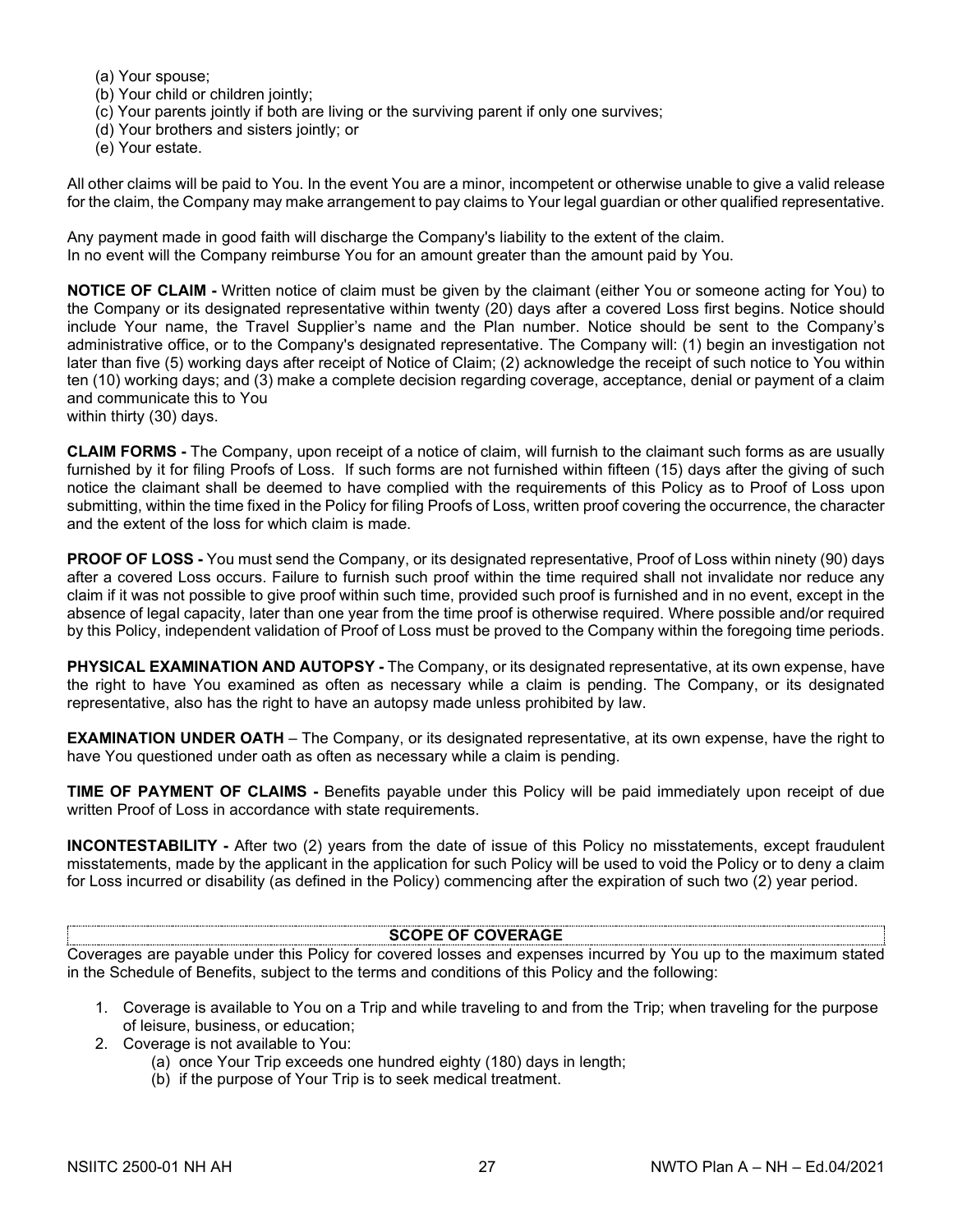#### **COVERAGES**

#### **ACCIDENTAL DEATH AND DISMEMBERMENT**

If The Company will pay the percentage of the Principal Sum shown in the Table of Losses when You, as a result of an Accidental Injury occurring during the Trip, sustain a Loss shown in the Table below. The Loss must occur within one hundred eighty (180) days after the date of the Accident causing the Loss.

The Principal Sum is shown on the Schedule of Benefits.

| <b>TABLE OF LOSSES</b>                   |                              |  |  |
|------------------------------------------|------------------------------|--|--|
| Loss of:                                 | Percentage of Principal Sum: |  |  |
| Life                                     | 100%                         |  |  |
| Both hands or both feet                  | 100%                         |  |  |
| Sight of both eyes                       | 100%                         |  |  |
| One hand and one foot                    | 100%                         |  |  |
| Either hand or foot and sight of one eye | 100%                         |  |  |
| Either hand or foot                      | 50%                          |  |  |
| Sight of one eye                         | 50%                          |  |  |
| Speech and hearing in both ears          | 100%                         |  |  |
| Speech                                   | 50%                          |  |  |
| Hearing in both ears                     | 50%                          |  |  |
| Thumb and index finger of same hand      | 25%                          |  |  |

"Loss" with regard to:

- 1. hand or foot, means actual complete severance through and above the wrist or ankle joints;
- 2. eye means an entire and irrecoverable Loss of sight;
- 3. speech or hearing means entire and irrecoverable Loss of speech or hearing of both ears; and
- 4. thumb and index finger mean actual severance through or above the joint that meets the finger at the palm.

#### EXPOSURE

The Company will pay benefits for covered Losses that result from You being unavoidably exposed to the elements due to an Accident. The Loss must occur within three hundred sixty-five (365) days after the event that caused the exposure.

#### DISAPPEARANCE

The Company will pay benefits for Loss of life if Your body cannot be located within three hundred sixty-five (365) days after Your disappearance due to an Accident.

## **EMERGENCY ACCIDENT AND SICKNESS MEDICAL EXPENSE**

The Company will reimburse benefits up to the Maximum Benefit shown on the Schedule of Benefits if You incur Covered Medical Expenses for Necessary Treatment of an Accidental Injury or a Sickness that occurs during the Trip.

Covered Medical Expenses are limited to the list below:

- (a) the services of a Physician;
- (b) charges for Hospital confinement and use of operating rooms; Hospital or ambulatory medical-surgical center services;
- (c) charges for anesthetics (including administration); x-ray examinations or treatments, and laboratory tests;
- (d) ambulance service; and
- (e) drugs, medicines and therapeutic services.

The Company will not cover any expenses provided by another party at no cost to You or already included within the cost of the Trip.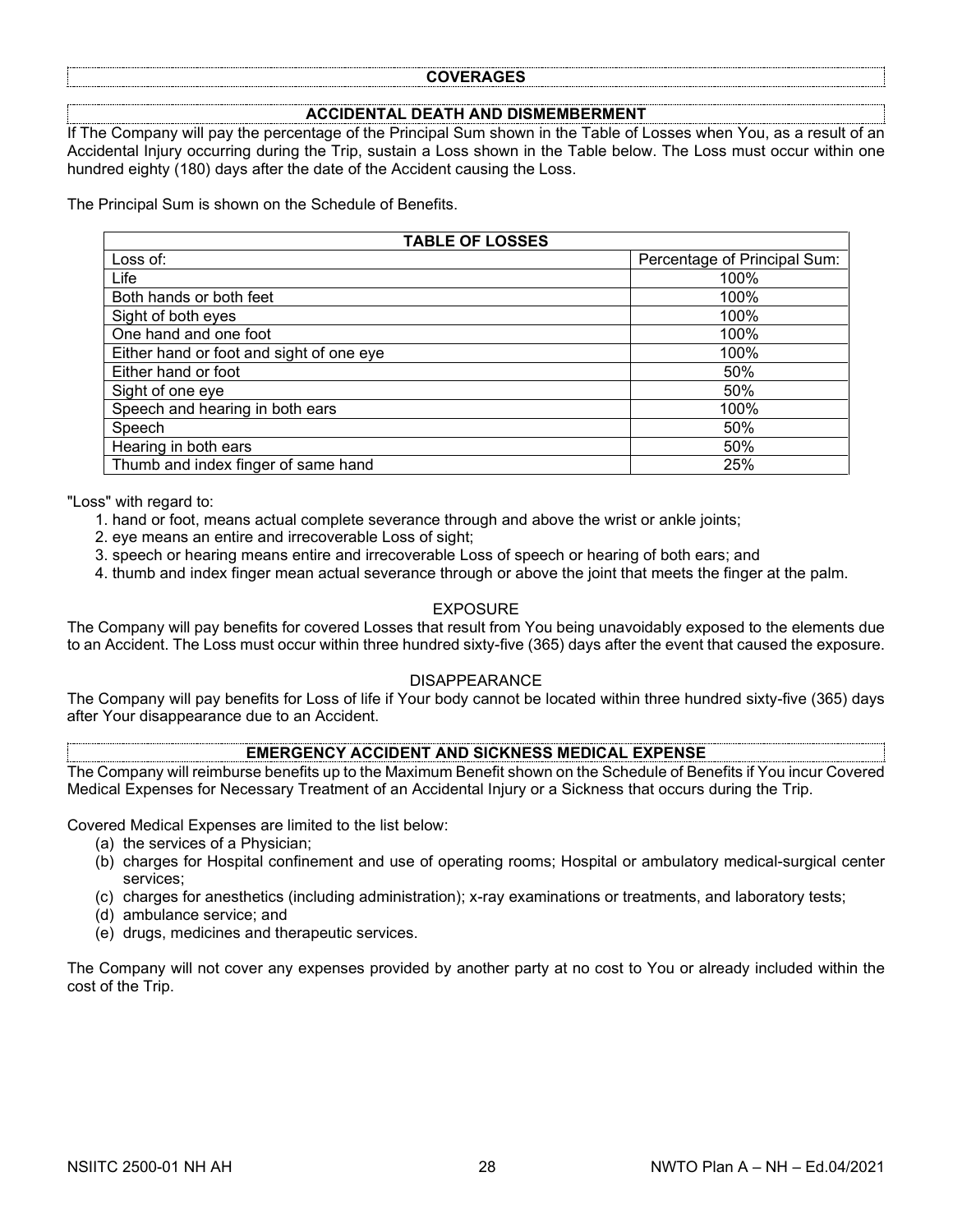## **LIMITATIONS AND EXCLUSIONS**

#### **The following exclusions apply to: Accidental Death & Dismemberment and Emergency Accident and Sickness Medical Expense:**

Loss caused by or resulting from:

- 1. Mental illness;
- 2. Operating a motor vehicle while intoxicated;
- 3. Illness, treatment or medical condition arising out of:
	- (a) war or act of war whether declared or undeclared, participation in a felony, riot or insurrections, service in the armed forces or units auxiliary to it;
		- (b) suicide, attempted suicide or intentionally self-inflicted injury, whether the insured is sane or insane; or
	- (c) aviation, except as a fare-paying passenger;
- 4. Participation in high-risk sports or activities, including technical rock climbing, professional sports, aerial acrobatic sports, skydiving, caving, scuba diving at depth greater than 100 feet, or other Extreme Sports or activities;
- 5. Financial loss for planned medical, dental, or cosmetic care or treatment when the purpose of the trip is to receive such medical, dental, or cosmetic care or treatment;
- 6. Travel to or through a country that is, at the time of insurance purchase, under or subject to a travel warning, advisory, or restriction issued by the United States Department of State where the loss is directly or indirectly related to the conditions that caused the travel warning, advisory, or restriction to be issued; or
- 7. A circumstance where the issuance of coverage or provision of payment of benefits would violate any applicable law, including without limitation any United States economic or trade sanctions.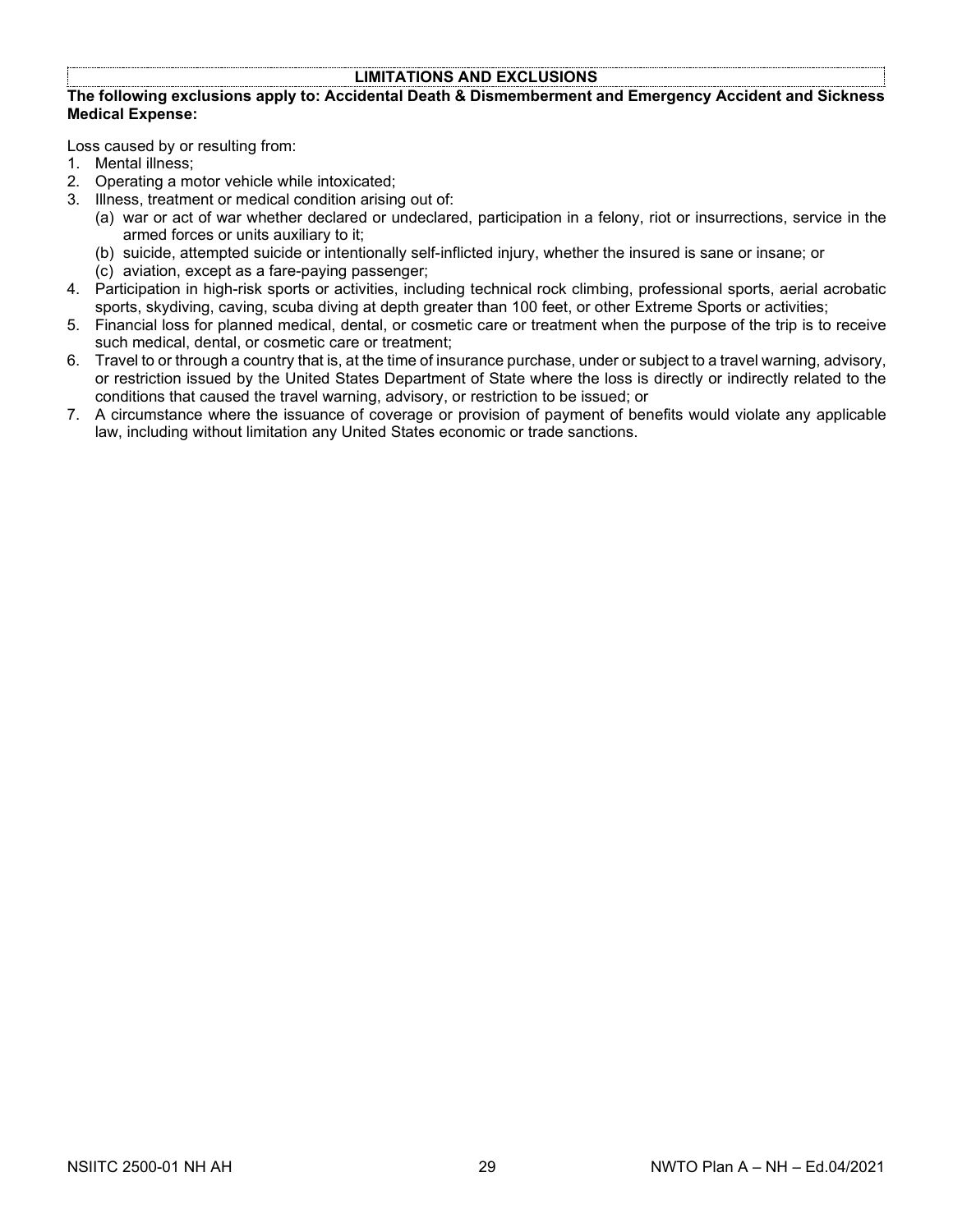## **NATIONWIDE MUTUAL INSURANCE COMPANY**

## **TRAVEL INSURANCE COVERAGE**

## **DESCRIPTION OF COVERAGE**

**It is important that the insured understands the provisions and exclusions included within the individual accident and health travel insurance policy.**

#### **COVERAGES**

**ACCIDENTAL DEATH AND DISMEMBERMENT** - The Company will pay the percentage of the selected principal sum shown in the Table of Losses when the insured, as a result of an accidental injury occurring during a covered trip, sustain a loss shown in the table below. The loss must occur within one hundred eighty (180) days after the date of the accident causing the loss.

| <b>TABLE OF LOSSES</b>                   |                              |  |
|------------------------------------------|------------------------------|--|
| Loss of:                                 | Percentage of Principal Sum: |  |
| Life                                     | 100%                         |  |
| Both hands or both feet                  | 100%                         |  |
| Sight of both eyes                       | 100%                         |  |
| One hand and one foot                    | 100%                         |  |
| Either hand or foot and sight of one eye | 100%                         |  |
| Either hand or foot                      | 50%                          |  |
| Sight of one eye                         | 50%                          |  |
| Speech and hearing in both ears          | 100%                         |  |
| Speech                                   | 50%                          |  |
| Hearing in both ears                     | 50%                          |  |
| Thumb and index finger of same hand      | 25%                          |  |

"Loss" with regard to:

- 1. hand or foot, means actual complete severance through and above the wrist or ankle joints;
- 2. eye means an entire and irrecoverable loss of sight;
- 3. speech or hearing means entire and irrecoverable loss of speech or hearing of both ears; and
- 4. thumb and index finger mean actual severance through or above the joint that meets the finger at the palm.

EXPOSURE: The Company will pay benefits for covered losses that result from the insured being unavoidably exposed to the elements due to an accident. The loss must occur within three hundred sixty-five (365) days after the event that caused the exposure.

DISAPPEARANCE: The Company will pay benefits for loss of life if the insured's body cannot be located within three hundred sixty-five (365) days after disappearance due to an accident.

**EMERGENCY ACCIDENT AND SICKNESS MEDICAL EXPENSE -** The Company will reimburse benefits up to the selected maximum benefit if the insured incurs covered medical expenses for necessary treatment of an accidental injury or a sickness that occurs during the covered trip.

Covered medical expenses are limited to the list below:

- (a) the services of a physician;
- (b) charges for hospital confinement and use of operating rooms; hospital or ambulatory medical-surgical center services;
- (c) charges for anesthetics (including administration); x-ray examinations or treatments, and laboratory tests;
- (d) ambulance service; and
- (e) drugs, medicines and therapeutic services.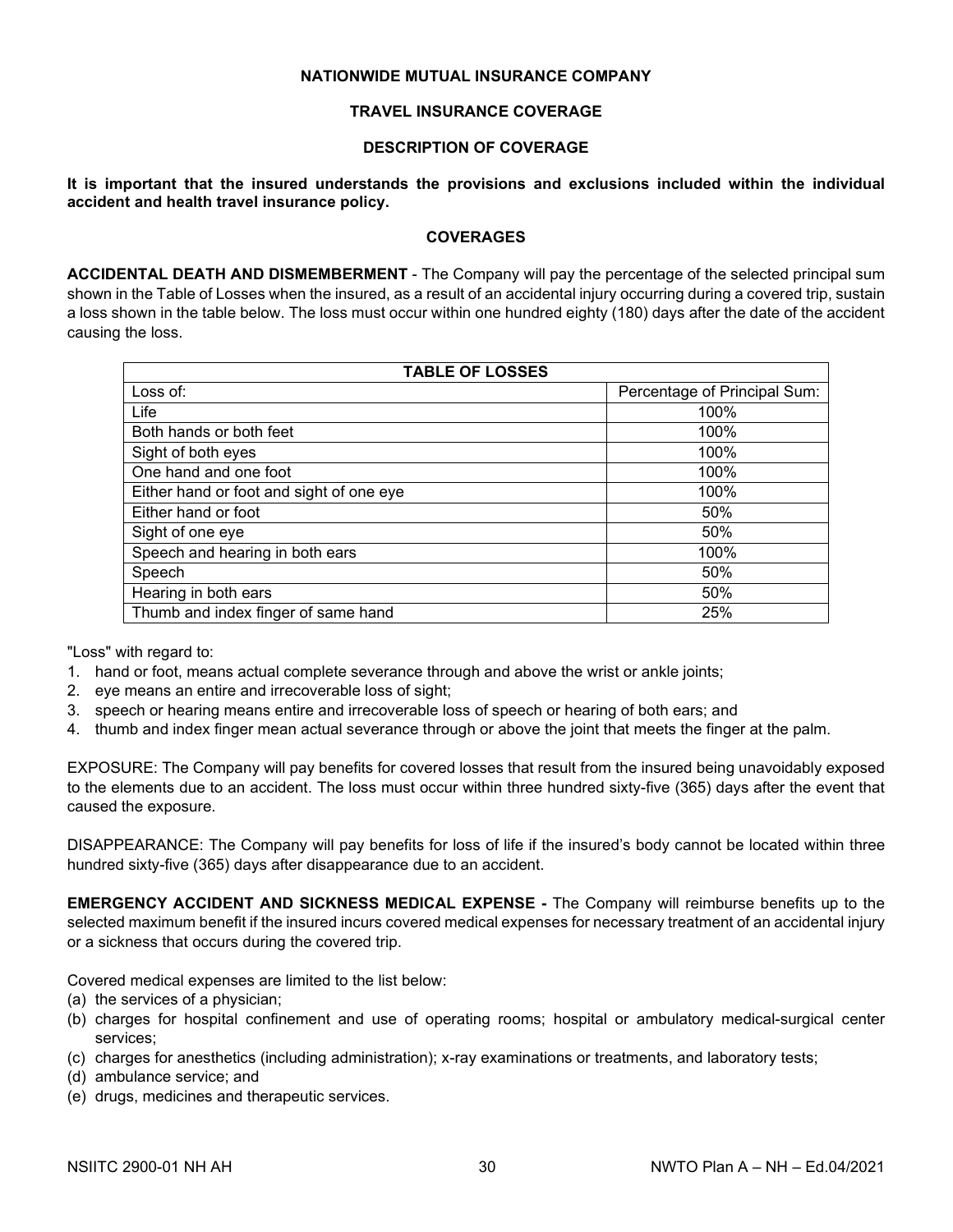The Company will not cover any expenses provided by another party at no cost to you, or already included within the cost of the covered trip.

## **LIMITATIONS AND EXCLUSIONS**

Loss caused by or resulting from:

- 1. Mental illness;
- 2. Operating a motor vehicle while intoxicated;
- 3. Illness, treatment or medical condition arising out of:
	- a. war or act of war whether declared or undeclared, participation in a felony, riot or insurrections, service in the armed forces or units auxiliary to it;
	- b. suicide, attempted suicide or intentionally self-inflicted injury, whether the insured is sane or insane; or
	- c. aviation, except as a fare-paying passenger;
- 4. Participation in high-risk sports or activities, including technical rock climbing, professional sports, aerial acrobatic sports, skydiving, caving, scuba diving at depth greater than 100 feet, or other extreme sports or activities;
- 5. Financial loss for planned medical, dental, or cosmetic care or treatment when the purpose of the trip is to receive such medical, dental, or cosmetic care or treatment;
- 6. Travel to or through a country that is, at the time of insurance purchase, under or subject to a travel warning, advisory, or restriction issued by the United States Department of State where the loss is directly or indirectly related to the conditions that caused the travel warning, advisory, or restriction to be issued; or
- 7. A circumstance where the issuance of coverage or provision of payment of benefits would violate any applicable law, including without limitation any United States economic or trade sanctions.

## **CONTACT INFORMATION**

Written notice of claim must be given to the Company or its designated representative within 7 days after a covered loss first begins. Notice should be sent to the Company's administrative office or to the Company's designated representative.

Nationwide Mutual Insurance Company One Nationwide Plaza Columbus, Ohio 43215

**Questions regarding the policy may be directed to the Company, toll-free, at 1-800-882-2822.**

**Questions regarding claims may be directed to the Company, toll-free, at 1-800-882-2822.**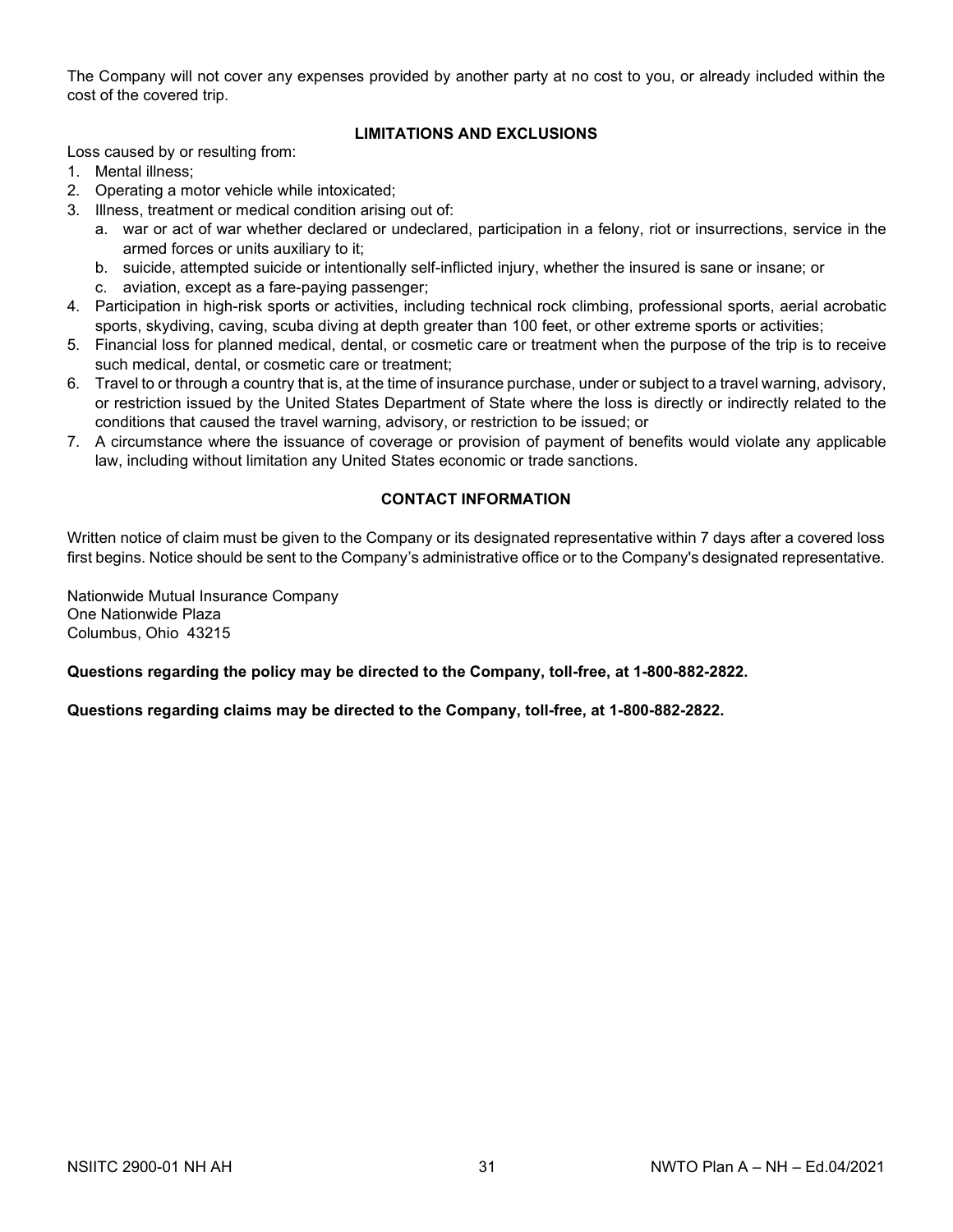

**FACTS**

## **WHAT DOES NATIONWIDE DO WITH YOUR PERSONAL INFORMATION?**

| $\mathbf{W}$ Why? | Financial companies choose how they share your personal information. Federal and state law       |
|-------------------|--------------------------------------------------------------------------------------------------|
|                   | gives consumers the right to limit some but not all sharing. Federal and state law also requires |
|                   | us to tell you how we collect, share, and protect your personal information. Please read this    |
|                   | notice carefully to understand what we do.                                                       |
| What?             | The types of personal information we collect and share depend on the product or service you      |
|                   | have with us. This information can include:                                                      |
|                   | Social Security number, government issued identification, and contact                            |
|                   | information                                                                                      |
|                   | Policy, account, and contract information                                                        |
|                   | Credit reports and other consumer reports                                                        |
| How?              | All financial companies need to share customers' personal information to run their everyday      |
|                   | business. In the section below, we list the reasons financial companies can share their          |
|                   | customers' personal information; the reasons Nationwide chooses to share; and whether you can    |
|                   | limit this sharing.                                                                              |

| Reasons we can share your personal information                      | Does Nationwide share? | Can you limit this<br>sharing? |
|---------------------------------------------------------------------|------------------------|--------------------------------|
| For our everyday business purposes— such as to process your         | Yes                    | N <sub>0</sub>                 |
| transactions, maintain your account(s), respond to court orders and |                        |                                |
| legal investigations, or report to credit bureaus                   |                        |                                |
| For our marketing purposes— to offer our products and services      | Yes                    | N <sub>0</sub>                 |
| to you                                                              |                        |                                |
| For joint marketing with other financial companies                  | <b>Yes</b>             | N <sub>0</sub>                 |
| For our affiliates' everyday business purposes— information         | Yes                    | N <sub>0</sub>                 |
| about your transactions and experiences                             |                        |                                |
| For our affiliates' everyday business purposes— information         | Yes                    | Yes                            |
| about your creditworthiness                                         |                        |                                |
| For our affiliates to market to you                                 | <b>Yes</b>             | Yes                            |
| For nonaffiliates to market to you                                  | Yes                    | Yes                            |

| To limit our | Call us toll free at 1-866-280-1809 and our menu will prompt you through your choices.                                                                                                                                                                                                                                                                                           |
|--------------|----------------------------------------------------------------------------------------------------------------------------------------------------------------------------------------------------------------------------------------------------------------------------------------------------------------------------------------------------------------------------------|
| sharing      | If you have previously opted out, your preference remains on file and you do not need to opt<br>out again.                                                                                                                                                                                                                                                                       |
|              | Please have your account or policy number handy when you call.<br>Please note: If you are a <i>new</i> customer, we can begin sharing your information 30 days from the<br>date we sent this notice. When you are no longer our customer, we continue to share your<br>information as described in this notice. However, you can contact us at any time to limit our<br>sharing. |
|              | 1-800-753-1000                                                                                                                                                                                                                                                                                                                                                                   |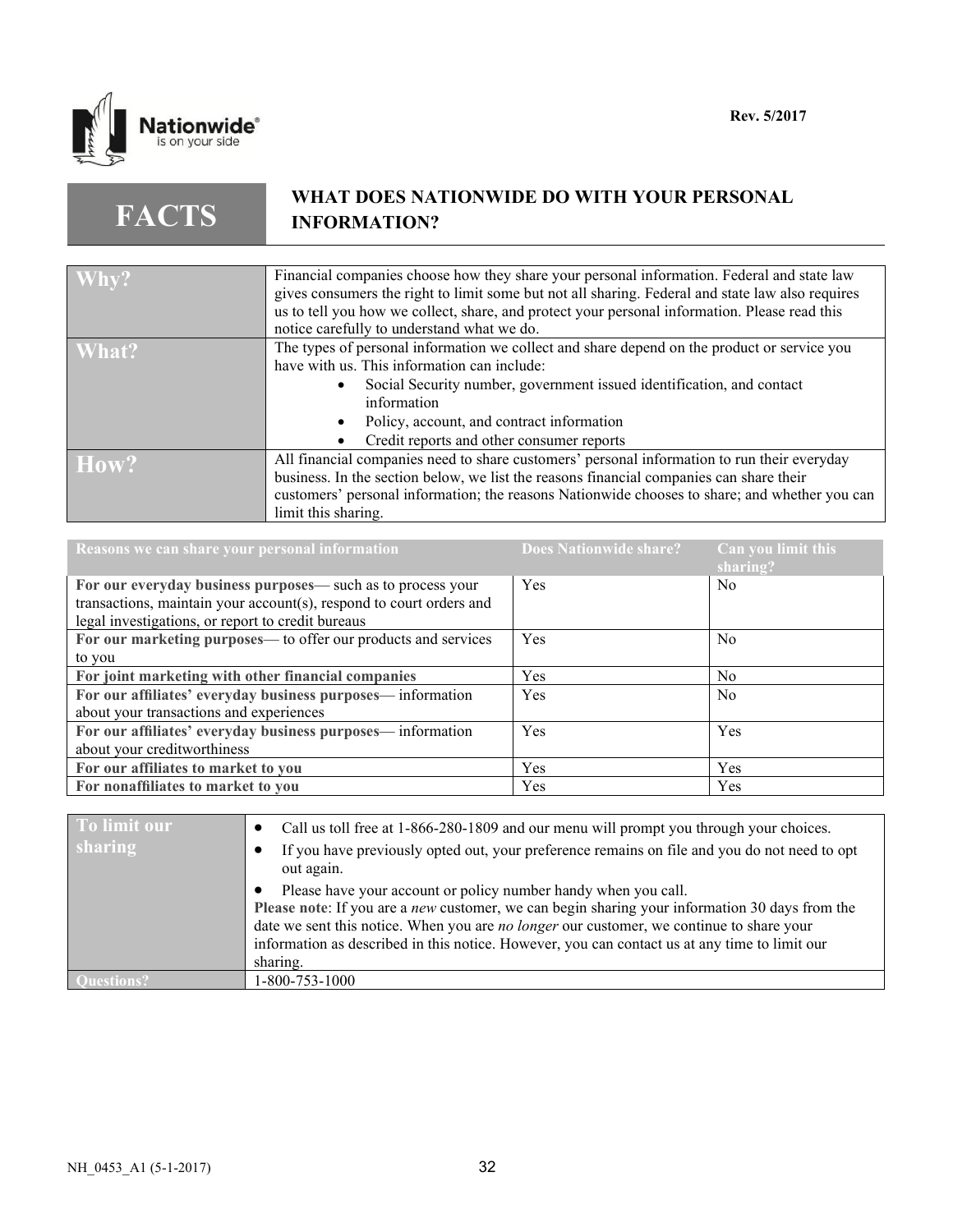| Who we are                                                                            |                                                                                                                                                                                                                                                                                                           |  |
|---------------------------------------------------------------------------------------|-----------------------------------------------------------------------------------------------------------------------------------------------------------------------------------------------------------------------------------------------------------------------------------------------------------|--|
| Who is providing this notice?                                                         | Nationwide Life Insurance Company                                                                                                                                                                                                                                                                         |  |
| <b>What we do</b>                                                                     |                                                                                                                                                                                                                                                                                                           |  |
| How does Nationwide protect my personal<br>information?                               | To protect your personal information from unauthorized access and use, we<br>use security measures that comply with federal and state law. These measures<br>include computer safeguards and secured files and buildings. We limit access<br>to your information to those who need it to do their job.    |  |
| How does Nationwide collect my personal                                               | We collect your personal information, for example, when you:                                                                                                                                                                                                                                              |  |
| information?                                                                          | Apply for insurance<br>$\bullet$                                                                                                                                                                                                                                                                          |  |
|                                                                                       | Make a payment or file a claim<br>٠                                                                                                                                                                                                                                                                       |  |
|                                                                                       | Conduct business with us<br>We also collect your personal information from others, such as credit bureaus,<br>affiliates, or other companies.                                                                                                                                                             |  |
| Why can't I limit all sharing?                                                        | Federal and state law gives you the right to limit only:                                                                                                                                                                                                                                                  |  |
|                                                                                       | Sharing for affiliates' everyday business purposes—information about<br>٠<br>your creditworthiness;                                                                                                                                                                                                       |  |
|                                                                                       | Affiliates from using your information to market to you; and<br>$\bullet$                                                                                                                                                                                                                                 |  |
|                                                                                       | Sharing for nonaffiliates to market to you.<br>$\bullet$                                                                                                                                                                                                                                                  |  |
|                                                                                       | State laws and individual companies may give you additional rights to limit<br>sharing. See below for more information.                                                                                                                                                                                   |  |
| What happens when I limit sharing for an<br>account I hold jointly with someone else? | Your choices will apply to everyone on your account.                                                                                                                                                                                                                                                      |  |
| <b>Definitions</b>                                                                    |                                                                                                                                                                                                                                                                                                           |  |
| <b>Affiliates</b>                                                                     | Companies related by common ownership or control. They can be financial<br>and nonfinancial companies. These companies include Nationwide Life<br>Insurance Company, Nationwide Bank, and Nationwide Property and Casualty<br>Insurance Company. Visit nationwide.com for a list of affiliated companies. |  |
| <b>Nonaffiliates</b>                                                                  | Companies not related by common ownership or control. They can be                                                                                                                                                                                                                                         |  |
|                                                                                       | financial and nonfinancial companies.                                                                                                                                                                                                                                                                     |  |
| <b>Joint marketing</b>                                                                | A formal agreement between nonaffiliated financial companies that together                                                                                                                                                                                                                                |  |
|                                                                                       | market financial products or services to you.                                                                                                                                                                                                                                                             |  |
| <b>Other important information</b>                                                    |                                                                                                                                                                                                                                                                                                           |  |

**California Residents:** We currently do not share information we collect about you with affiliated or nonaffiliated companies for their marketing purposes. Therefore, you do not need to opt out.

**Nevada Residents**: You may request to be placed on our internal Do Not Call list. Send an email with your phone number to privacy@nationwide.com. You may request a copy of our telemarketing practices. For more on this Nevada law, contact Bureau of Consumer Protection, Office of the Nevada Attorney General, 555 E. Washington St., Suite 3900, Las Vegas, NV 89101; Phone number: 1-702-486-3132; email[: BCPINFO@ag.state.nv.us.](mailto:BCPINFO@ag.state.nv.us)

**Vermont Residents**: For Vermont customers only. We will not share your personal information for marketing purposes with the Nationwide family of companies or third parties without your authorization, except as permitted by law.

**AZ, CA, CT, GA, IL, ME, MA, MT, NV, NJ, NM, NC, ND, OH, OR, and VA Residents**: The Term "Information" means information we collect during an insurance transaction. We will not use your medical information for marketing purposes without your consent. We may share information with others, including insurance regulatory authorities, law enforcement, consumer reporting agencies, and insurance-support organizations without your prior authorization as permitted or required by law. Information we obtain from a report prepared by an insurance-support organization may be retained by that insurancesupport organization and disclosed to others.

#### **Accessing your information**

You can ask us for a copy of your personal information. Please send your request to the address below and have your signature notarized. This is for your protection so we may prove your identity. Please include your name, address, and policy number. You can change your personal information at Nationwide.com or by calling your agent. We can't change information that other companies, like credit agencies, provide to us. You'll need to ask them to change it.

**Co-ordinated Benefit Plans, LLC** Attn: Privacy Officer P.O. Box 26222, Tampa, FL 33623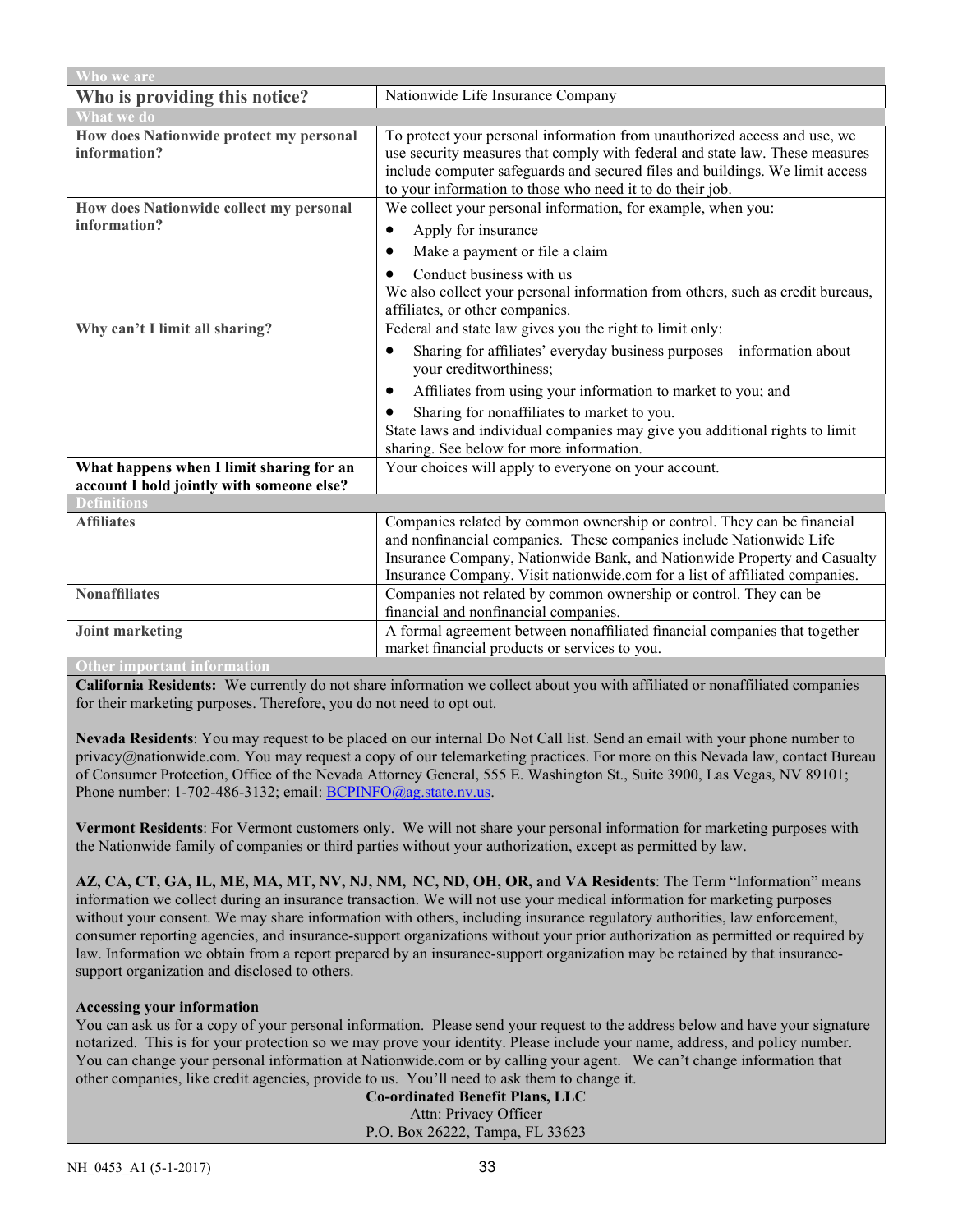## **Travel Assistance Program Description – Provided by On Call International**

#### **Emergency Transportation Services**

Emergency Medical Evacuation/Medically-Necessary Repatriation • Repatriation of Mortal Remains • Transportation after Stabilization • Visit by Family Member/Friend • Return of Dependent Children

#### **Travel Support Services**

Medical Monitoring • Hotel Arrangements for Convalescence • Medical and Dental Search and Referral • Advance of Emergency Medical Expenses • Assistance with Replacement Medication, Medical Devices, and Eyeglasses or Corrective Lenses • Transfer of Insurance Information and Medical Records • Assistance with Emergency Travel Arrangements • Interpretation/Translation • Locating Lost or Stolen Items • Emergency Cash Advance

### **FOR 24/7 TRAVEL ASSISTANCE SERVICES ONLY**

CALL TOLL FREE: 855-226-1677 (within the United States and Canada)

> OR CALL COLLECT: 603-952-2042 (From all other locations)

## **Travel Assistance Services Details**

#### *Travel Support Services*

- Interpretation/Translation: Upon request, On Call will assist with telephone interpretation in all major languages. If you require ongoing or more complex translation services, On Call will refer you to local translators.
- Locating Lost or Stolen Items: On Call will assist in locating lost luggage, and help you coordinate the replacement of transportation tickets, travel documents or credit cards.
- Medical Monitoring: During the course of a medical emergency resulting from an accident or sickness, On Call will monitor your case to determine whether the care is adequate from a Western Medical perspective.
- Medical and Dental Search and Referral: On Call will assist you in finding physicians, dentists and medical facilities in the area where you are traveling.
- Advance of Emergency Medical Expenses: On Call will advance on-site emergency inpatient medical payments to secure admit or discharge upon receipt of satisfactory assignment of benefits from you, a family member or friend. Assignment of benefits allows Insurer to claim with the Insured's primary insurance when hospital refuses admission or discharge.
- Assistance with Replacement Medication, Medical Devices, and Eyeglasses or Corrective Lenses: On Call will arrange to fill a prescription that has been lost, forgotten, or requires a refill, subject to local law, whenever possible. On Call will also arrange for shipment of replacement eyeglasses/corrective lenses or medical devices. You are responsible for payments of all costs related to these services.
- Transfer of Insurance Information and Medical Records: Upon your request, On Call will help relay insurance information during your hospital admission and assist with transferring your medical information and records to your treating physician.
- Assistance with Vaccine and Blood Transfers: If based upon your physician's prescription, needed vaccines or blood products are not available locally, On Call will coordinate the transfer where possible and permissible by law. You are responsible for all expenses related to this service.

#### *Non-Insurance Personal Assistance Services*

These are Non-Insurance Services provided by On Call International:

- Pre-Trip Information: Upon request, On Call will provide information services such as: visa and passport requirements, health hazard advisories, currency exchange, inoculation and immunization requirements, temperature and weather conditions and embassy and consulate referrals.
- Interpretation/Translation: If during your Trip you need an interpretation, On Call will assist with telephone interpretation in all major languages. If you require ongoing or more complex translation services, On Call will refer you to local translators.
- Legal Referral/Bail: Upon request, On Call will provide you with referrals to a local lawyer. All costs associated with this service are your responsibility. In case of your incarceration, On Call will notify the proper embassy or consulate, arrange the receipt of funds from third party sources and locate an attorney and bail bonds, where permitted by law, with satisfactory guarantee of reimbursement from you, family member or friend. You are responsible for associated fees.
- Emergency Cash Advance: On Call will advance up to \$500 after satisfactory guarantee of reimbursement from you. Any fees associated with the transfer or delivery of funds are your responsibility.